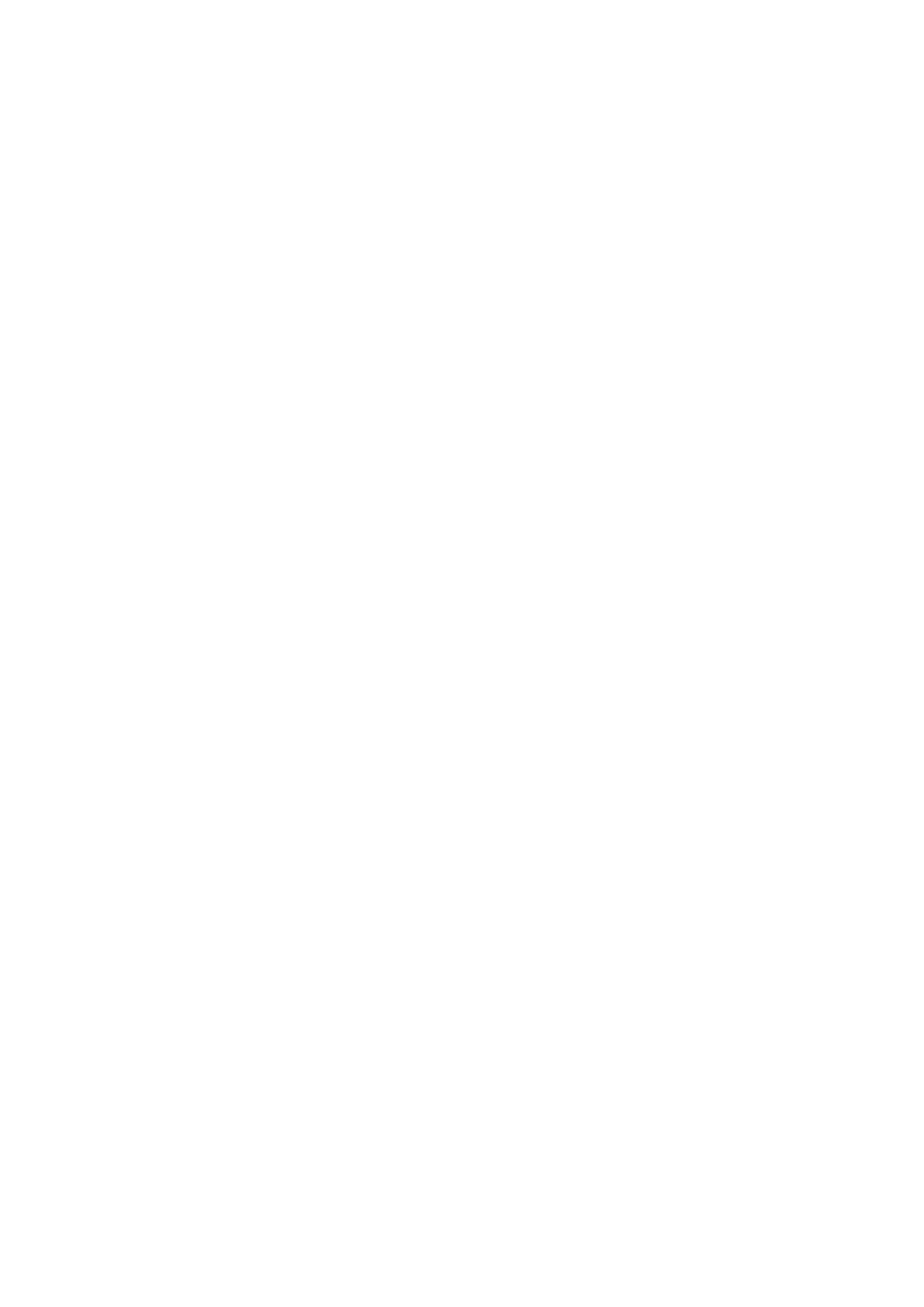### **ABSTRACT**

<span id="page-2-0"></span>Multi-cultural and multi-disciplinary problem-based or project-based learning (hereafter, PBL) is well-known as an effective approach for enhancing global competencies for engineers. On the other hand, higher education involves enhancing students' readiness for industrial careers after graduation. Thus, a challenge in engineering education is to respond to engineering problem-solving in the real-world for bridging a students' gap to transfer from university to industry.

Giving the above, this study aims to prove the effectiveness of—and challenges in—multi-cultural and multi-disciplinary team-based PBL dealt with real-world problems in engineering education through the case study of the Global Dormitory (G-DORM) project. The G-DORM project, a bilateral student exchange project organized by Japan's Niigata University in collaboration with four universities from the lower Mekong countries of Cambodia, Laos, Thailand, and Vietnam, developed a pedagogical approach that included 1) internships in the industry, 2) short-term industrial experiential learning, and 3) lecture courses. In particular, a PBL dealt with real-world engineering problem-solving has been predicted to enhance global engineers' competencies; however, less discussion has been devoted to learning practical effectiveness.

This study's analyzed data were extracted from the questionnaire responses of students. In the case of the internships, the data were also extracted from the questionnaire responses of selected hosting companies. The study results emphasized as follows. Firstly, G-DORM approach-based internships could positively affect students' competence with regard to global engineering, especially through the designing of stepping-up programs aimed at developing competence. Furthermore, the study results suggested the optimization of internship periods, pre-studies, intervention by moderators during internships, and improvements in post-studies as challenges for future works. Secondly, the short-term industrial experiential learning in G-DORM increased students'

i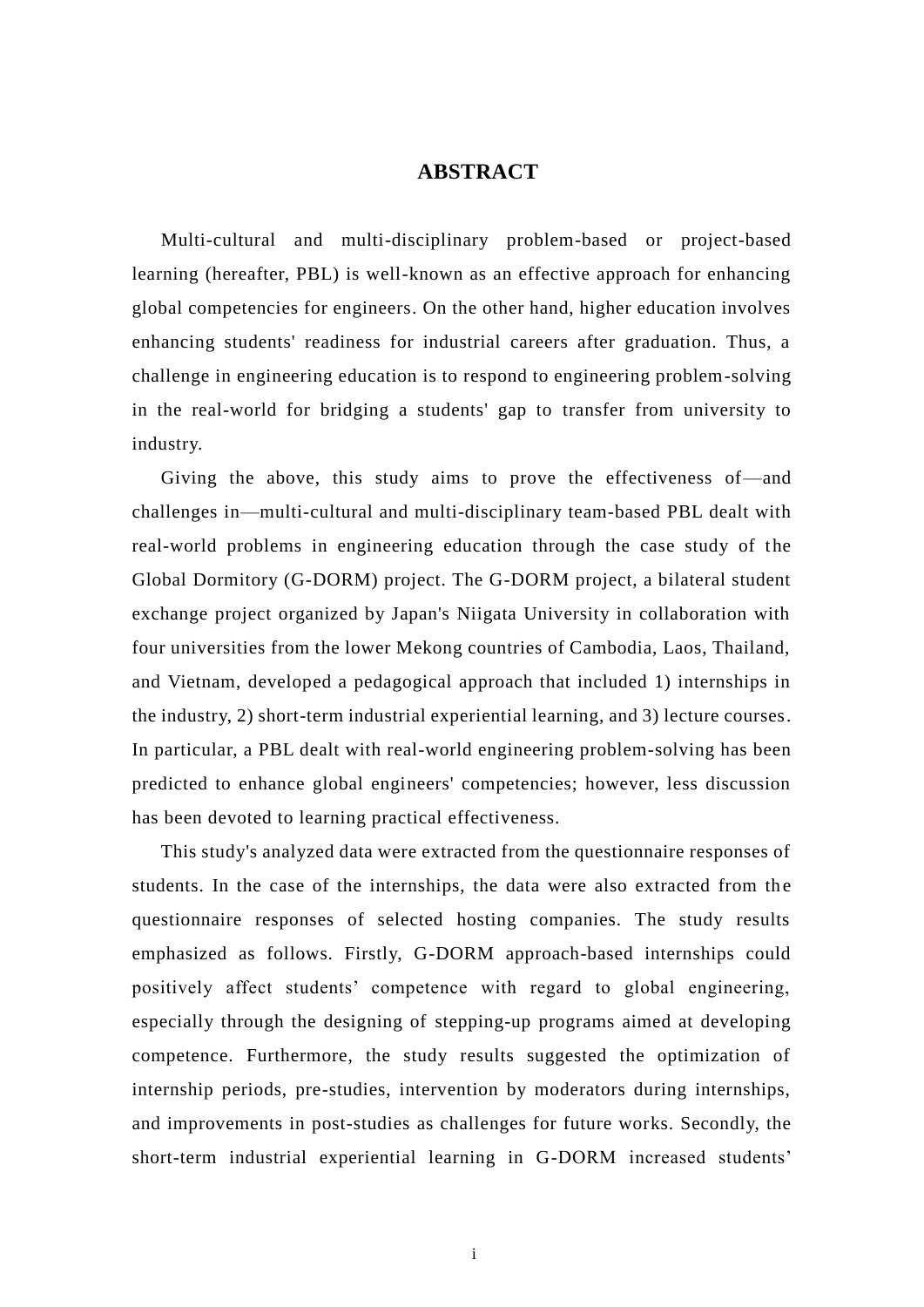satisfaction and interests in the regional industry as well as developed the motivation and the actual action of students in a step-up tendency. Thirdly, the result of the lecture course where students proposed science and technology (Sci-tech) challenges for Sustainable Development Goals (SDGs) by team-based learning implicates that most of the students understood and emphasized the importance of the relationship between engineering and society. Furthermore, the students rated this active learning as useful as a pre-study for the internship in the industry.

In conclusion, the study indicates that multi-cultural and multi-disciplinary project-based, internship-based learning effects to enhance students' global engineering competence. In addition, the internship in combination with the pedagogical methodology of the short-term industrial experiential learning and the lecture course helps to supplement the disadvantage of the internship.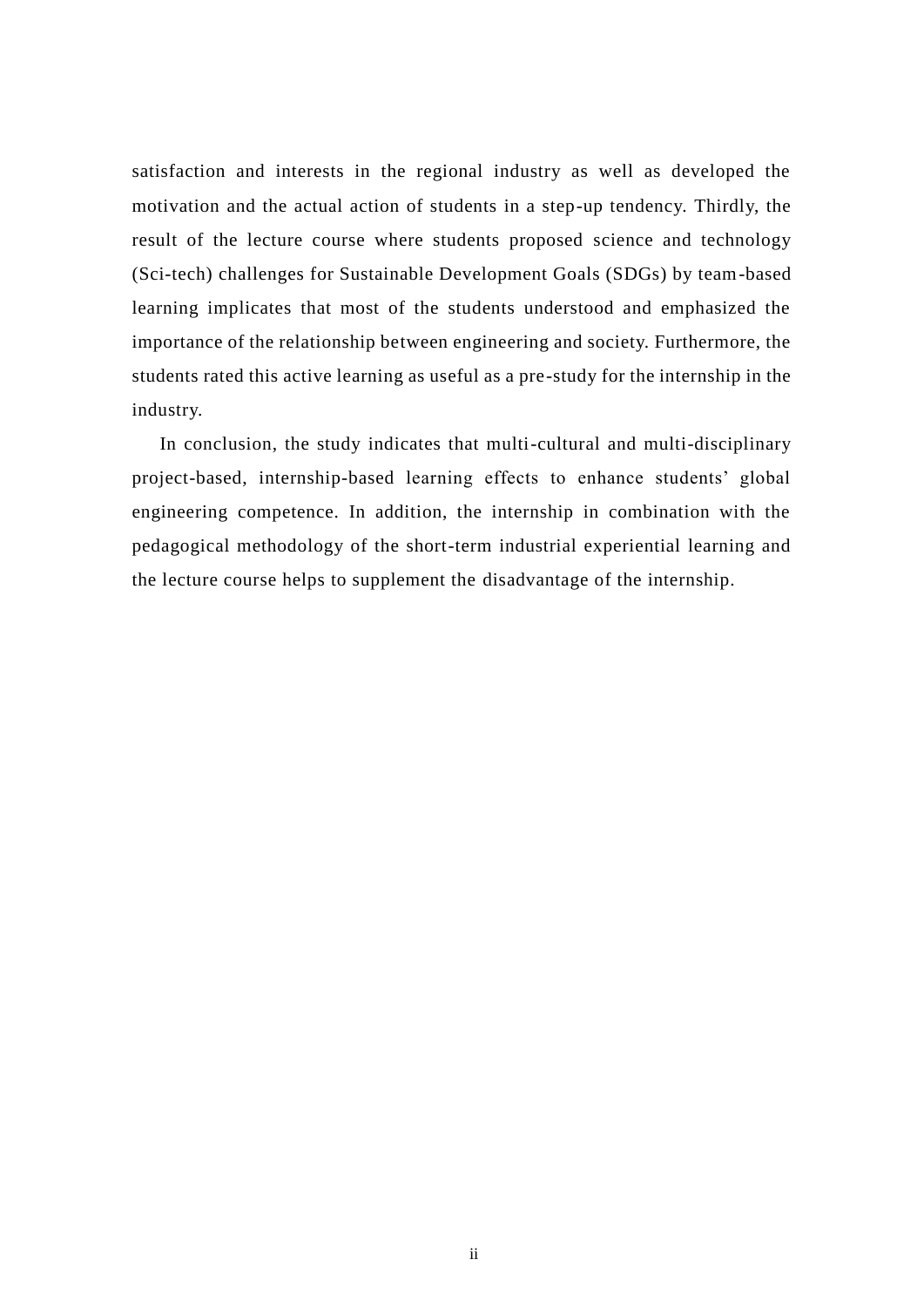# **CONTENTS**

<span id="page-4-0"></span>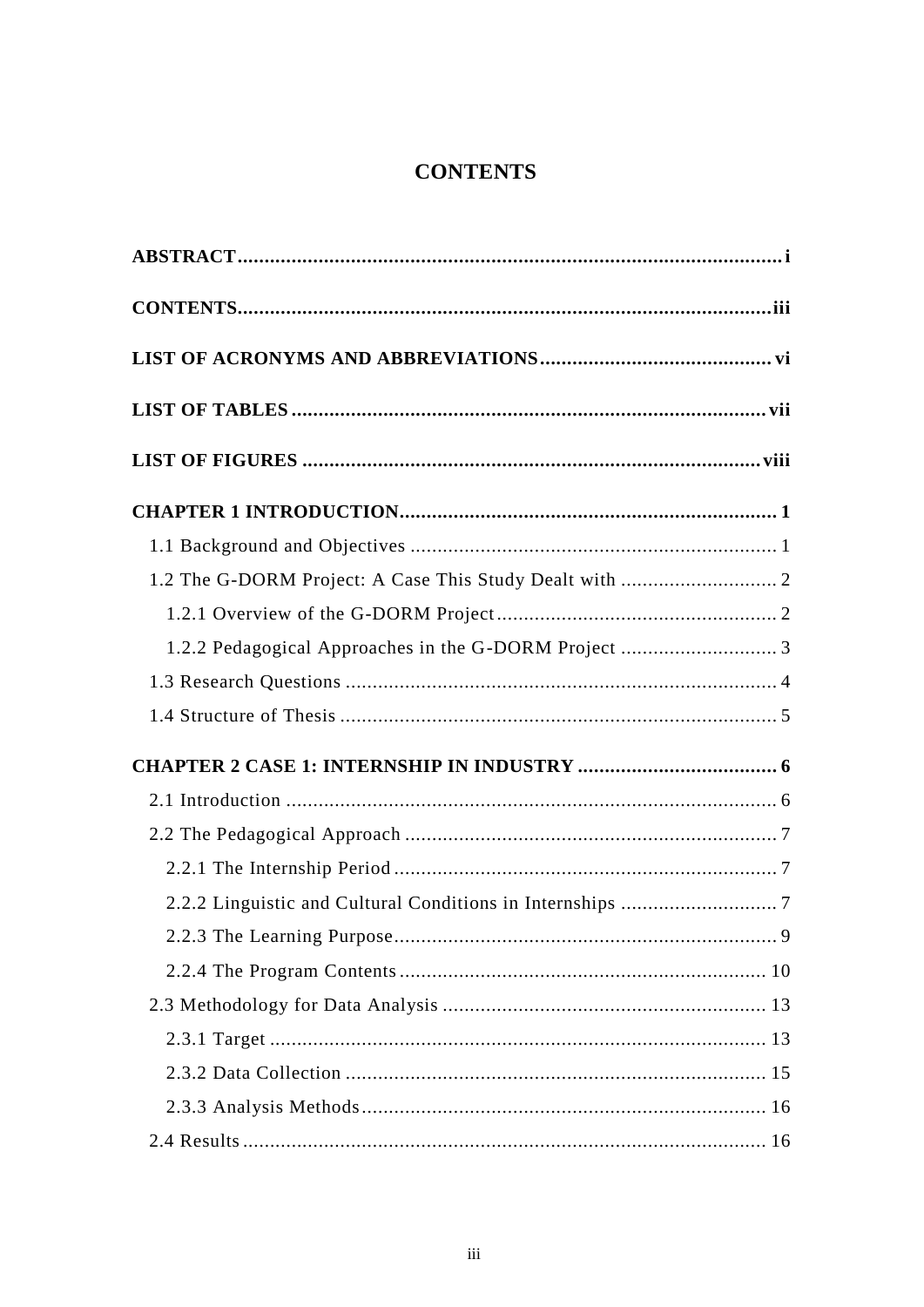| 2.4.1 Generic Skills and Global Competencies for Engineers 16        |      |
|----------------------------------------------------------------------|------|
| 2.4.2 Capacity for Solving Revitalization Issues using an Integrated |      |
|                                                                      |      |
|                                                                      |      |
|                                                                      |      |
|                                                                      |      |
|                                                                      |      |
| <b>CHAPTER 3 CASE 2: SHORT-TERM INDUSTRIAL EXPERIENTIAL</b>          |      |
|                                                                      |      |
|                                                                      |      |
|                                                                      |      |
|                                                                      |      |
|                                                                      |      |
|                                                                      |      |
|                                                                      |      |
|                                                                      |      |
|                                                                      |      |
|                                                                      |      |
|                                                                      |      |
|                                                                      |      |
|                                                                      | . 42 |
|                                                                      |      |
|                                                                      |      |
|                                                                      |      |
|                                                                      |      |
|                                                                      |      |
|                                                                      |      |
|                                                                      |      |
|                                                                      |      |
|                                                                      |      |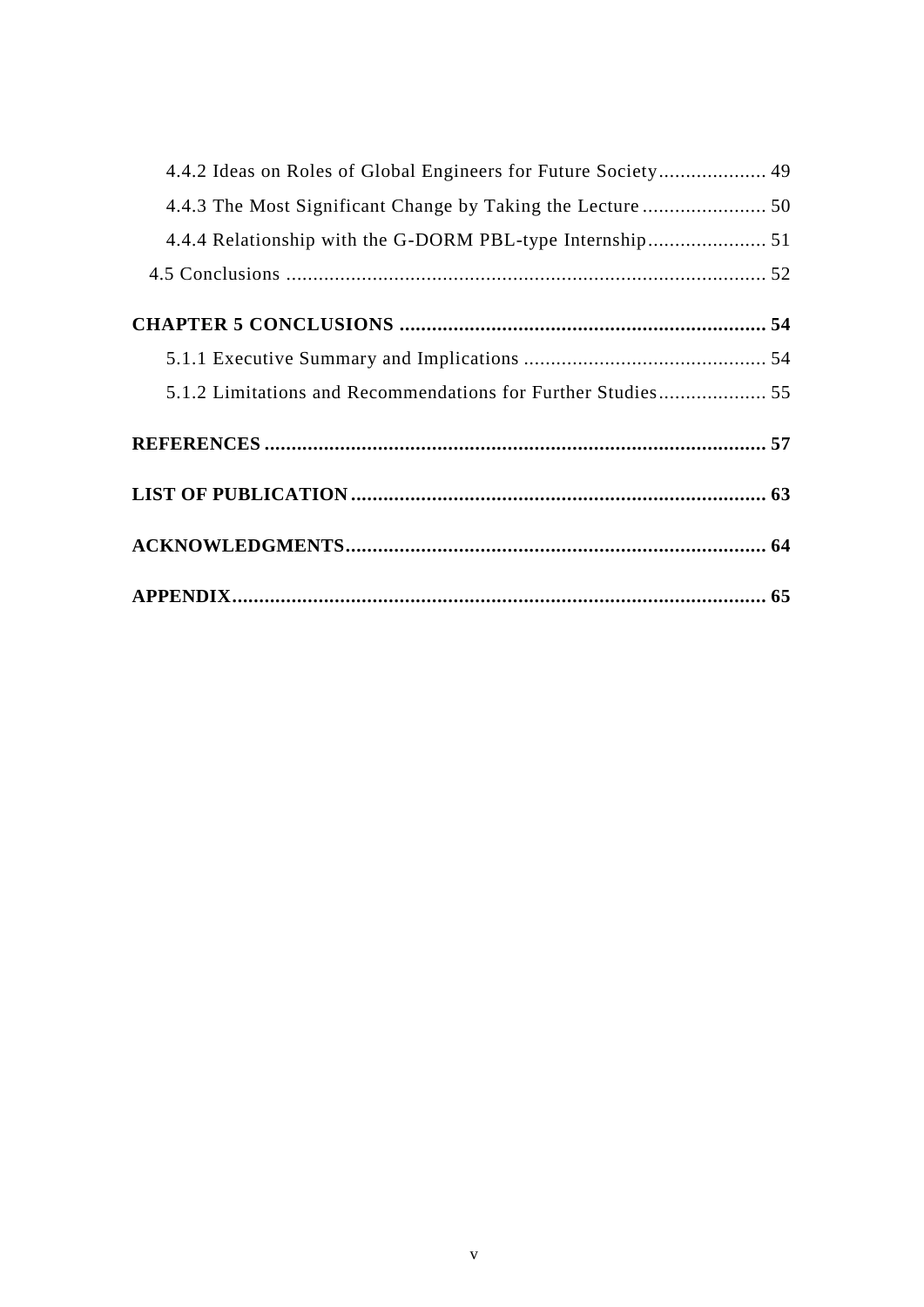# **LIST OF ACRONYMS AND ABBREVIATIONS**

<span id="page-7-0"></span>

| AI           | Artificial Intelligence                                        |
|--------------|----------------------------------------------------------------|
| AY           | Academic Year                                                  |
| COVID-19     | Coronavirus Disease 2019                                       |
| <b>CU</b>    | Chulalongkorn University                                       |
| <b>FCWP</b>  | <b>Fundamental Competencies for Working Persons</b>            |
| G-DORM       | <b>Global Dormitory</b>                                        |
| <b>GW</b>    | Group Work                                                     |
| <b>HUST</b>  | Hanoi University of Science and Technology                     |
| <b>ICT</b>   | <b>Information and Communication Technology</b>                |
| <b>IoT</b>   | Internet of Things                                             |
| IT           | <b>Information Technology</b>                                  |
| <b>JASSO</b> | Japan Student Services Organization                            |
| <b>METI</b>  | Ministry of Economy, Trade and Industry                        |
| <b>MEXT</b>  | Ministry of Education, Culture, Sports, Science and Technology |
| <b>MSC</b>   | <b>Most Significant Change</b>                                 |
| <b>NGO</b>   | Non-government Organization                                    |
| <b>NU</b>    | Niigata University                                             |
| PBL          | Project-based learning, or Problem-based learning.             |
| Q&A          | Question and Answer                                            |
| <b>RUPP</b>  | Royal University of Phnom Penh                                 |
| Sci-tech     | Science and Technology                                         |
| <b>SDGs</b>  | <b>Sustainable Development Goals</b>                           |
| <b>SNS</b>   | <b>Social Networking Service</b>                               |
| <b>STI</b>   | Science, Technology and Innovation                             |
| <b>TOEIC</b> | Test of English for International Communication                |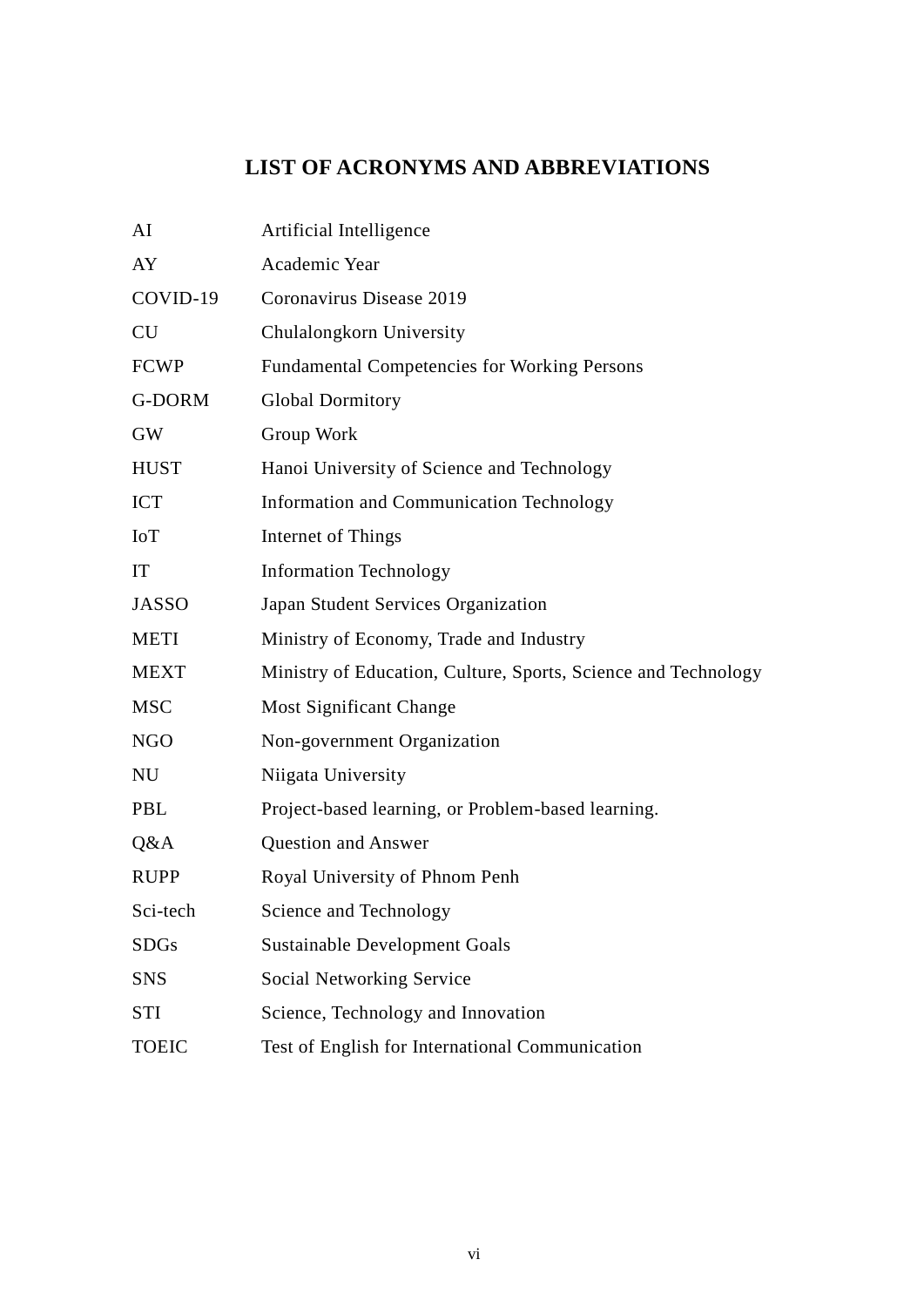# **LIST OF TABLES**

<span id="page-8-0"></span>

| Table 2. Description of the number of participating students in AY2018 and    |
|-------------------------------------------------------------------------------|
|                                                                               |
| Table 3. The mean and standard deviation for the data from the pre- and       |
|                                                                               |
| Table 4. An evaluation of the capacity for solving revitalization issues from |
|                                                                               |
| Table 5. The percentage of students who enhanced their interests, demands,    |
| or motivations regarding hosting companies after their internship.  25        |
| Table 6. Learning goals on each day in the G-DORM short-program in            |
|                                                                               |
| Table 7. Group composition in the G-DORM short-term program in AY2019.        |
|                                                                               |
| Table 8. Main topics and learning objectives in each class (Term 2 in July    |
|                                                                               |
| Table 9. Main topics and learning objectives in each class (Term 4 in January |
|                                                                               |
|                                                                               |
| Table 11. Number of respondents to the most important thing for global        |
|                                                                               |
| Table 12. Frequent words in the answer about roles of global engineers for    |
|                                                                               |
| Table 13. Frequency rate of words in the answer about roles of global         |
|                                                                               |
| Table 14. The most significant change for student his/herself by taking the   |
|                                                                               |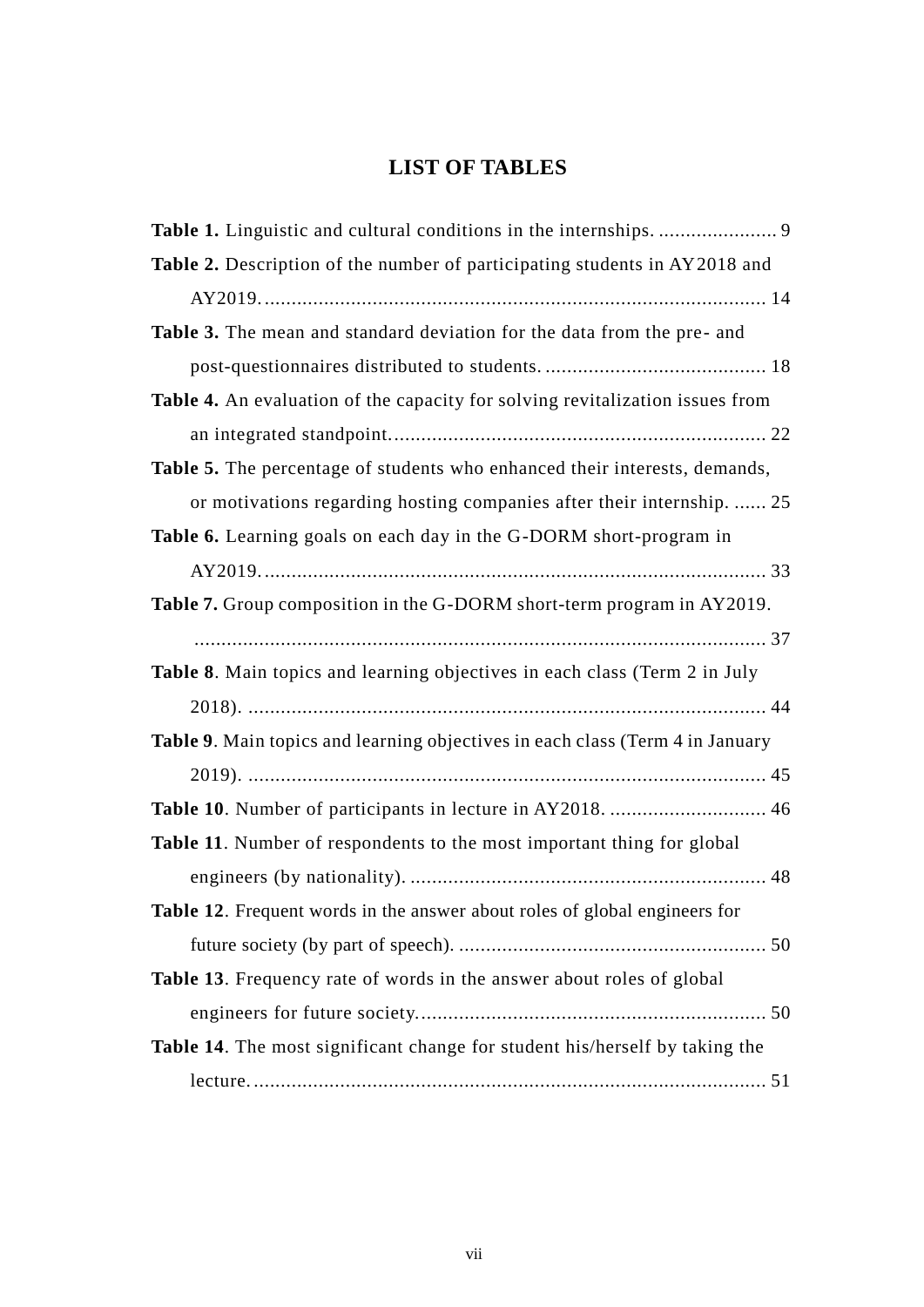# **LIST OF FIGURES**

<span id="page-9-0"></span>

| Fig. 3. Bilateral student exchanges and internships in the G-DORM project.       |  |
|----------------------------------------------------------------------------------|--|
|                                                                                  |  |
|                                                                                  |  |
| Fig. 5. The mean of the data for the pre- and post-questionnaire distributed to  |  |
|                                                                                  |  |
| Fig. 6. Evaluating problem-solving with interdisciplinary approach (ID2.1)       |  |
| based on level of English skills (a) and G-DORM short-term internship            |  |
|                                                                                  |  |
| Fig. 7. Evaluating awareness regarding global technical or economic issues       |  |
| (ID2.2) based on the level of English skills (a) and the G-DORM                  |  |
|                                                                                  |  |
| Fig. 8. The structure of the short-term industrial experiential learning as PBL. |  |
|                                                                                  |  |
| Fig. 9. How do you evaluate the short-term program comprehensively? 38           |  |
| Fig. 10. Do you satisfy to stay a guesthouse with students mixed                 |  |
|                                                                                  |  |
| Fig. 11. Whether interests in regional industry did you increase? 40             |  |
| Fig. 12. Number of respondents to the most important thing for global            |  |
|                                                                                  |  |
| Fig. 13. Number of respondents who changed or not changed idea about the         |  |
|                                                                                  |  |
|                                                                                  |  |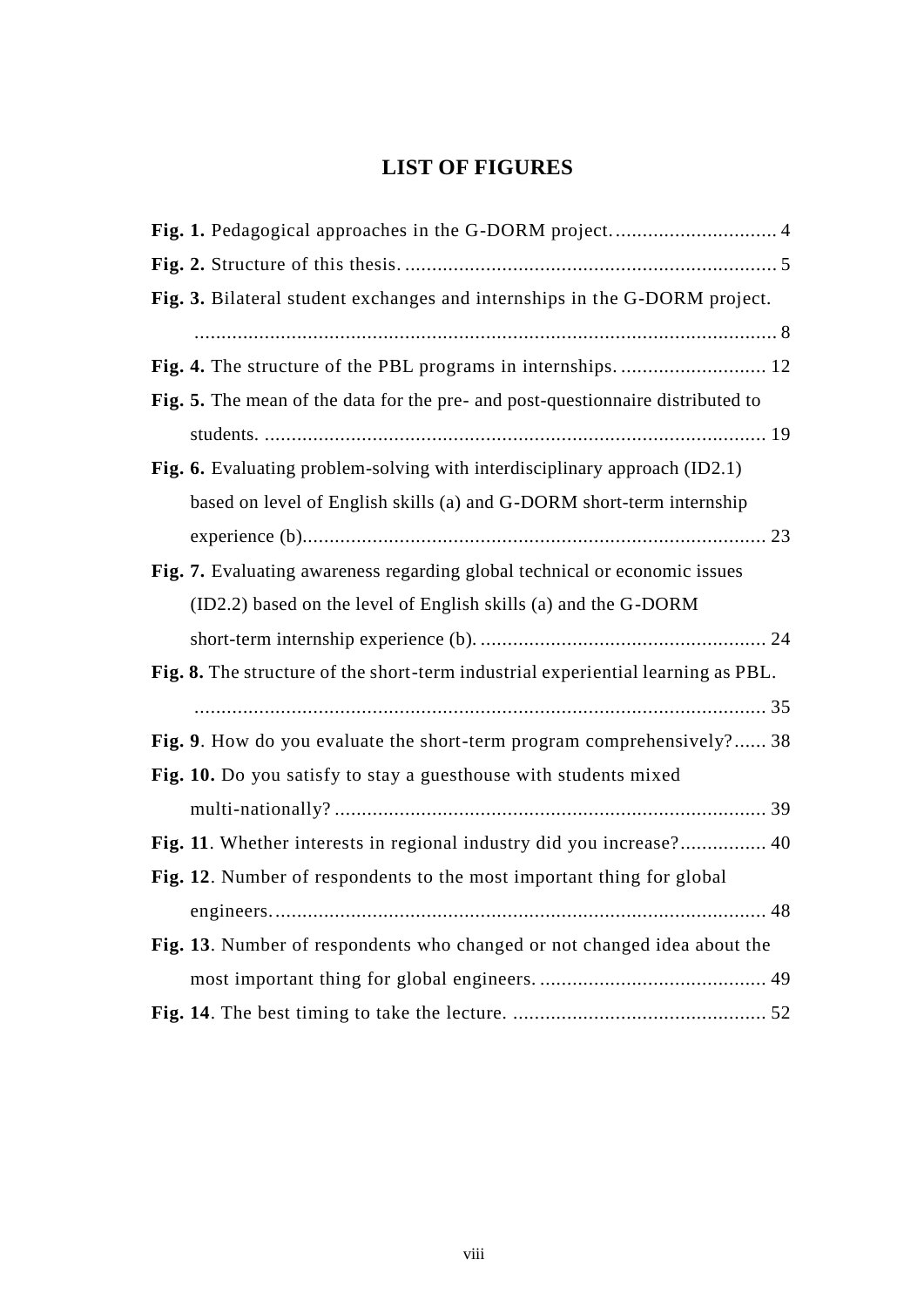## **CHAPTER 1 INTRODUCTION**

### <span id="page-10-1"></span><span id="page-10-0"></span>**1.1 Background and Objectives**

In recent times, engineering education has been facing a major issue with regard to the fostering of students as global competent engineers against the context of globalization. Factors of global competence include knowledge and skills as well as attitude and identity [1]. Such global competencies for engineers are triggered by working effectively with people who define problems differently compared to them [2]. Therefore, multi-cultural and multi-disciplinary problem-based or project-based learning (hereafter, PBL) is well-known as an effective approach for enhancing global competencies for engineers. For instance, multi-cultural PBL can aid in the integration of ideas from different cultural backgrounds [3]. Furthermore, it helps students acquire the specialized communication culture-related skills necessary for living and working in diverse cultures and societies while overcoming communication barriers [4]. In addition, a multi-cultural PBL course could help to strengthen basic engineering skills and learning motivation [5]. One way to enhance engineers' global competencies through multi-cultural PBL is to train them to apply technical knowledge to real-world problems [6–8]. Both language skills and soft skills can be improved through multi-cultural PBL featuring real-world problems [9,10].

On the other hand, higher education involves enhancing students' readiness for industrial careers after graduation. Multi-cultural team-based learning has been suggested as an effective means for making improvements in career development-related individual abilities as well as cognitive and problem-solving skills [11]. According to Wang et al. [7], the main approaches for bridging the gap between the university and industry spheres are summarized as follows: 1) include more practical-oriented training in the curriculum; 2) adopt PBL and like; and 3) strengthen the university-industry partnership. Internships can also enhance soft skills such as social or interpersonal skills [12].

Thus, a PBL dealt with real-world engineering problem-solving has been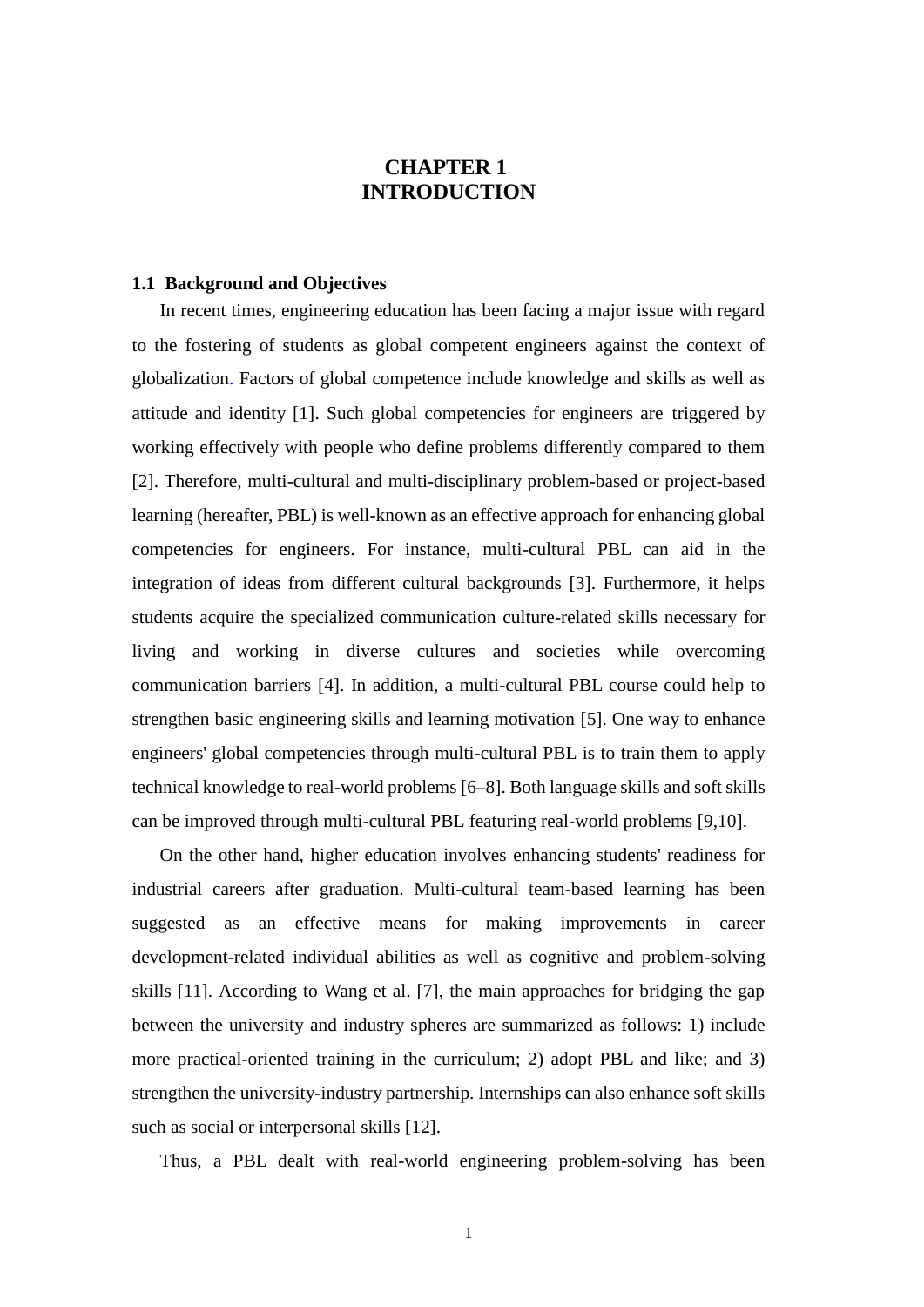predicted to enhance global engineers' competencies; however, less discussion has been devoted to learning practical effectiveness. Therefore, this study aims to prove the effectiveness of—and challenges in—multi-cultural and multi-disciplinary team-based PBL dealt with real-world problems in engineering education through the case study of the Global Dormitory (G-DORM) project.

## <span id="page-11-1"></span><span id="page-11-0"></span>**1.2 The G-DORM Project: A Case This Study Dealt with 1.2.1 Overview of the G-DORM Project**

The G-DORM project is a bilateral student exchange project in engineering education, organized by Japan's Niigata University (NU) in collaboration with four universities from the lower Mekong countries of Cambodia, Laos, Thailand, and Vietnam: Royal University of Phnom Penh (RUPP) (Cambodia), National University of Laos (NUOL) (Laos), Chulalongkorn University (CU) (Thailand), and Hanoi University of Science and Technology (HUST) (Vietnam). As an educational concept, the G-DORM project was designed based on a "Dormitory-type Education" model; this included co-creative group work (GW) for engineering-related activities as part of PBL and involved the formation of small, multi-year, cross-departmental teams, which functioned like "dormitory" residences for students [13]. This concept is similar to that of the Learning Factory model, which focuses on experiential team-based learning that involves students, faculty members, and industry participants [7,14,15]. "G-DORM" is a truncation of "Global Dormitory." The G-DORM project was designed by developmentally adding two major factors—multi-cultural perspective and learning in industry—to the concept of dormitory-type education. In other words, in a multi-academic year, students compose multi-cultural and multi-disciplinary groups and then tackle PBL; the main goal of PBL is for students to propose solutions for real-world problems.

The G-DORM project was launched in 2016. This project got supported by regional companies located in Niigata, which possess international development capabilities and which have extended—or are extending—businesses in the lower Mekong countries. Lower Mekong countries have become well-known for their high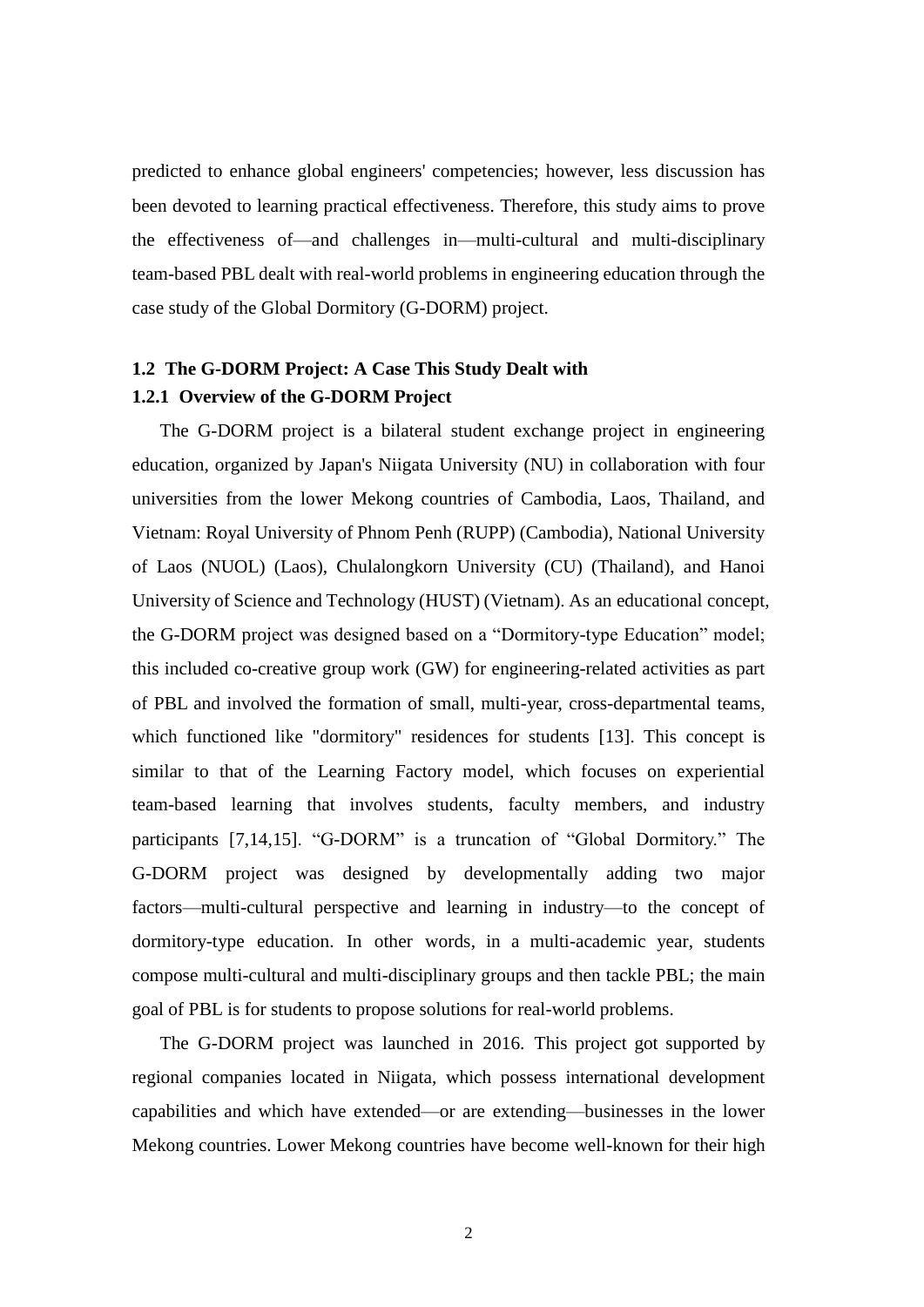economic growth potential; however, these countries face challenges in developing technologies for supporting industries; this is an area where Japanese industries, especially the regional industries in Niigata, show considerable skill. In Japan, advanced supporting technologies, such as precision processing and metal processing, which are essential for manufacturing, have become concentrated in the Niigata local area. In particular, an industrial metal processing cluster was developed in Tsubame City, Niigata, through the promotion of industrial transformation integration technologies in different fields and through the restructuring of overseas or domestic production systems through technological learning [16]. However, when we consider multidisciplinary perspectives, it is clear that regional industries, such as those in Niigata, face a problem with regard to developing global engineers. To contribute toward solving this matter with the help of engineering education, the G-DORM project set a goal of fostering global science and technology (Sci-tech) leaders who will be capable of solving regional revitalization issues from an integrative standpoint.

#### <span id="page-12-0"></span>**1.2.2 Pedagogical Approaches in the G-DORM Project**

The G-DORM project developed a pedagogical approach that included 1) internships in the industry, 2) short-term industrial experiential learning, and 3) lecture courses on campus (**[Fig. 1](#page-13-1)**).

As mentioned, the G-DORM project is a bilateral student exchange project. The period of the bilateral student exchange was established as three types: long-term (six months with a cumulative 2-month internship), medium-term (two months with a cumulative 1-month internship), and short-term (10 days with a 4-day industrial experiential learning). The internships in the medium-term and long-term programs and industrial experiential learning in the short-term program are designed as cross-cultural or multi-cultural and multi-disciplinary PBL modules that dealt with an existing problem in the industry. Besides, the G-DORM project established lecture courses that provide a team-based PBL opportunity to deal with real-world engineering problem-solving, where the students compose multicultural and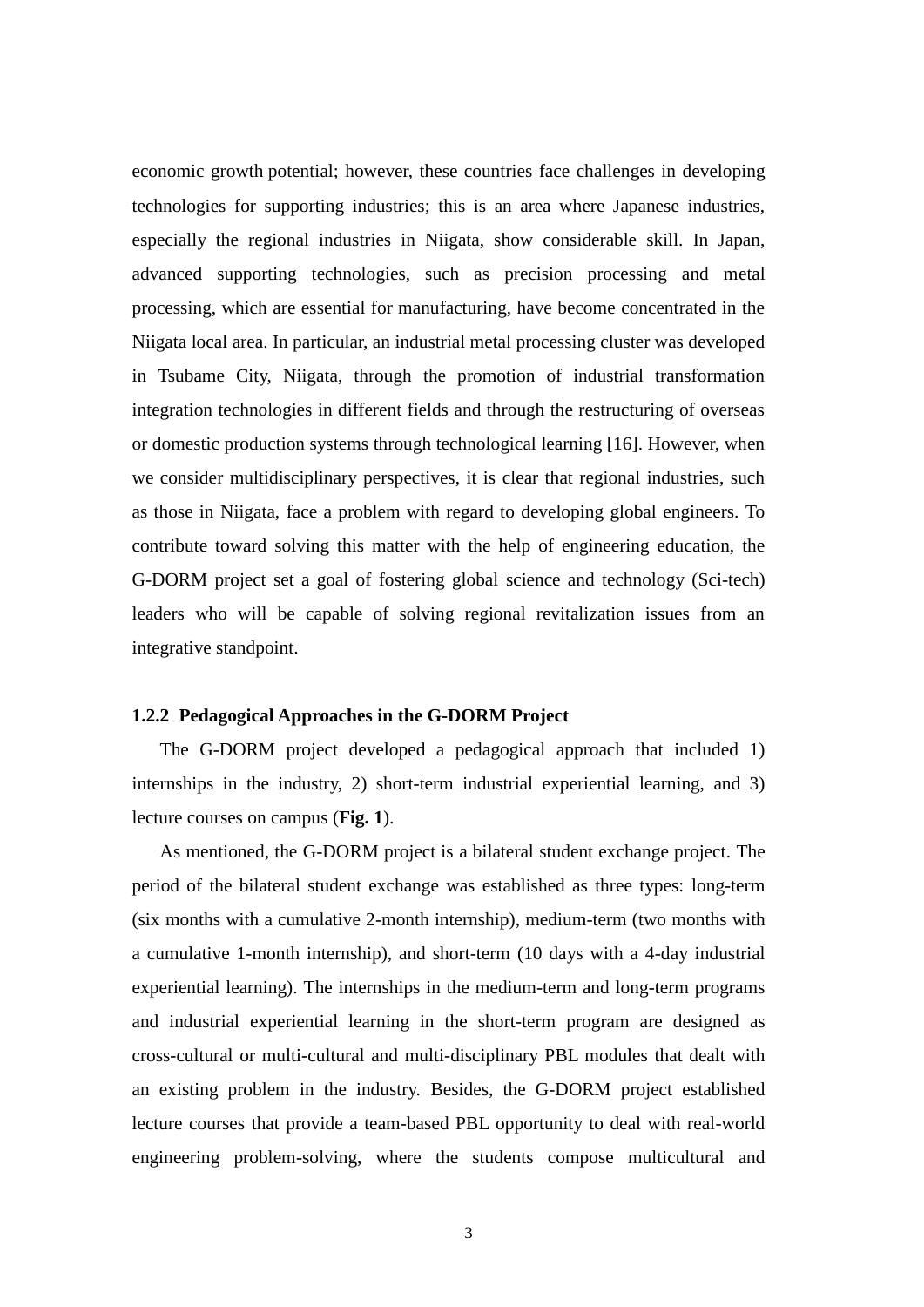multi-disciplinary teams in order to enhance their global engineers' competencies. The lecture courses were conducted on the class subject "Topics in Global Science and Technology" at NU. The study in this thesis deals with the three cases shown in **[Fig. 1](#page-13-1)**.



<span id="page-13-1"></span>**Fig. 1.** Pedagogical approaches in the G-DORM project.

### <span id="page-13-0"></span>**1.3 Research Questions**

The main objectives of this study can be illustrated as proving the effectiveness of—and challenges in— the G-DORM pedagogical approaches. For the sake, the research questions are established as below;

- ⚫ How much can the G-DORM pedagogical approaches enhance students' competencies for global engineers: such as generic skills, global competencies, interests in the industry, knowledge on—and skills of applying technology to— societal problems?
- ⚫ How can the G-DORM pedagogical approaches enhance students' motivation for further learning towards global engineering careers?
- ⚫ What is recommended to create the synergy of each G-DORM pedagogical approach?

To discuss seeking the answer to the research questions, this study analyzes the data extracted from the questionnaire response of students and host companies.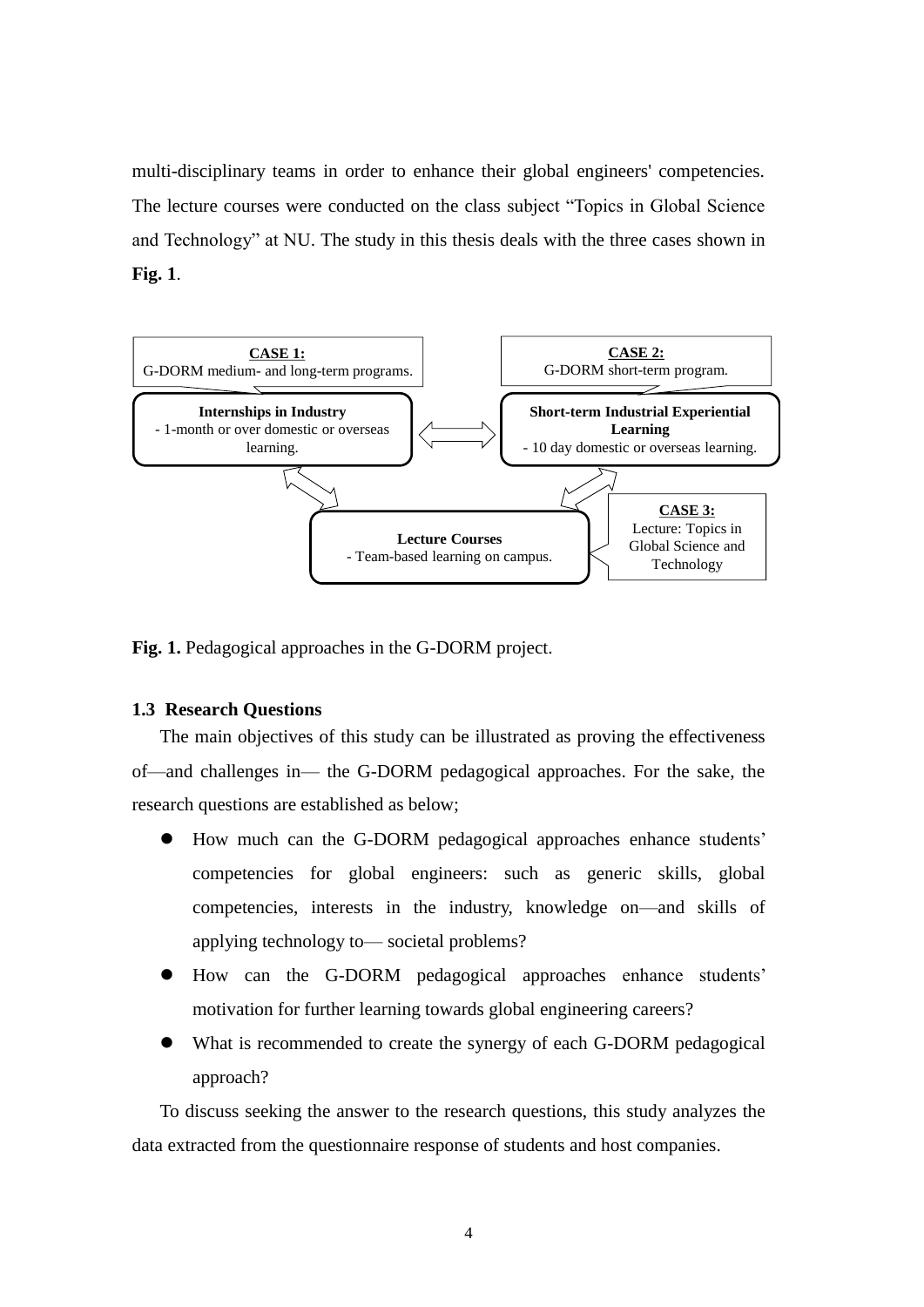### <span id="page-14-0"></span>**1.4 Structure of Thesis**

This thesis is organized as follows (**[Fig. 2](#page-14-1)**). Chapter 2, Chapter 3, and Chapter 4 state the results of the case studies of each G-DORM pedagogical approach as the internship in industry, short-term industrial experiential learning, and lecture courses respectively. Chapter 2 deals with the case of the G-DORM medium- and long-term programs in the Japanese academic year (AY) of 2018-2019. Chapter 3 deals with the case of the G-DORM short-term program in AY2019. Chapter 4 deals with the case of the lecture "Topics in Global Science and Technology" in AY2018. Based on these case studies, Chapter 5 concludes the thesis with an executive summary and provides some implications and limitations for future research directions.

**Chapter 1 Introduction** - Background and Objectives, About the G-DORM project, Research Questions, and Structure of Thesis. **Chapter 2 Case 1: Internship in Industry** - Pedagogical Approach, Achievements and Challenges in the AY2018-2019 Practices. **Chapter 3 Case 2: Short-term Industrial Experiential Learning** - Pedagogical Approach, Achievements and Challenges in the AY2019 Practice. **Chapter 4 Case 3: Lecture Course** - Pedagogical Approach, Achievements and Challenges in the AY2018 Practice. **Case Study of Each Pedagogical Approaches in the G-DORM Project**

#### **Chapter 5 Conclusions**

- Executive Summary and Implications, Limitations and Recommendations for Future Studies.

<span id="page-14-1"></span>**Fig. 2.** Structure of this thesis.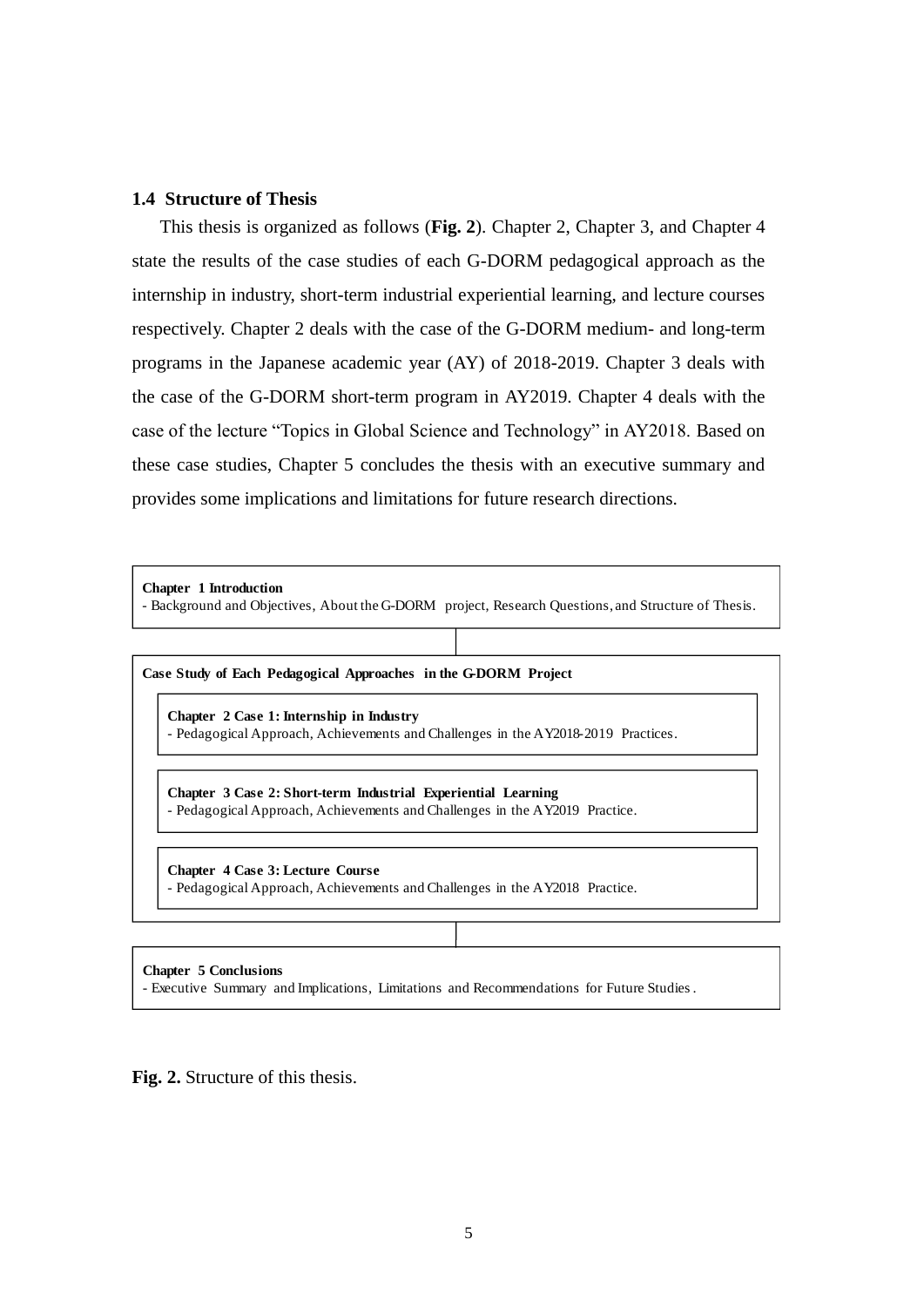## **CHAPTER 2 CASE 1: INTERNSHIP IN INDUSTRY**

### <span id="page-15-1"></span><span id="page-15-0"></span>**2.1 Introduction**

Multi-cultural and multi-disciplinary PBL is well-known as an effective approach for enhancing global competencies for engineers. On the other hand, higher education involves enhancing students' readiness for industrial careers after graduation. Thus, a challenge in engineering education is to respond to engineering problem-solving in the real-world for bridging a students' gap to transfer from university to industry. Corresponding to the challenge, the G-DORM project, a bilateral student exchange project organized by Japan's Niigata University in collaboration with four universities from the lower Mekong countries of Cambodia, Laos, Thailand, and Vietnam, developed a pedagogical approach of the multi-cultural and multi-disciplinary PBL internships.

To the author's best knowledge, few published studies, which have examined multi-cultural and multi-disciplinary PBL internships, have dealt with this real industrial problem in engineering education. One of the few reports on this subject, Wang et al. [8], conducted an integrated industry-based internship and produced a bachelor thesis on a real-world problem from 2008 to 2011. Their study concluded that industry-based internships helped to enhance students' learning motivation and understanding of the importance of multi-disciplinary perspectives because more than 90% of them tackled industry-based theses after the internship; furthermore, half of these thesis involved cross-disciplinary subjects including industry-based topics. While their results were quite interesting, however, little discussion has been devoted to the effectiveness of industry-based internships combined with multi-cultural and multi-disciplinary PBL in enhancing global competence and students' interests in the industry. These issues are critical for developing students' readiness to work in the global industry after graduation.

The objectives of this chapter are to present some knowledge that we gained by implementing a new approach for multi-cultural and multi-disciplinary PBL in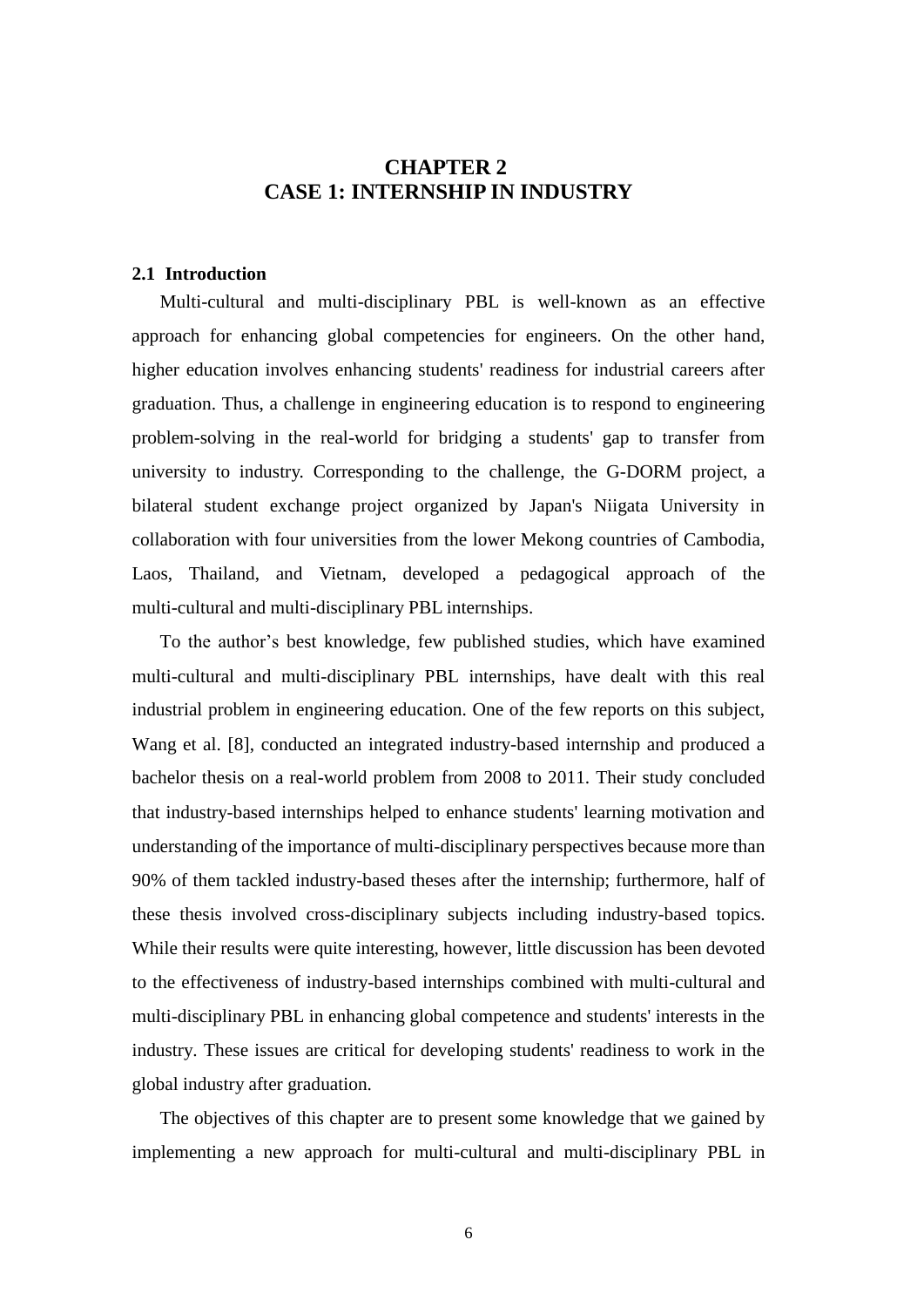industries through the practices of the G-DORM project in AY2018 and AY2019. This chapter provides the advantages and challenges with regard to how much the G-DORM approach could enable students to enhance the following competencies: 1) generic skills for working in the industry, 2) global competencies for engineers, 3) capacity for resolving regional revitalization issues using an integrated standpoint, and 4) interests in the industry. This study's findings will help to determine how we can improve the G-DORM approach.

This chapter is organized as follows. Section 2 introduces the G-DORM pedagogical approach. Section 3 outlines our method for analyzing the effectiveness of the G-DORM practice in AY2018-AY2019, and Section 4 states the analysis results. Section 5 discusses the effectiveness and challenges of the G-DORM approach while using the abovementioned research as focal points. Section 6 concludes the chapter with a summary of the results and some future research directions.

# <span id="page-16-1"></span><span id="page-16-0"></span>**2.2 The Pedagogical Approach 2.2.1 The Internship Period**

The study in this chapter dealt with the medium-term (two months with a cumulative 1-month internship) and long-term (six months with a cumulative 2-month internship) of the G-DORM established bilateral exchange programs. The internship period at one company was tentatively set as two weeks to four weeks due to that particular company's limited capacity for accepting students. Therefore, some students engaged in the internship practice twice or more to meet the abovementioned requirements for the cumulative period of medium- or long-term programs.

### <span id="page-16-2"></span>**2.2.2 Linguistic and Cultural Conditions in Internships**

The G-DORM project internships are categorized into two types based on different locations: The internships in the lower Mekong countries and the internships in Niigata, Japan (**[Fig. 3](#page-17-0)**). In the lower Mekong countries, the visiting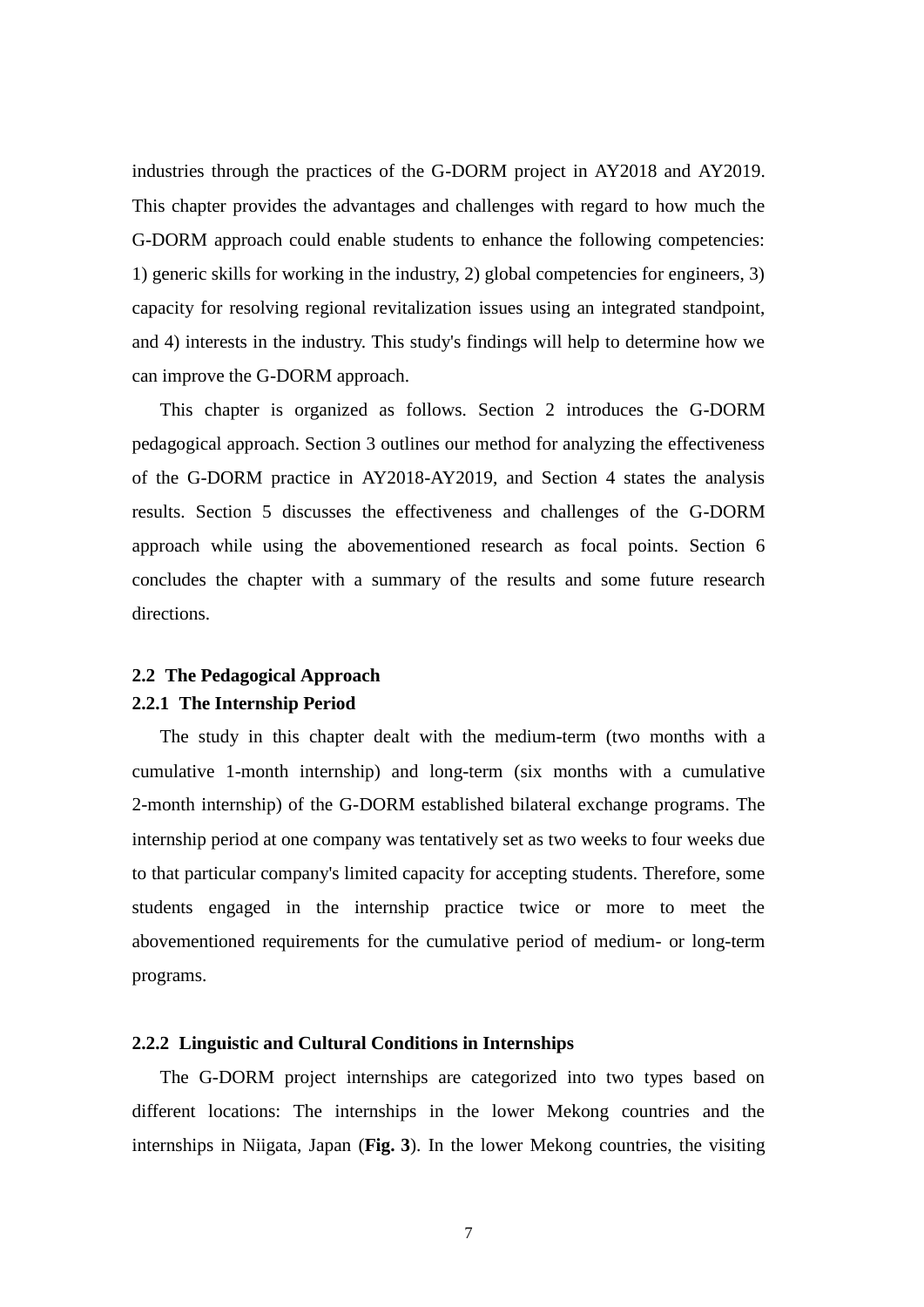students were NU students only. In each lower Mekong country, NU students and local students formed a small, cross-cultural, and multi-disciplinary group and completed their internship with a Japanese-owned company. Regarding the Niigata internships, the visiting students, who were students from the four lower Mekong countries, and the NU students formed a small multi-cultural and multi-disciplinary group taking into account the balance of the academic year, specialty, nationality, and gender.

Throughout the G-DORM project, students were required to adapt to linguistic and cultural conditions (**[Table 1](#page-18-1)**). Even in the Niigata internships, it was necessary for the host students to translate the internship's contents into English from Japanese and teach workplace ethics to visiting students while simultaneously considering their cultural differences. Downey et al. [2] proposed a global competencies-oriented engineering education course without international travel. Their proposed course was designed to help learners gain the following outcomes: 1) significant knowledge of national patterns in engineering, 2) an ability to find ways to identify the importance of national differences in engineering work, and 3) a predisposition toward involving engineers from other countries as co-workers. The G-DORM approach also considered the abovementioned three points in co-activities in the industry by forming cross-cultural or multicultural groups.



<span id="page-17-0"></span>**Fig. 3.** Bilateral student exchanges and internships in the G-DORM project.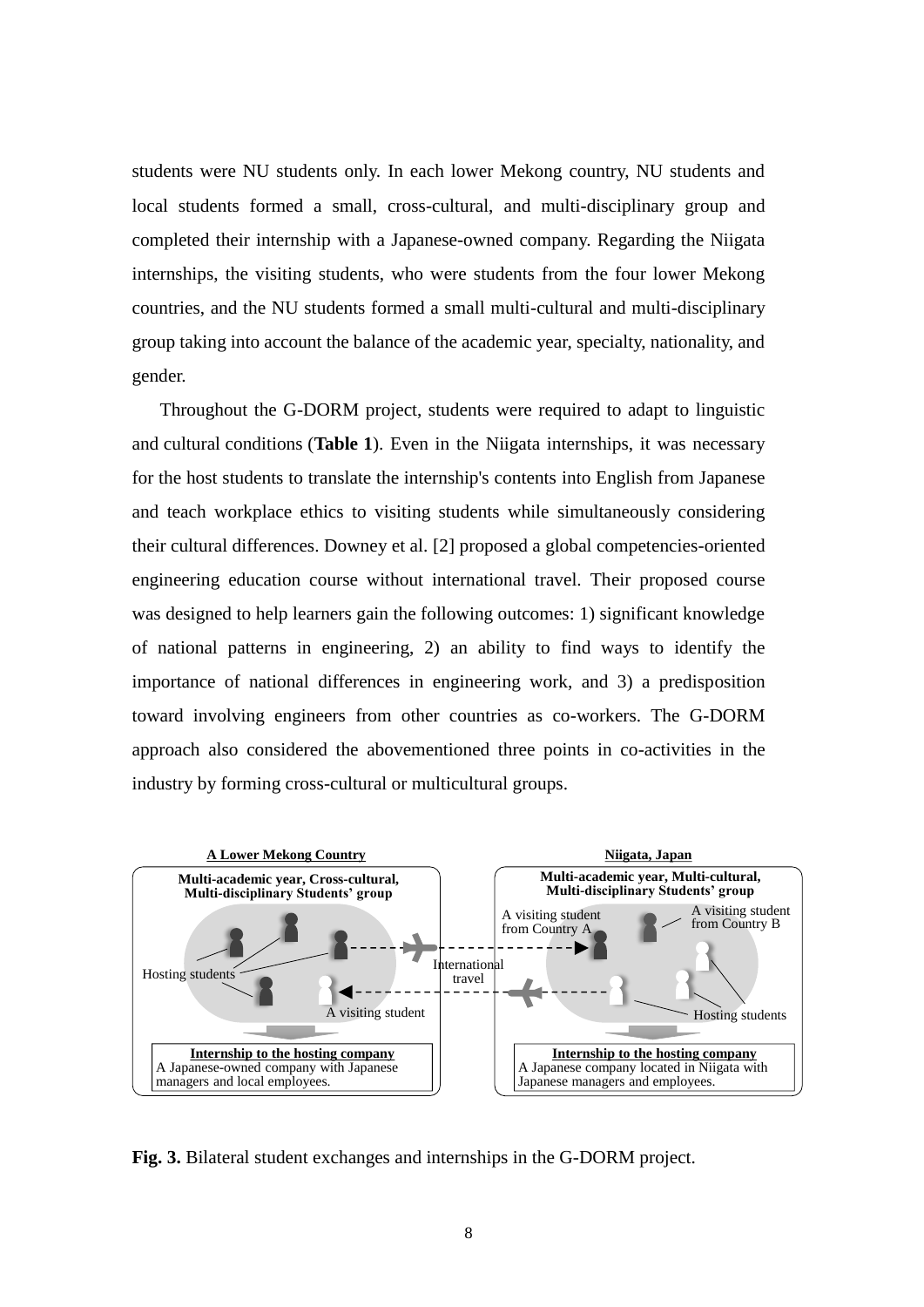|                                                      | countries            | Internships in lower Mekong | Internships<br>1n<br>Japan | Niigata, |
|------------------------------------------------------|----------------------|-----------------------------|----------------------------|----------|
|                                                      | Visiting             | Hosting                     | Visiting                   | Hosting  |
| Items                                                | students             | students                    | students                   | students |
| Linguistic conditions in communication               |                      |                             |                            |          |
| Among students' group members                        | English (non-native) |                             | English (non-native)       |          |
| managing<br>staff of<br>With<br>hosting<br>companies | <b>Native</b>        | Non-native                  | Non-native                 | Native   |
| With local staff of hosting companies                | Non-native           | Native                      | Non-native                 | Native   |
| Cultural conditions in activities                    |                      |                             |                            |          |
| In students' groups                                  | Bilateral cultural   |                             | Multi-cultural             |          |
| In working environments at the hosting               | Native               | Cross-cultural              | Cross-cultural             | Native   |
| companies                                            |                      |                             |                            |          |
| In living environments                               | Cross-cultural       | Native                      | Cross-cultural             | Native   |

<span id="page-18-1"></span>**Table 1.** Linguistic and cultural conditions in the internships.

### <span id="page-18-0"></span>**2.2.3 The Learning Purpose**

With regard to the internships, which are designed to foster globally competent engineers, the G-DORM approach aims to enhance the following four categorized abilities.

*Generic skills*: One important purpose of internships is enhancing learners' generic skills so that they will be able to work in the industry after graduation. In this regard, the G-DORM approach adopts the "Fundamental Competencies for Working Persons (FCWP)." The FCWP, which was established by the Ministry of Economy, Trade, and Industry (METI) of Japan in 2006, included three competencies and 12 competence elements. The three competencies are as follows: ability to step forward, the ability to think through, and ability to work in a team [17]. The FCWP skills are considered as generic skills [18].

*Global competencies for engineers*: Several studies have examined what competencies are necessary for global engineers. The five most important attributes for excellent performance in global competence are reported to be as follows: 1) appreciation for other cultures, 2) proficiency in working as part of—or in directing—a multicultural team, 3) ability to communicate across cultures, 4) opportunity to practice engineering in a global context through international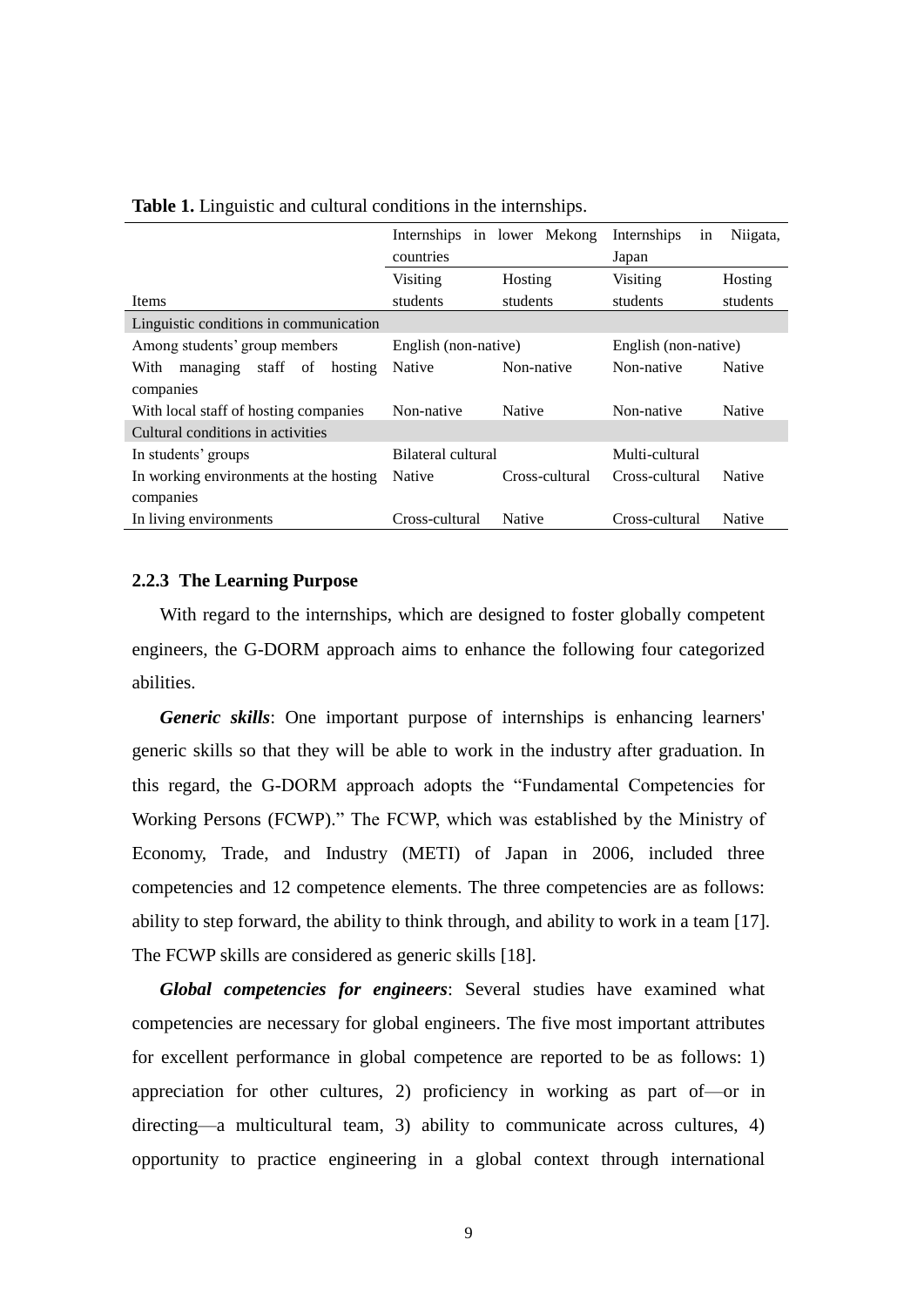internships, and 5) ability to effectively deal with ethical issues [19]. Specifically, good communication, appreciation toward cultural differences and teamwork have been emphasized as highly rated global competencies for engineers [20]. Global engineering competencies have been suggested as part of global competencies only under the technical conditions that are the conditions of involving technical experts and/or technical problems [21]. G-DORM-approach based internships cover the abovementioned five attributes with regard to the technical conditions.

*Capacity for solving revitalization issues using an integrated standpoint*: The Niigata-based industry has a development history that has involved integrating new and various technologies as the surroundings changed. In such a context, internships conducted in cooperation with industrial companies in Niigata, which are based on the G-DORM approach, aimed to enhance problem-solving ability with an interdisciplinary approach as well as awareness regarding global technical or economic issues. In the case of industrial internships that tend to show less awareness of societal and community issues [22,23], the G-DORM approach encourages students to conduct a survey on global social and economic issues related to a real industrial problem. Furthermore, multi-disciplinary GWs were added to the approach with the aim of helping students develop a viewpoint for integrating knowledge from different fields in order to innovate a new solution.

*Interests in the industry*: An industry-based internship provides potential job opportunities [8]. Job matching is not a major purpose of the G-DORM project, but raising engineering students' interests with regard to the industry not only is vital for enhancing their career development but could also respond to a need for recruiting within the industry. The G-DORM approach thus provides students with opportunities to consider the strengths and weaknesses of the business operated by the hosting company; this can help students discover the attractive advantages of the given industry.

#### <span id="page-19-0"></span>**2.2.4 The Program Contents**

The structure of the G-DORM approach consists of three learning phases: before,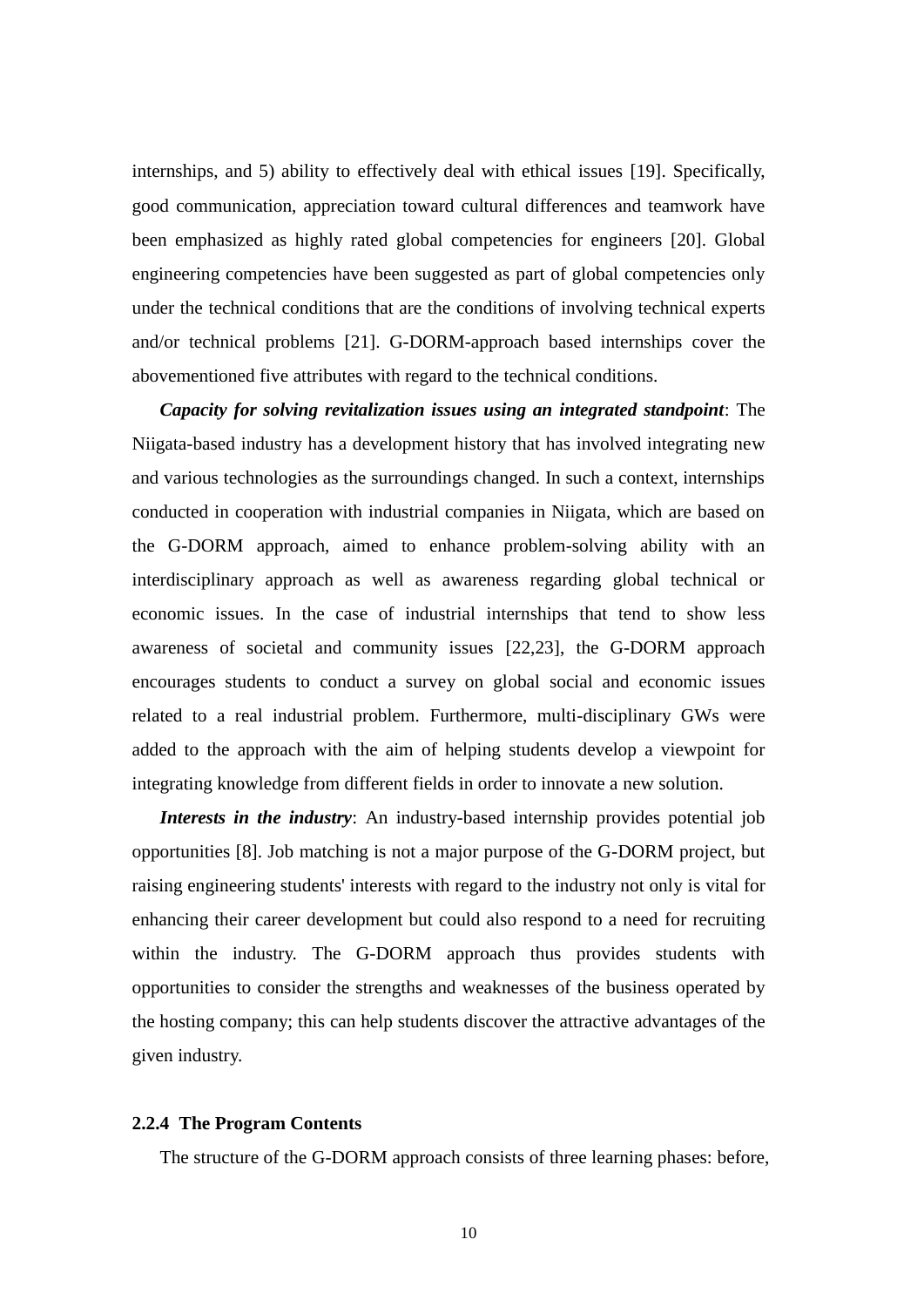during, and after the internship. It is well-known that motivation is a critical component of PBL and that a pre-study conducted before the internship is one major component of successful PBL internships. In particular, a problem targeted at the management of multi-cultural and multi-disciplinary PBL may result because of low-level English skills, lack of knowledge about science and technology, and a misunderstanding of participation motivation, since students may be unfamiliar with collaborative work with co-participants hailing from different countries and with different study backgrounds [24]. A PBL could increase students' confidence and motivation further if they had better awareness regarding the process for applied PBL [25]. To elicit the motivation of students for PBL, PBL's base design could include focused points with regard to learning strategies, groupings, the promotion of cooperation, and the setting of realistic goals [26]. Therefore, in the G-DORM approach, the pre-study includes reviewing the internship's learning objective, building a team of students, and enabling them to set their own goals that are to be achieved through the internship.

Hypothesis formulation is another important activity in the pre-study. In engineering problem solving, professional skills are often the analysis tools, and the goal is to solve the problem [27]. This approach differs from that of non-engineering PBL, where the problem is the analysis tool, and the learning is the goal. As an engineering education process, the pre-study in the G-DORM approach requires student groups to collect and absorb information related to the hosting company, to formulate a hypothesis aimed at producing a solution for the given company's problem, and to produce questions for verifying the hypothesis. During the last stage of the pre-study, students conduct a presentation session in order to gain feedback for elaborating on the hypothesis. The G-DORM approach allots two days for this pre-study.

The actual internship activity at the hosting company is conducted during the second phase. The hosting company provides lectures, factory tours, and work experience opportunities. Besides conducting group discussions, student groups also attempt to review and improve their hypothesis through consultations with the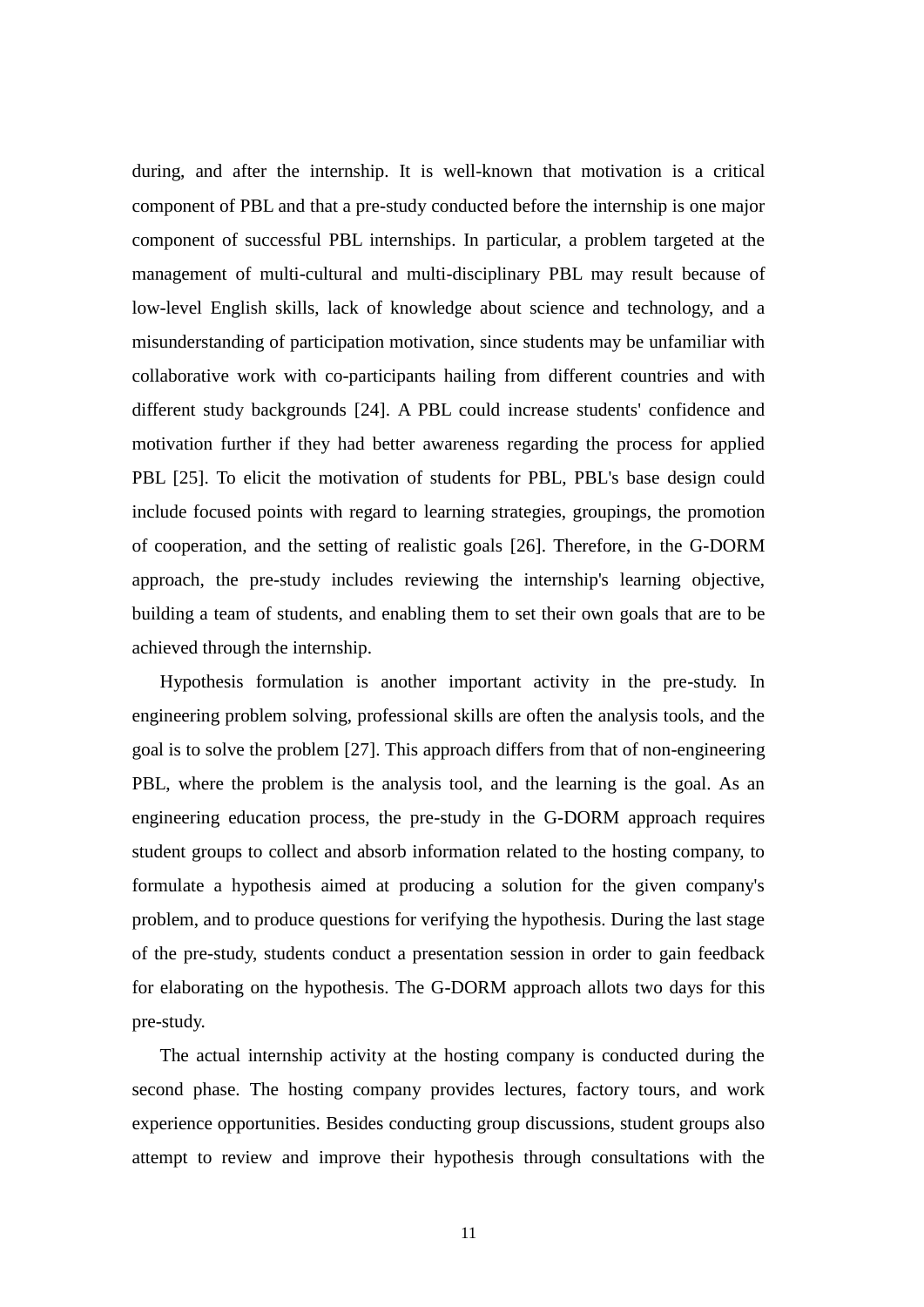company staff. Thus, in principle, students work under the direction of the company staff during the actual internship period. On their final day at the hosting company, student groups provide a presentation on their achievements, and, more importantly, suggest solutions for the hosting company's particular problems.

The third phase consists of the post-study, which is conducted after the internship. The post-study (lasting two days) includes the final presentation and a reflection workshop conducted on campus. The required contents for this presentation, which has a duration of 20 minutes, include answers to the following questions: 1) What activities did you/your group conduct and achieve during the internship? Please include a mission that was given by the company and describe your group's response to this mission; 2) What company-targeted challenges and/or suggestions did your group reveal?; 3) What experiences/lessons did you learn and/or gain through this internship?; and 4) Others (What other aspects of this experience—if any—would you like to emphasize?). The reflection workshop provides students with an opportunity to think about—and share—their significant learnings through the internship. After the reflection workshop, the participating students are required to submit a review report on any lessons they learned. In addition, each student is asked to use self-evaluation to measure personal performance.



<span id="page-21-0"></span>**Fig. 4.** The structure of the PBL programs in internships.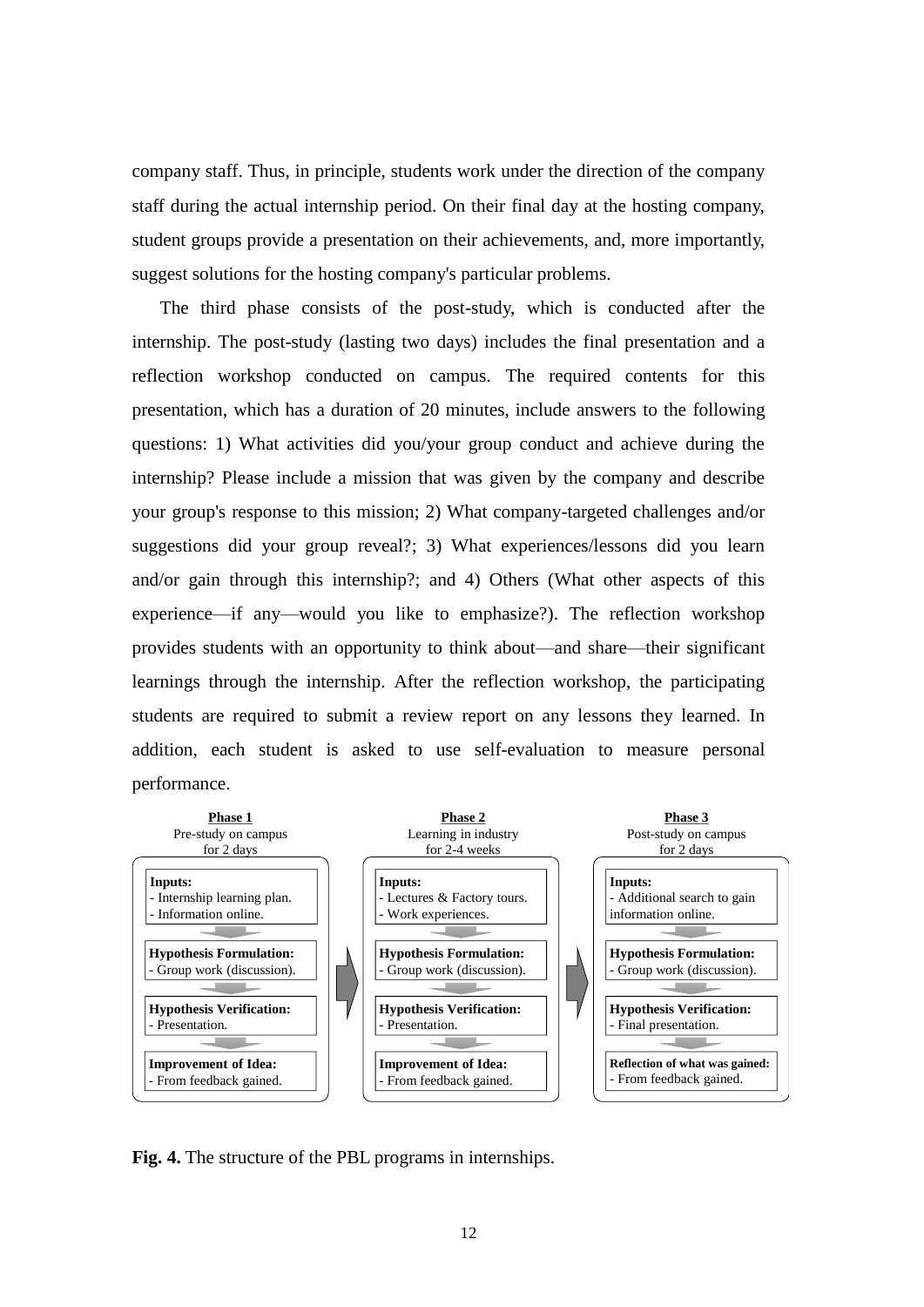One feature of the G-DORM approach is conducting a presentation session and repeatedly providing feedback at the end of each phase (**[Fig. 4](#page-21-0)**). This process provides recurring opportunities for the students to gain insights into industry-related knowledge, to conduct GWs for hypothesis formulation, to show presentations related to hypothesis verification, and to improve their ideas. This approach thus attempts to deepen their understanding of the hosting company and the related industry and also attempts to enhance their abilities including inter-lingual and inter-cultural communication, problem-solving, and presentation.

### <span id="page-22-0"></span>**2.3 Methodology for Data Analysis**

### <span id="page-22-1"></span>**2.3.1 Target**

This study's analyzed data included one case study—the medium-term and long-term programs conducted in AY2018 and AY2019 as part of the G-DORM project. The G-DORM project was launched in AY2016, and it initiated actual student exchanges among five universities in the following year [13]. After we could establish an appropriate data collection method and analysis through the initial practice, actual data collection was carried out in AY2018 and AY2019.

As a whole, 82 students were targeted in this study—37 from AY2018 and 45 from AY2019 (**[Table 2](#page-23-0)**). Among the students, 40 visiting students had international travel experience, and almost the same number of host students (42) participated in an internship in their home country. Oda et al. [28] pointed out that language ability and international collaborative experiences effectively affected demonstrations of global teamwork skills in an international environment regardless of the participating students' nationality. As shown in **[Table 2](#page-23-0)**, in this study, participating students' English skill levels were mixed. Furthermore, 27 students—about one-third of the students—had experienced participating in an internship in the G-DORM short-term program before; this could be described as an international collaborative experience.

Each hosting company designated the theme of the internship to tackle real-world issues—for instance, matters involving manufacturing site improvement,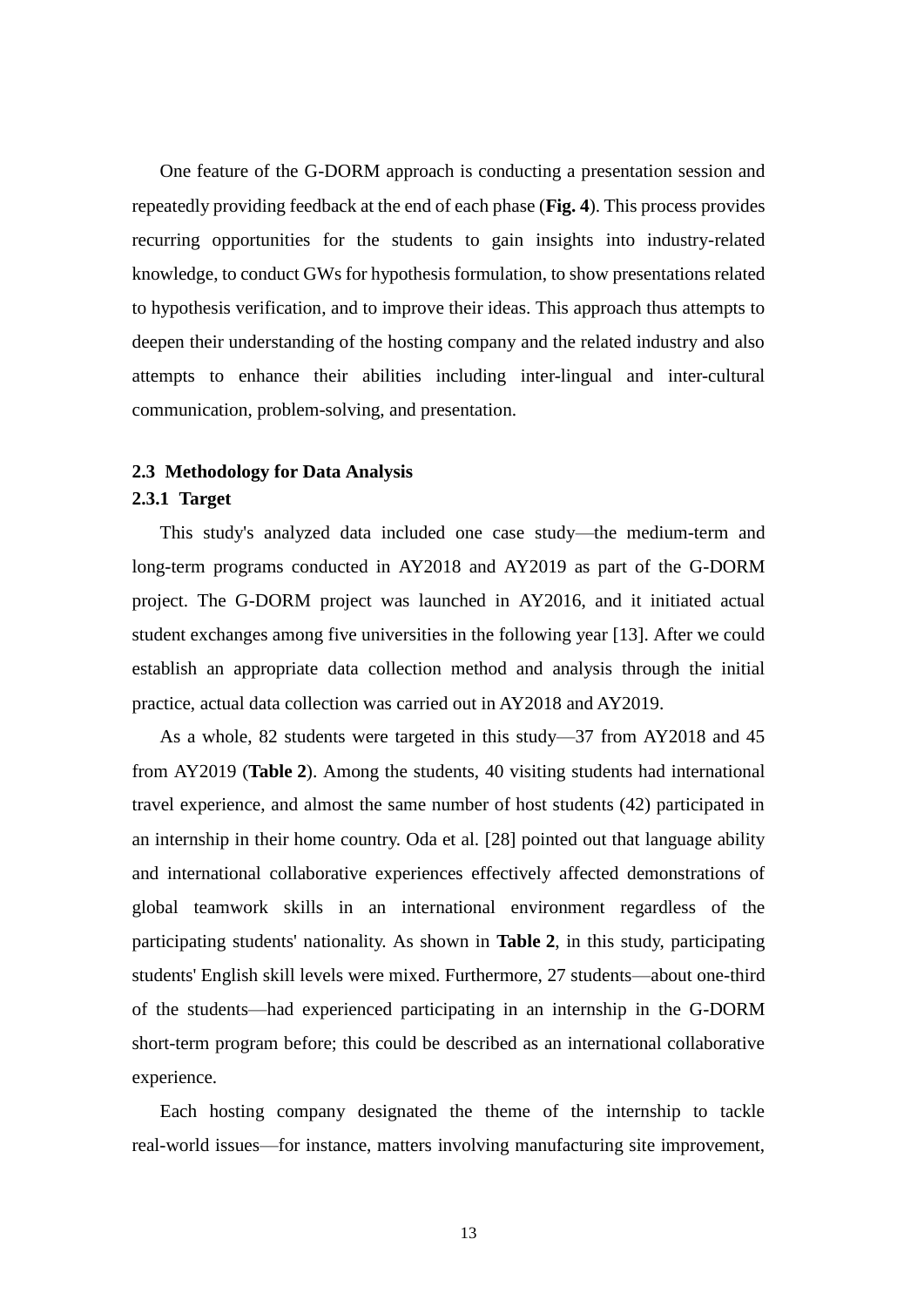social issues improvement, human resources, public relations, marketing, business policy proposals or a combination of these issues. The participating students had diverse specialties: mechanical engineering, electrical engineering, material engineering, chemical engineering, bio-engineering, food technology, information technology, computer engineering, aerospace engineering, civil engineering, architecture, and industrial engineering. Therefore, the students' groups were deliberately multi-disciplinary in nature, and the theme of the student groups' internship often differed from the students' specialties regardless of their requests.

|                                            | Internships in lower Mekong countries |                | Internships in Niigata, Japan |          |                |
|--------------------------------------------|---------------------------------------|----------------|-------------------------------|----------|----------------|
|                                            | Visiting                              | Hosting        | Visiting                      | Hosting  |                |
| Demographics                               | students                              | students       | students                      | students | Total          |
| By academic year (AY) of internship        |                                       |                |                               |          |                |
| AY2018                                     | 9                                     | 10             | 8                             | 10       | 37             |
| AY2019                                     | 14                                    | 13             | 9                             | 9        | 45             |
| By cumulative internship period            |                                       |                |                               |          |                |
| 1 month                                    | 19                                    | 23             | 13                            | 19       | 74             |
| 2 months                                   | 4                                     |                | 4                             |          | 8              |
| By enrolled university                     |                                       |                |                               |          |                |
| RUPP (Cambodia)                            |                                       | 4              | 3                             |          | $\overline{7}$ |
| NUOL (Laos)                                |                                       | 4              | 3                             |          | 7              |
| CU (Thailand)                              |                                       | 1              | 5                             |          | 6              |
| HUST (Vietnam)                             |                                       | 14             | 6                             |          | 20             |
| NU (Japan)                                 | 23                                    |                |                               | 19       | 42             |
| By level of English skills                 |                                       |                |                               |          |                |
| Excellent                                  | 5                                     | 1              | 5                             | 2        | 13             |
| Good                                       | 15                                    | 12             | 5                             | 12       | 44             |
| Daily conversation                         | 3                                     | 9              | $\Omega$                      | 5        | 17             |
| No official certificate                    | $\Omega$                              | 1              | 7                             | $\Omega$ | 8              |
| By G-DORM short-term internship experience |                                       |                |                               |          |                |
| No                                         | 20                                    | 21             | 6                             | 8        | 55             |
| Yes                                        | 3                                     | $\overline{c}$ | 11                            | 11       | 27             |
| Total                                      | 23                                    | 23             | 17                            | 19       | 82             |

<span id="page-23-0"></span>**Table 2.** Description of the number of participating students in AY2018 and AY2019.

Notes: RUPP=Royal University of Phnom Penh, NUOL=National University of Laos, CU=Chulalongkorn University, HUST=Hanoi University of Science and Technology, and NU=Niigata University. The level of English skills of "Excellent," "Good," and "Daily conversation" corresponds to Test of English for International Communication (TOEIC) scores of 760+, 510-760, and 400-500 respectively.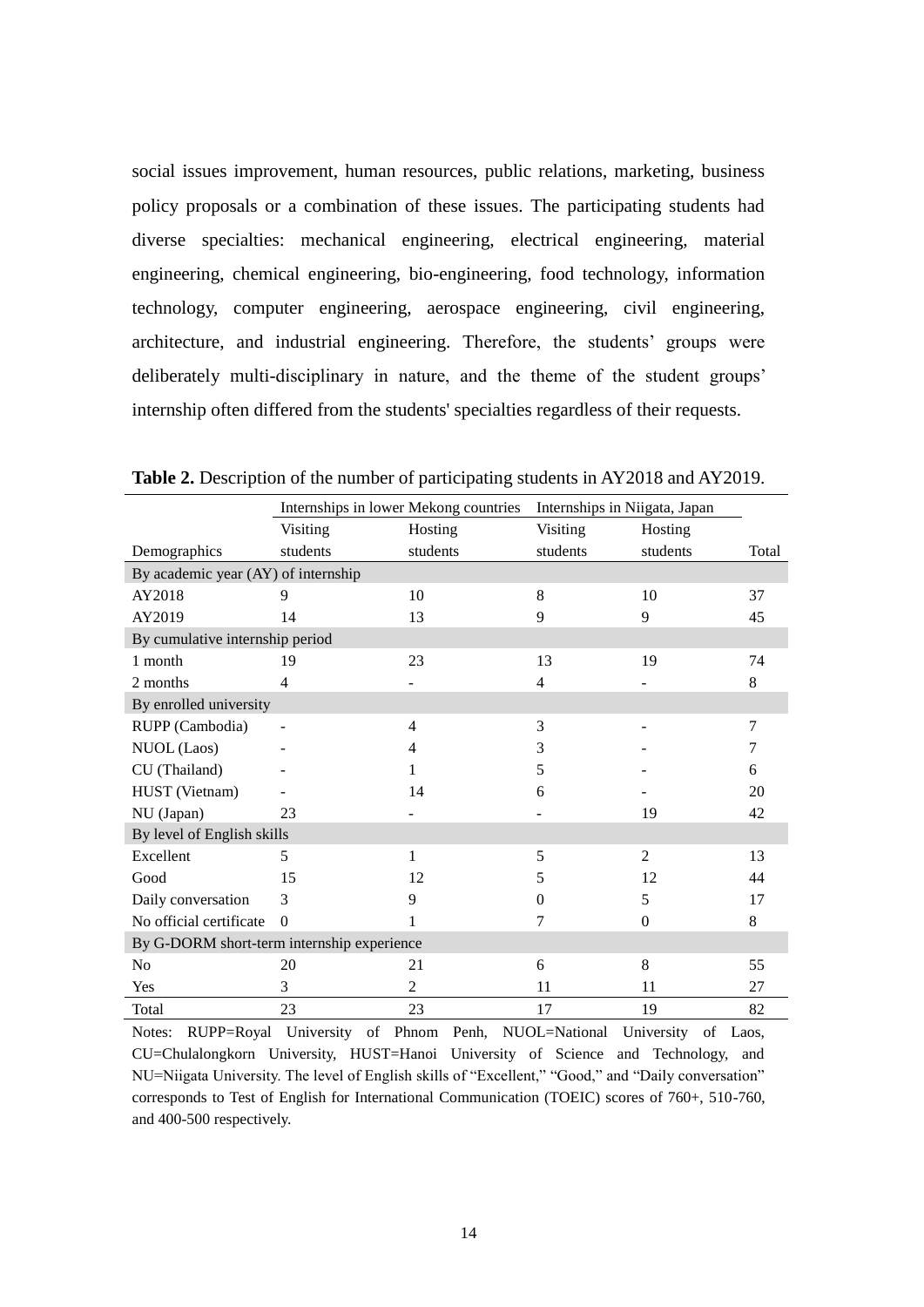### <span id="page-24-0"></span>**2.3.2 Data Collection**

Data regarding *generic skills* and *global competencies for engineers* were collected from students' responses to pre- and post-questionnaires for self-evaluation; these were designed to grasp changes in their self-perception with regard to the abovementioned skills and competencies. Our analysis applied 23 indicators from the "Completion Report of 2019-2020 JASSO Student Exchange Support Program (Short-term Study in Japan)" [29] to the collected data. Out of 23 indicators, 12, which were based on the FCWP, were regarded as generic skills, and the remaining 11 included key global engineering competencies suggested by scholars—for example, intercultural understanding, the ability to collaborate with foreigners, the ability to communicate with foreigners, and knowledge or interests with regard to social issues [19,20]. The questionnaire used a five-point Likert scale, where  $1=$  Disagree,  $2=$  Neutral,  $3=$  Somewhat Agree,  $4=$  Agree, and  $5=$  Strongly Agree. The Japan Student Services Organization (JASSO) is a Japanese governmental organization that organizes the largest number of student exchange support scholarship programs in Japan. In this study, applying indicators established by JASSO made it possible to conduct a comparative analysis of the changes of students' self-efficacy against the Japanese general tendency to develop and enhance competence through study abroad programs; this has been reported by Kawaijuku, a contractor of the Ministry of Education, Culture, Sports, Science and Technology (MEXT) of Japan tasked with developing the report [30]. The response rate of the questionnaire was 100% (82/82).

On the one hand, data on *capacity for solving revitalization issues using an integrated standpoint* were collected from students' questionnaire responses only after their internship. The questionnaire focused on issues related to enhancing the ability to problem-solve with an interdisciplinary approach and awareness regarding global technical or economic issues. Furthermore, the questionnaire was used for collecting data on post-internship *interests in the industry*, including the desire to find employment at the company, seeking more internships at the company, and maintaining a relationship with the company in the future. The questionnaire used the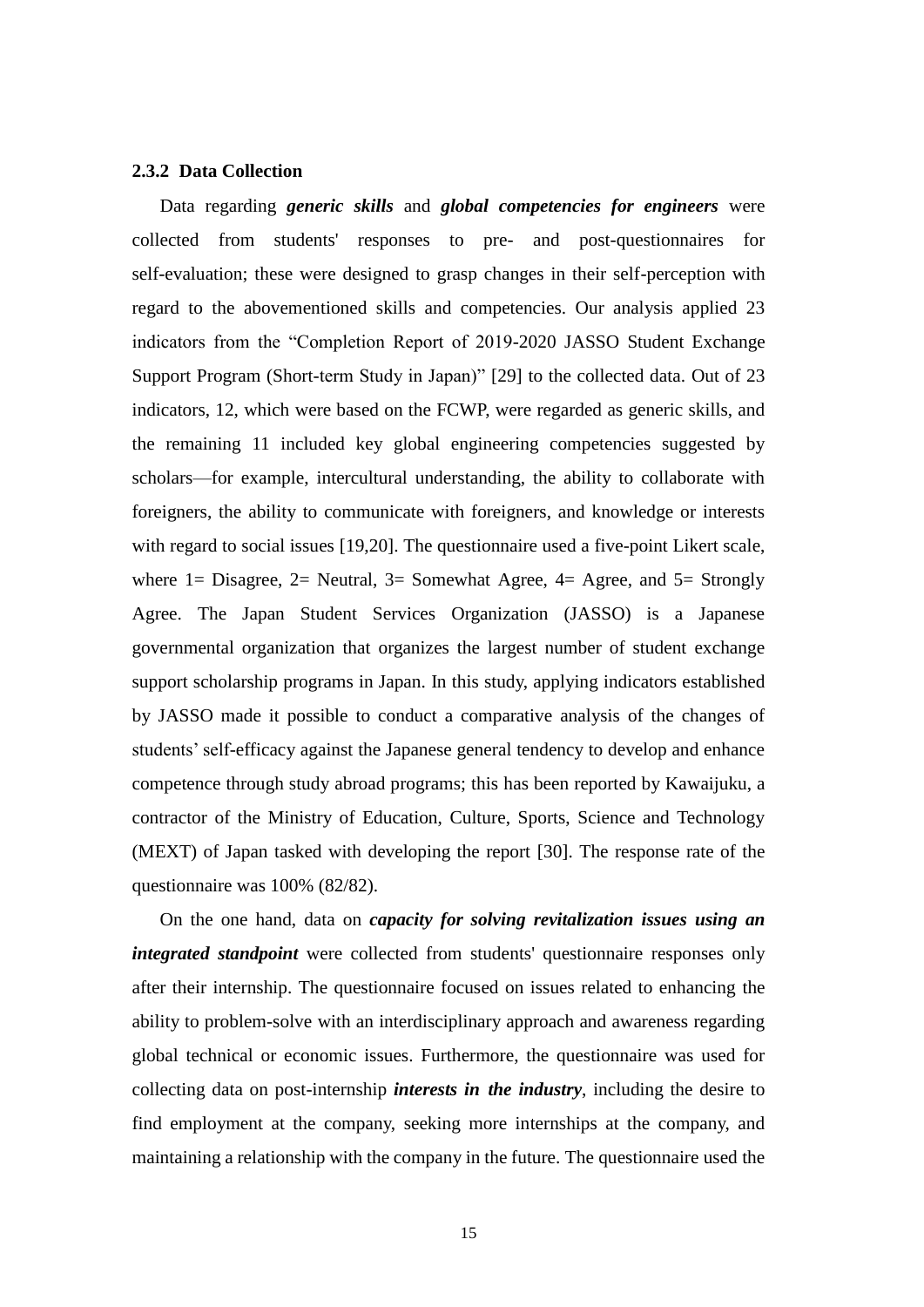yes/no question format. The questionnaire response rate was 96% (79/82).

Additionally, after the internship, a questionnaire was distributed to hosting companies in order to evaluate the students' performance; industry perceptions are meaningful for examining the correlations between learning purpose and student performance outcomes [22]. The questionnaire was used for collecting data related to *generic skills* and *capacity for solving revitalization issues using an integrated standpoint*. Items regarding global competencies were excluded from the questionnaire, since some company staff could hardly understand foreign languages. The questionnaire applied a five-point Likert scale for evaluating students: 1= Could not do so, 2= Could not do so without instructions, 3= Could do so depending on contents, 4= Could do so, and 5= Could always do so. For students who participated in internships at multiple companies, scores were calculated by averaging the points obtained at each company. The questionnaire response rate was 100% (82/82).

### <span id="page-25-0"></span>**2.3.3 Analysis Methods**

The collected data were examined for general trends by calculating the mean of the points of the answers when the Likert scale was used or by calculating the percentage of the answers when the yes/no format was used. In addition, this study attempted to find specific trends in the changes in students' self-efficacy by examining not only the simple tabulation but also the cross tabulation of the mean or the percentage of the answers. A comparative analysis was conducted to find the differences between the pre- and post-questionnaire results. To prove the statistical significance of these differences, a paired t-test analysis was conducted by using the BellCurve for Excel (Social Survey Research Information Co., Ltd., Tokyo). A p-value of less than 0.05 was considered statistically significant in this study.

#### <span id="page-25-1"></span>**2.4 Results**

### <span id="page-25-2"></span>**2.4.1 Generic Skills and Global Competencies for Engineers**

Overall, the results presented below show that *generic skills* and *global competencies for engineers* were enhanced by using the G-DORM approach. All the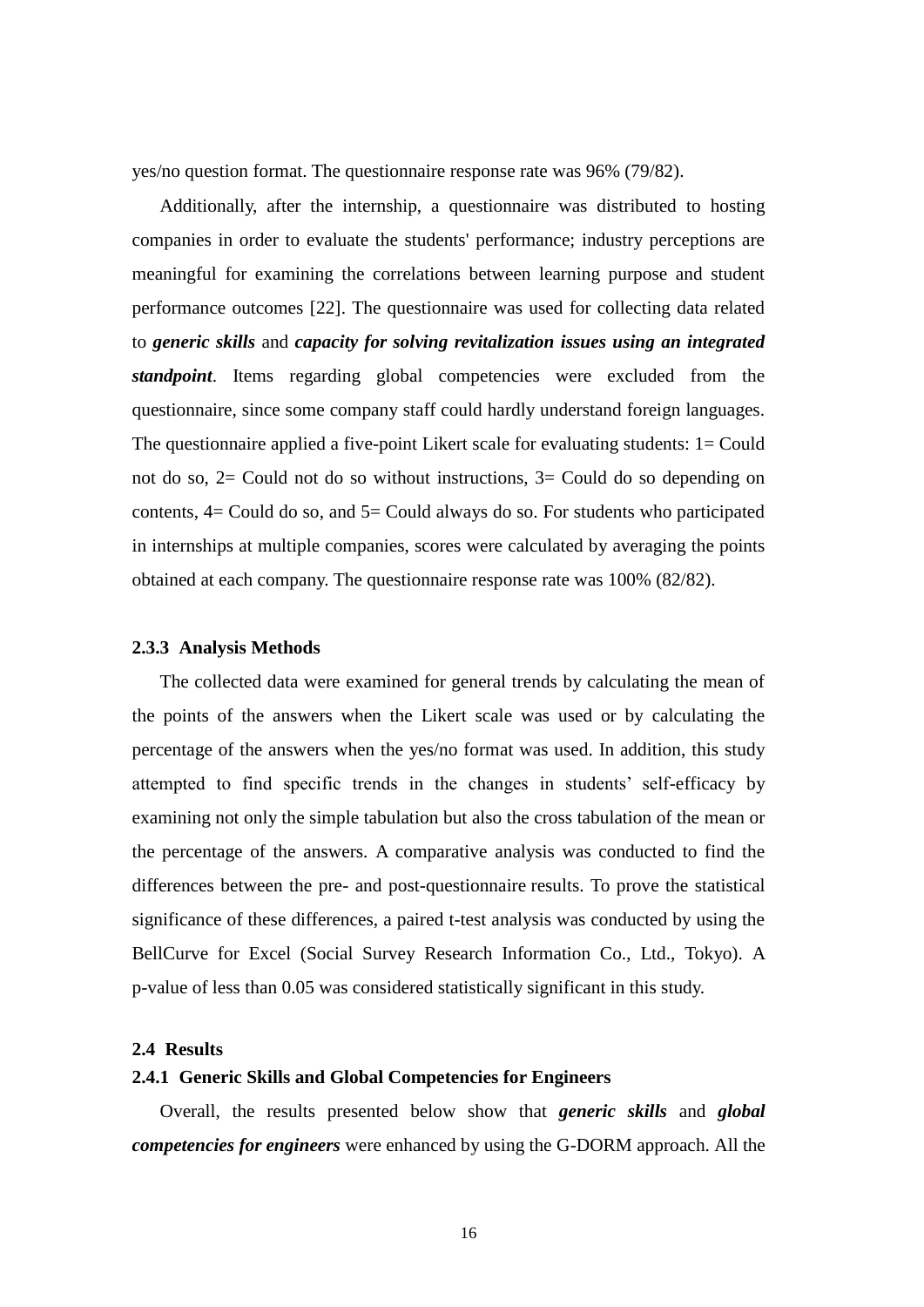means of 23 indicators (ID1.1 to ID1.12 for generic skills and ID1.13 to ID1.23 for global competencies for engineers) were increased in a comparison between the preand post-questionnaire (**[Table 3](#page-27-0)**). In particular, all the means (except ID1.18) were statistically and significantly different at the 0.05 level after a paired t-test. Additionally, all the standard deviations of the post-questionnaire decreased from the figures indicated in the pre-questionnaire; thus, the students were able to perceive their competence more clearly compared to their perception before the internship.

Focusing on the mean of the post-questionnaire revealed that the study motivation for foreign languages (ID1.19, the mean=4.6) had the highest score; this was followed by the ability to communicate with foreigners (ID1.15, the mean=4.5) and intercultural understanding (ID 1.16, the mean=4.5). Thus, the key factors for global competencies for engineers received a high degree of self-evaluation from the students. In contrast, creativity (ID1.6, the mean=3.7) received the lowest degree of self-evaluation from the students. Looking at the evaluations of hosting companies, creativity (ID1.6, the mean=3.7) similarly received the lowest score, and planning skill (ID1.5, the mean=3.9), which was defined as the ability to independently find a solution for a problem and execute the solution, was also scored below 4.0.

Remarkably, the mean of all indicators for the post-questionnaire almost increased from the mean figure for the pre-questionnaire regardless of the characteristics (visiting or hosting) of the students or the location of the internship (**[Fig. 5](#page-29-0)**). The concrete tendency of the mean in comparison with the data of 18,586 Japanese students under JASSO [30] was as follows:

- ⚫ The internships in the lower Mekong countries/of the visiting students; the tendency of the mean for each indicator of the post-questionnaire was comprehensively similar to the tendency of the JASSO, although one of the pre-questionnaires was lower than the that of JASSO. This indicates that the growth of the mean for each indicator in the G-DORM was higher.
- ⚫ Internships in the lower Mekong countries/of the hosting students; the mean for each indicator of both pre- and post-questionnaires of the G-DORM was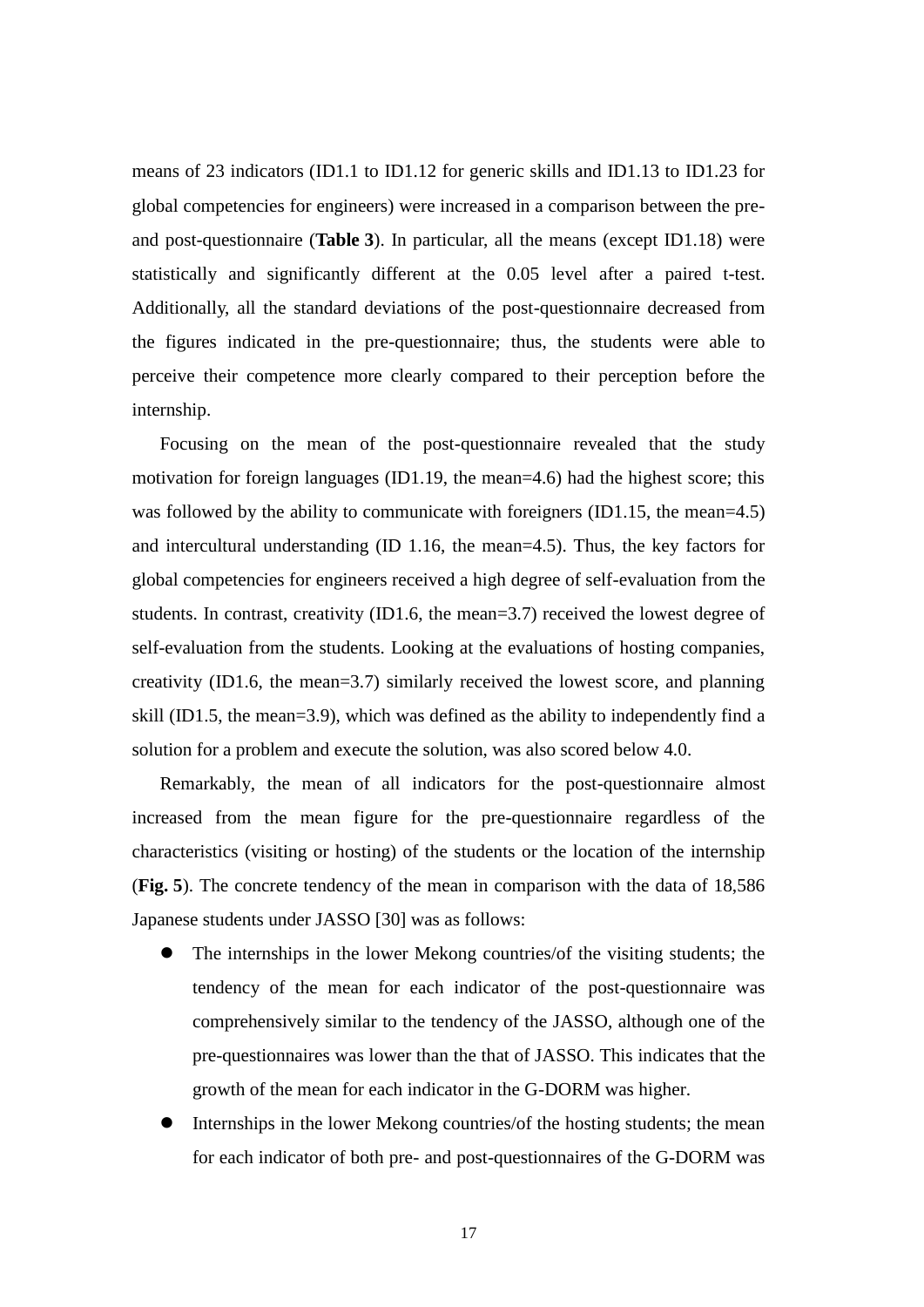higher than that of the JASSO. However, the growth of the mean for each indicator in the G-DORM was lower.

<span id="page-27-0"></span>Table 3. The mean and standard deviation for the data from the pre- and post-questionnaires distributed to students.

|         |                                      | Pre-questionna |            | Post-questionn |           |         |                      |            |
|---------|--------------------------------------|----------------|------------|----------------|-----------|---------|----------------------|------------|
|         |                                      | ire $(N=82)$   |            | aire $(N=82)$  |           |         |                      |            |
| ID      | Indicators                           | $\mathbf M$    | ${\rm SD}$ | $\mathbf M$    | <b>SD</b> | t-value | p-value              |            |
| $1.1\,$ | Initiative                           | 3.6            | 0.90       | 4.2            | 0.77      | 5.45    | P < 0.001            | $\ast\ast$ |
| 1.2     | Ability to influence                 | 3.7            | 1.16       | 4.3            | 0.87      | 5.46    | P < 0.001            | $\ast\ast$ |
| 1.3     | Execution skill                      | 3.7            | 1.02       | 4.1            | 0.88      | 3.99    | P < 0.001            | $\ast\ast$ |
| 1.4     | Ability to detect issues             | 3.5            | 1.00       | 4.1            | 0.70      | 5.82    | P < 0.001            | $***$      |
| 1.5     | Planning skill                       | 3.3            | 1.08       | 3.9            | 0.86      | 5.00    | $\mathrm{P} < 0.001$ | $**$       |
| 1.6     | Creativity                           | 3.1            | 1.03       | 3.7            | 0.97      | 4.61    | $\mathrm{P} < 0.001$ | $**$       |
| 1.7     | Ability to deliver messages          | 3.2            | 1.32       | 3.9            | 1.07      | 4.96    | P < 0.001            | $**$       |
| 1.8     | Ability to listen closely<br>and     | 3.3            | 1.08       | 3.8            | 1.04      | 3.81    | P < 0.001            | $***$      |
|         | carefully                            |                |            |                |           |         |                      |            |
| 1.9     | Flexibility                          | 3.8            | 0.98       | 4.4            | 0.71      | 4.88    | $\mathrm{P} < 0.001$ | $**$       |
| 1.10    | Ability to grasp situations          | 3.6            | 0.87       | 4.3            | 0.77      | 6.49    | P < 0.001            | $**$       |
| 1.11    | Ability to<br>apply rules<br>and     | 3.8            | 0.94       | 4.1            | 0.89      | 3.28    | 0.0015               | $**$       |
|         | regulations                          |                |            |                |           |         |                      |            |
| 1.12    | Ability to control stress            | 3.8            | 1.17       | 4.2            | 0.86      | 3.60    | $\mathrm{P} < 0.001$ | $**$       |
| 1.13    | Ability to<br>collaborate<br>with    | 3.2            | 1.11       | 3.8            | 1.01      | 4.77    | P < 0.001            | $**$       |
|         | foreigners                           |                |            |                |           |         |                      |            |
| 1.14    | Challenging spirits                  | 3.7            | 1.03       | 4.2            | 0.82      | 4.49    | P < 0.001            | $**$       |
| 1.15    | Ability to communicate with          | 3.9            | 1.19       | 4.5            | 0.63      | 5.81    | $\mathrm{P} < 0.001$ | $**$       |
|         | foreigners                           |                |            |                |           |         |                      |            |
| 1.16    | Intercultural understanding          | 4.1            | 0.88       | 4.5            | 0.61      | 4.05    | $\mathrm{P} < 0.001$ | $**$       |
| 1.17    | Intercultural<br>exchange            | 3.4            | 1.35       | 4.1            | 1.07      | 5.74    | $\mathrm{P} < 0.001$ | $**$       |
|         | experiences                          |                |            |                |           |         |                      |            |
| 1.18    | Study motivation for my major        | 4.1            | 1.01       | 4.2            | 0.91      | 1.77    | 0.0800               |            |
| 1.19    | Study motivation for learning        | 4.3            | 0.87       | 4.6            | 0.63      | 2.87    | 0.0053               | $**$       |
|         | foreign languages                    |                |            |                |           |         |                      |            |
| 1.20    | Knowledge regarding Mekong           | 2.5            | 1.19       | 3.8            | 0.94      | 10.78   | $\mathrm{P} < 0.001$ | $**$       |
|         | countries/Japan                      |                |            |                |           |         |                      |            |
| 1.21    | Knowledge<br>interests<br><b>or</b>  | 3.0            | 1.22       | 3.8            | 1.11      | 6.18    | $\mathrm{P} < 0.001$ | $\ast\ast$ |
|         | regarding<br>Mekong/Japanese         |                |            |                |           |         |                      |            |
|         | society                              |                |            |                |           |         |                      |            |
| 1.22    | Awareness of gender equality         | 3.7            | 1.17       | 4.1            | 1.02      | 3.13    | 0.0025               | $**$       |
| 1.23    | Future study and carrier design      | 3.3            | 1.26       | 3.8            | 1.18      | 3.84    | P < 0.001            | $**$       |
|         | Notes: M=Mean, SD=Standard deviation |                |            |                |           |         | $**$ : P<0.05        |            |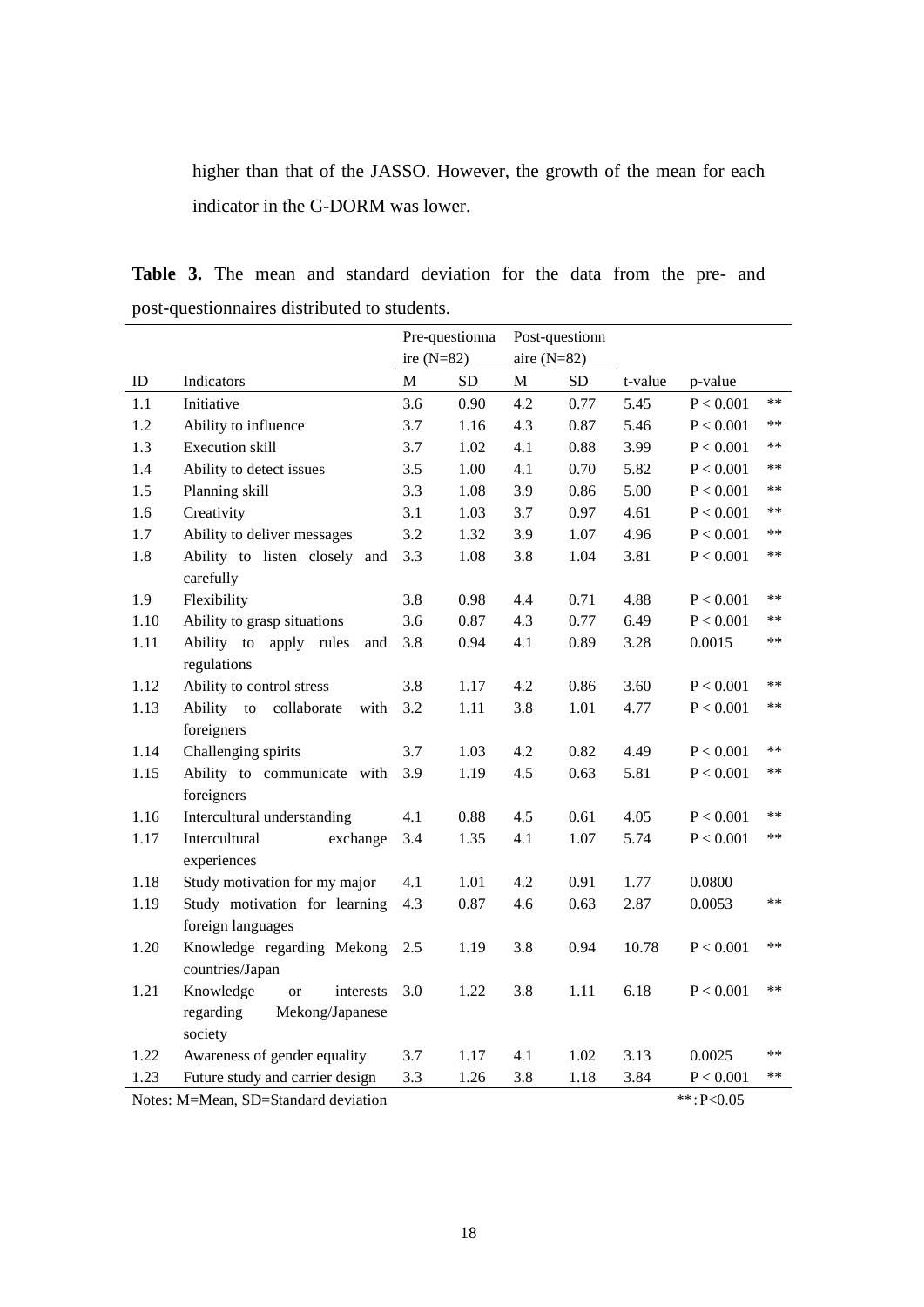

Notes: The data analyzed based on the characteristics of the students and the location of the internship, compared to the tendency of Japanese students (N=18,586), as determined based on data from JASSO [30].

<span id="page-28-0"></span>**Fig. 5.** The mean of the data for the pre- and post-questionnaire distributed to students.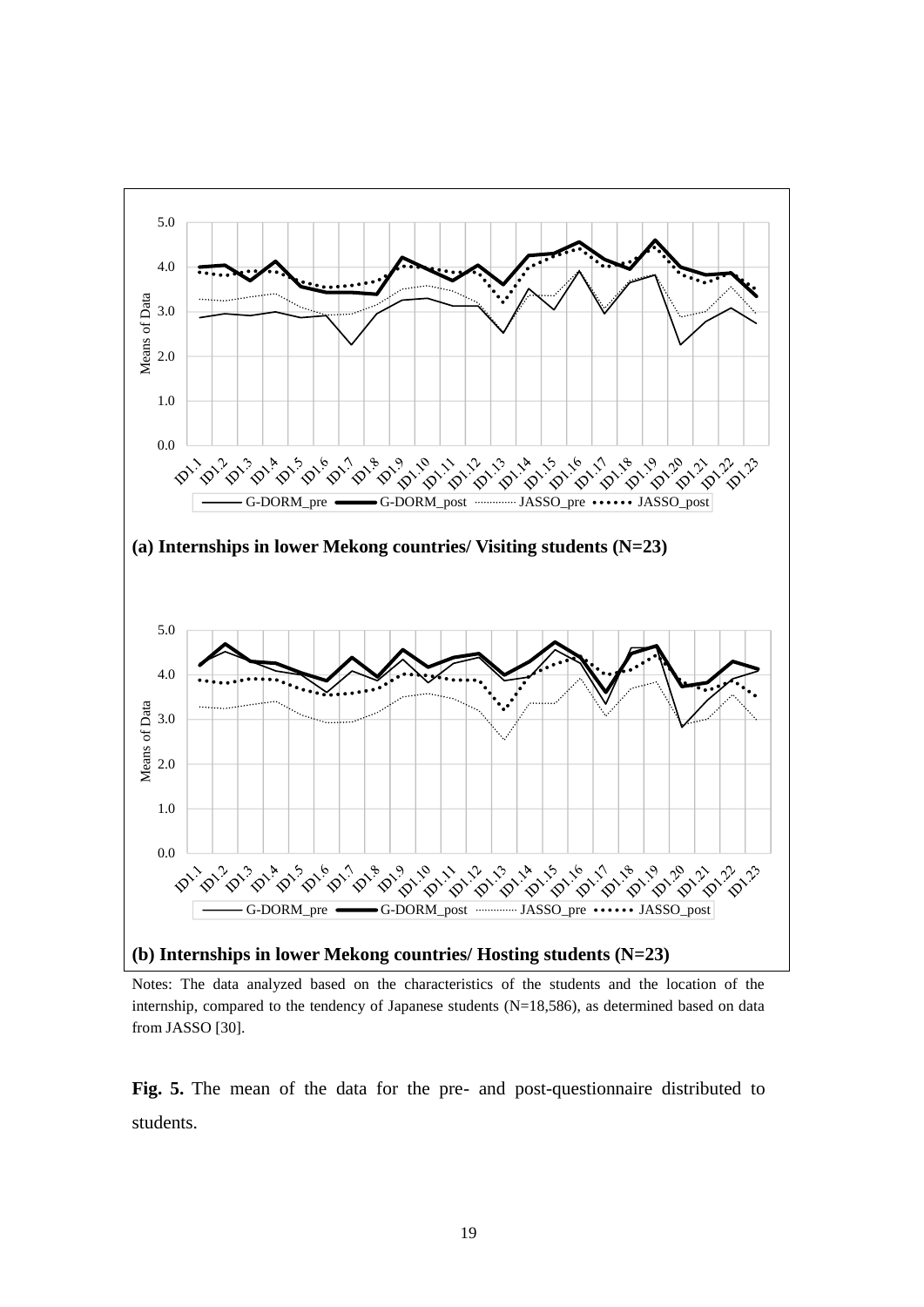

Notes: The data analyzed based on the characteristics of the students and the location of the internship, compared to the tendency of Japanese students (N=18,586), as determined based on data from JASSO [30].

<span id="page-29-0"></span>**Fig. 5.** The mean of the data for the pre- and post-questionnaire distributed to students. (Continued)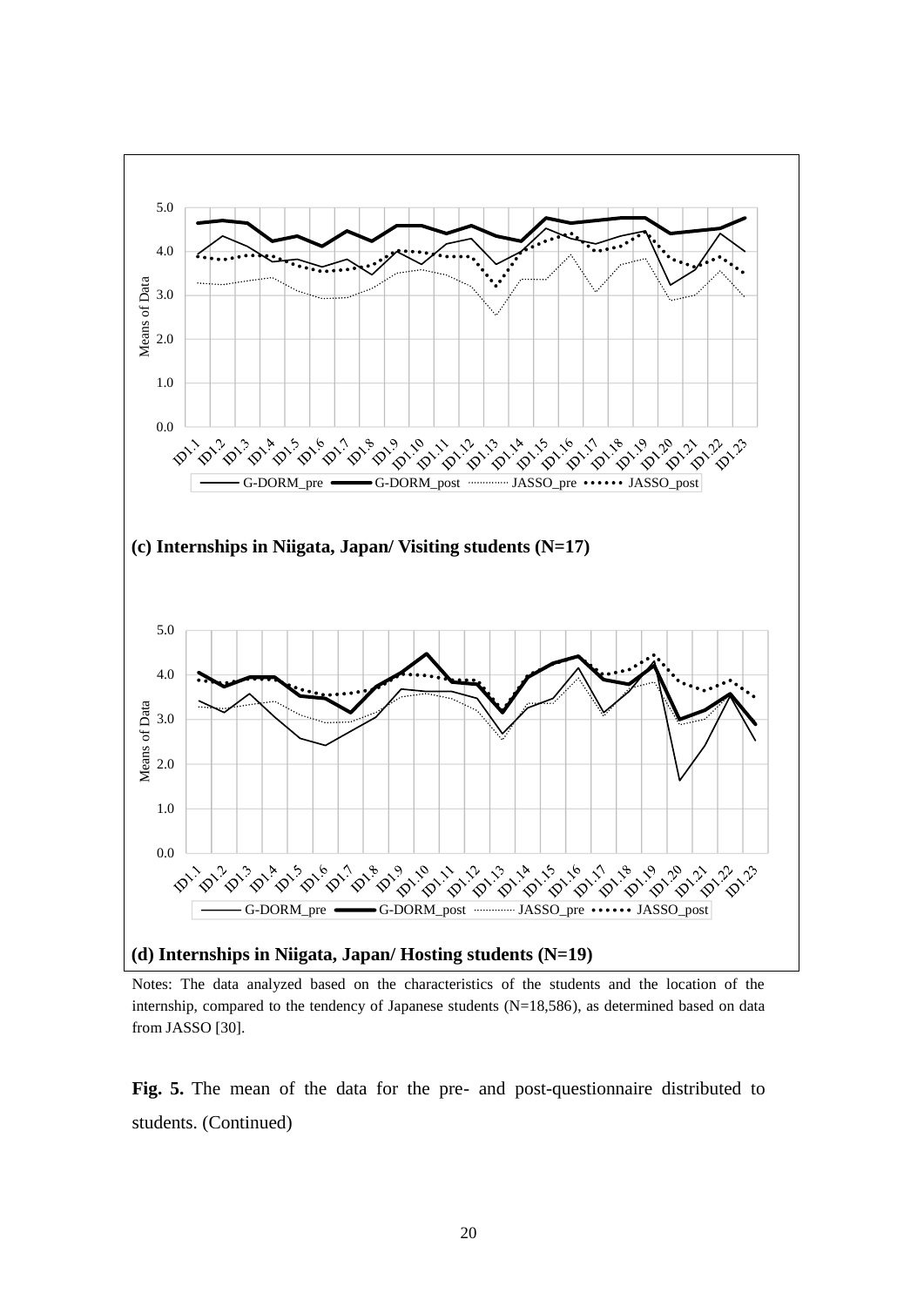- ⚫ Internships in Niigata, Japan/of the visiting students; overall, the mean for each indicator of both pre- and post-questionnaires of the G-DORM was higher than that of the JASSO. Furthermore, the growth of the mean for each indicator in the G-DORM was higher.
- ⚫ Internships in Niigata, Japan/of the hosting students; the tendency of the mean for each indicator of the pre-questionnaire of the G-DORM was lower than that of the JASSO. Focusing on the results of the post-questionnaire, the mean for the indicators regarding generic skills (ID1.1 to ID1.12) and one part of global competencies for engineers (ID1.13 to 1.17) almost reached the mean of the JASSO; however, the one regarding motivation for study (ID1.18 to ID1.19) and knowledge regarding lower Mekong countries and societies (ID1.20 to ID1.21) was much lower than the data of the JASSO.

In summary, overseas internships were found to have high effectiveness for enhancing perception regarding ability improvement. Furthermore, when the level of linguistic and cultural conditions in the internship was high, the students perceived their ability improvement more strongly.

#### <span id="page-30-0"></span>**2.4.2 Capacity for Solving Revitalization Issues using an Integrated Standpoint**

This study focused on problem-solving ability with an interdisciplinary approach and awareness regarding global technical or economic issues as part of students' capacity for solving revitalization issues using an integrated standpoint. Regarding problem-solving ability with an interdisciplinary approach (ID2.1), there was a gap between students' evaluations and the hosting companies' evaluations (**[Table 4](#page-31-0)**). The percentage of students who noticed an increase in their ability to identify solutions by integrating crucial knowledge and technology for concrete problem-solving (ID2.1) reached 77% (61/79). However, the mean of the related item that was graded by the hosting companies was  $3.7$  (=less than 4.0); that is, the hosting companies recognized the insufficiency of the students' performance. Regarding the recognition of increases in their ability to identify global technical or economic issues in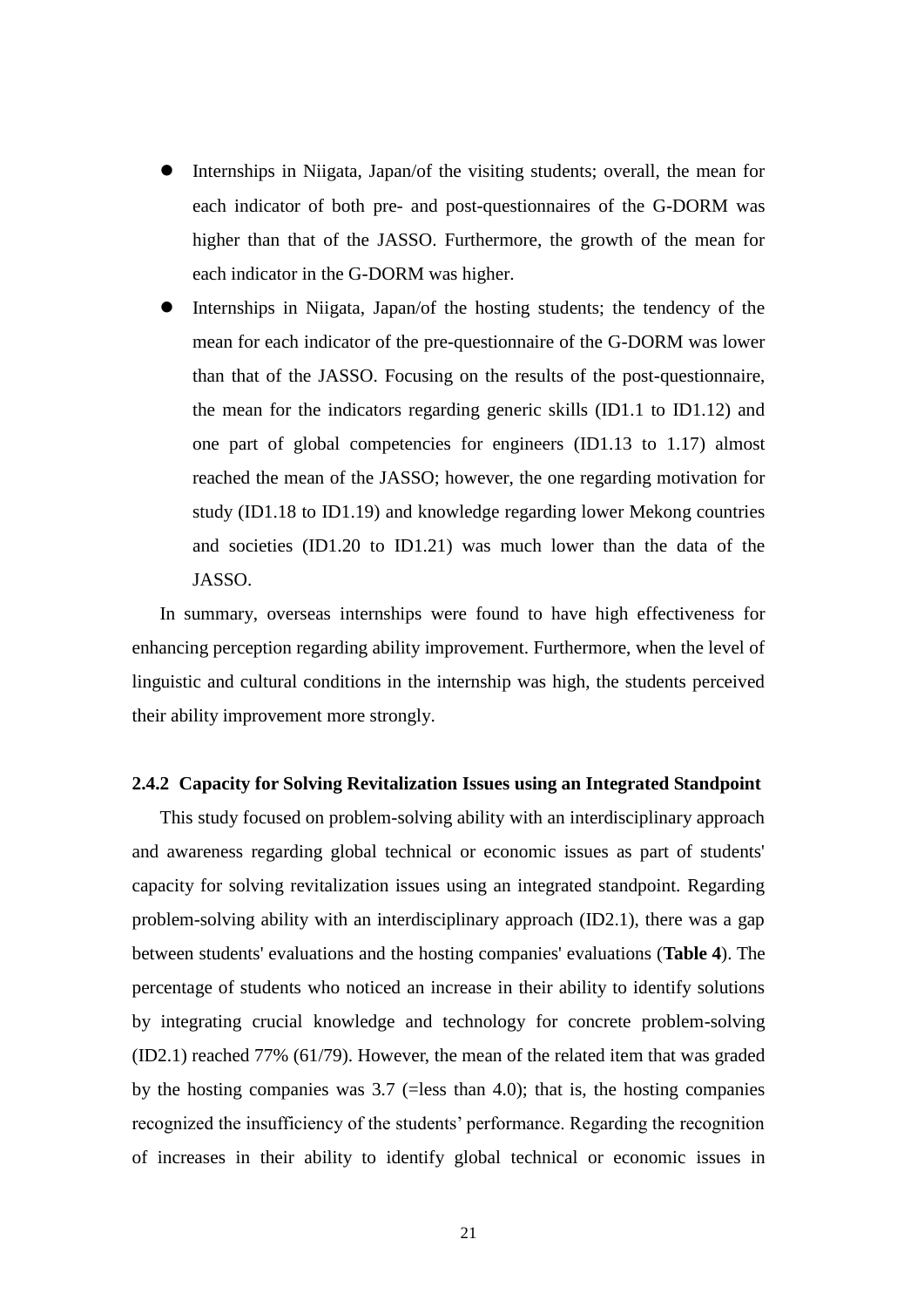industries in order to expand businesses in the Mekong (ID2.2), students' self-efficacy was low (the answer rate=32%, 25/79) as well as the hosting company evaluated with the low score (the mean=3.7). In addition, the hosting companies' evaluations for knowledge regarding the strengths and weaknesses of the company/related industry (ID2.3, the mean=3.8) and for knowledge regarding the theories and technologies of the company (ID2.4, the mean=3.6) was also scored below 4.0.

<span id="page-31-0"></span>**Table 4.** An evaluation of the capacity for solving revitalization issues from an integrated standpoint.

|     |                                                                   |          | Evaluation by Evaluation by |
|-----|-------------------------------------------------------------------|----------|-----------------------------|
| ID  | Items                                                             | students | companies                   |
|     | N                                                                 | 79       | 82                          |
| 2.1 | with<br>Problem-solving<br>interdisciplinary<br>approach          | 77%      | 3.7                         |
| 2.2 | Awareness regarding global technical or<br>economic issues        | 32%      | 3.7                         |
| 2.3 | Knowledge regarding technology of the<br>company                  |          | 3.8                         |
| 2.4 | Knowledge regarding advantages in the<br>company/related industry |          | 3.6                         |

Notes: The data on the evaluation by students show that the percentage of those who answered that their ability of each item had improved after the internship, and the data for the evaluation by companies showed the mean of students' performance graded by the companies.

There was another notable finding—namely, foreign language skills and the G-DORM short-term experience affected the output of the medium- and long-term internships positively. Evaluations by both students and hosting companies with regard to problem-solving ability with interdisciplinary approach (ID2.1) demonstrated greater positive results when students had English skills and experienced the G-DORM short-term internship before (**[Fig. 6](#page-32-0)**). The results for ability to show awareness regarding global technical or economic issues (ID2.2) showed a similar tendency **[\(Fig. 7](#page-33-1)**).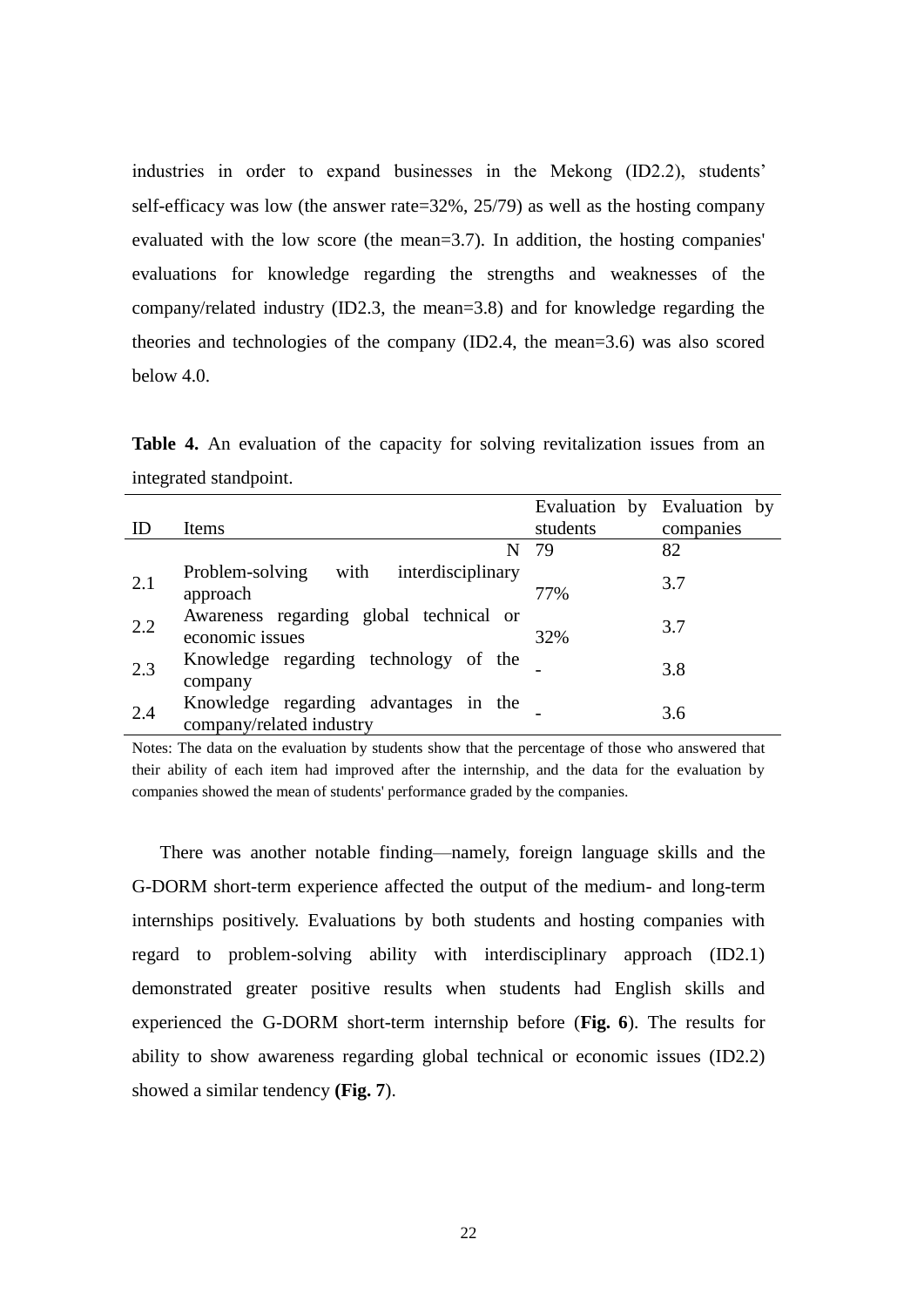

Notes: The data on evaluation by students showed the percentage of those who answered that the ability had improved after the internship, and the data for the companies' evaluation showed the mean of the students' performance graded by the companies.

<span id="page-32-0"></span>**Fig. 6.** Evaluating problem-solving with interdisciplinary approach (ID2.1) based on level of English skills (a) and G-DORM short-term internship experience (b).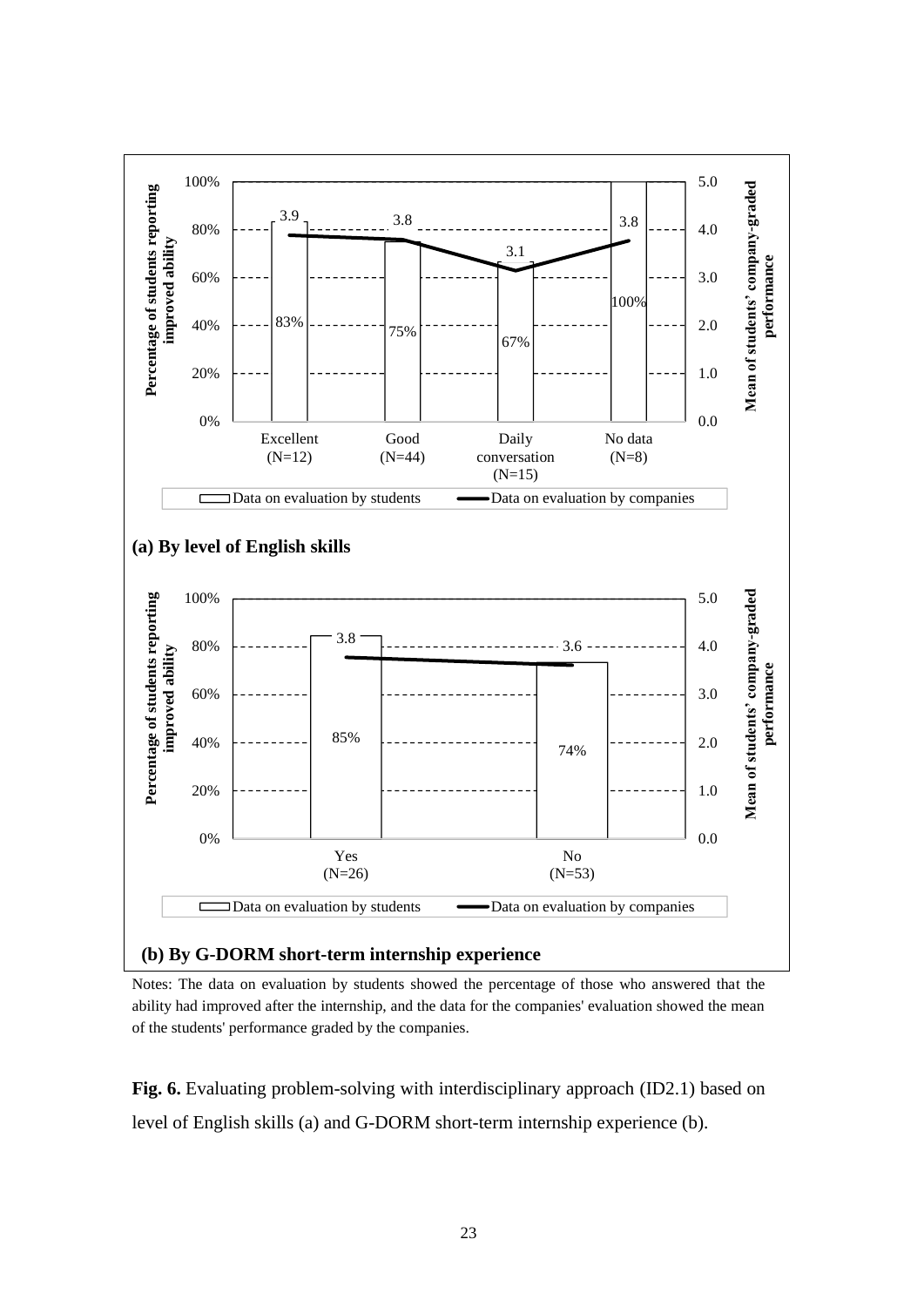

Notes: Data on the students' evaluation showed the percentage of those who answered that the ability had improved after the internship, and data on the companies' evaluation showed the mean of the students' performances graded by the companies.

<span id="page-33-1"></span>**Fig. 7.** Evaluating awareness regarding global technical or economic issues (ID2.2) based on the level of English skills (a) and the G-DORM short-term internship experience (b).

### <span id="page-33-0"></span>**2.4.3 Interests in the Industry**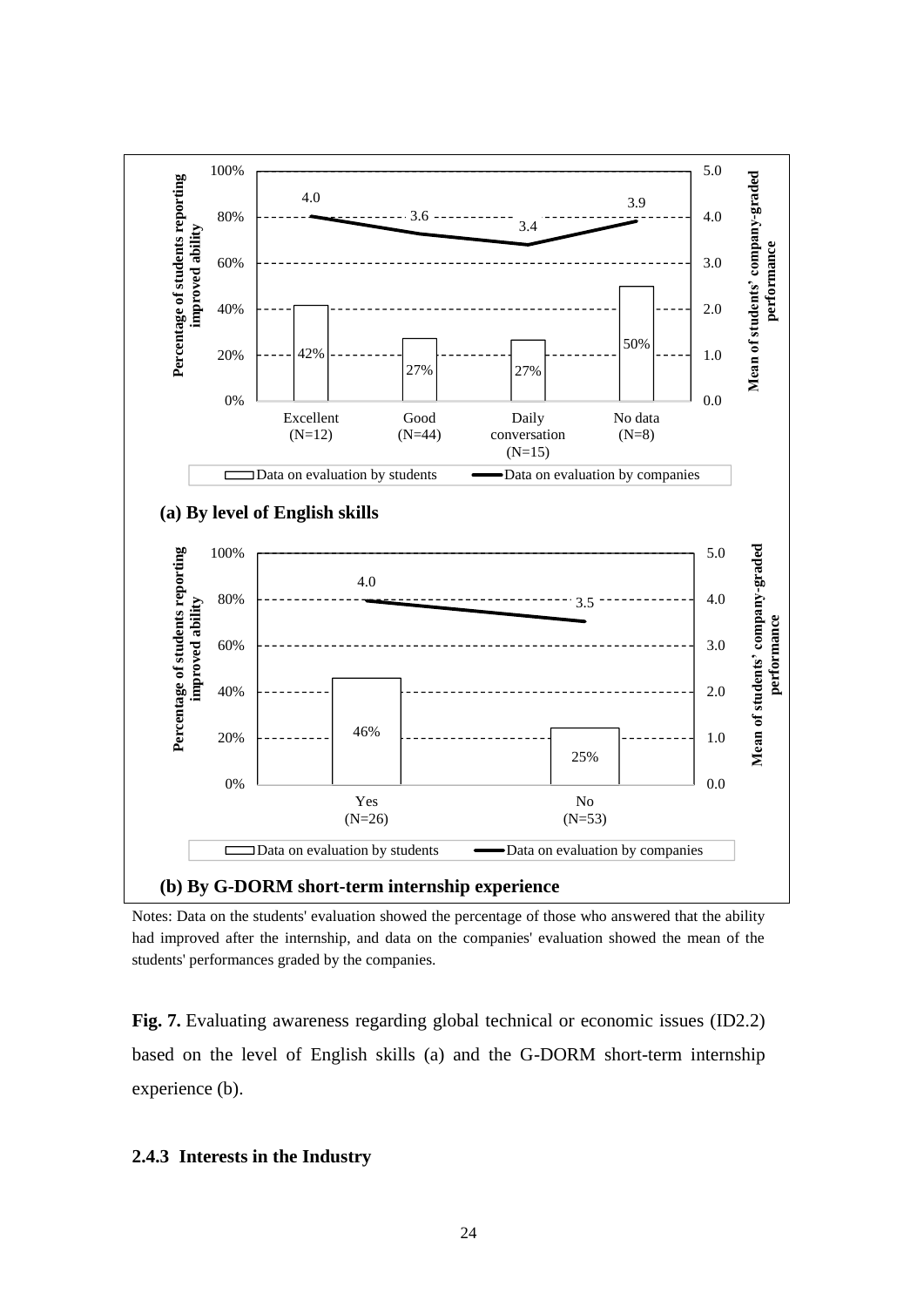Internships with the G-DORM approach helped to raise the interests of students with regard to hosting companies and the related industry as well (**[Table 5](#page-34-1)**). After the internship, 77% (61/79) of the students showed interests in the company/industry (ID3.1). The percentage of students who answered that they sought to obtain a job with the hosting company (ID3.2) reached 28% (22/79). Of the 22 students, 19 students (86%) expressed interests in the hosting company; thus, there was potential to create a demand from this interest. Curiously, 48% (11/23) of the hosting students who joined internships in the lower Mekong countries expressed a demand for obtaining a job with the hosting company, while the percentage of those having interests in the company/industry was 65% (15/23), which was the lowest. The results also showed that students from the lower Mekong countries showed a higher percentage of ID3.2, ID3.3, and ID3.4 compared to the students from Niigata.

|     |                                      | Internships      | lower<br>in    | Internships | in       |       |
|-----|--------------------------------------|------------------|----------------|-------------|----------|-------|
|     |                                      | Mekong countries | Niigata, Japan |             |          |       |
|     |                                      | Visiting         | Hosting        | Visiting    | Hosting  |       |
| ID  | Items                                | students         | students       | students    | students | Total |
|     | N                                    | 22               | 23             | 17          | 17       | 79    |
| 3.1 | Interest in the company/industry     | 73%              | 65%            | 88%         | 88%      | 77%   |
| 3.2 | Demand for obtaining a job with the  |                  |                |             |          |       |
|     | company                              | 18%              | 48%            | 29%         | 12%      | 28%   |
|     | Demand for participating in more     |                  |                |             |          |       |
| 3.3 | internships in the company           | 18%              | 22%            | 29%         | 12%      | 20%   |
| 3.4 | for<br>maintaining<br>Demand<br>a    |                  |                |             |          |       |
|     | relationship with the company        | 50%              | 57%            | 88%         | 41%      | 58%   |
| 3.5 | Motivation to buy products/services  |                  |                |             |          |       |
|     | from the company                     | 36%              | 26%            | 29%         | 24%      | 29%   |
| 3.6 | Motivation to disseminate the values |                  |                |             |          |       |
|     | of the company                       | 45%              | 39%            | 59%         | 88%      | 56%   |

<span id="page-34-1"></span>**Table 5.** The percentage of students who enhanced their interests, demands, or motivations regarding hosting companies after their internship.

### <span id="page-34-0"></span>**2.5 Discussion**

This chapter's main objective was to argue the effectiveness and challenges of multi-cultural and multi-disciplinary PBL in the industry; this was achieved through an examination of case studies of internships that utilized the G-DORM approach.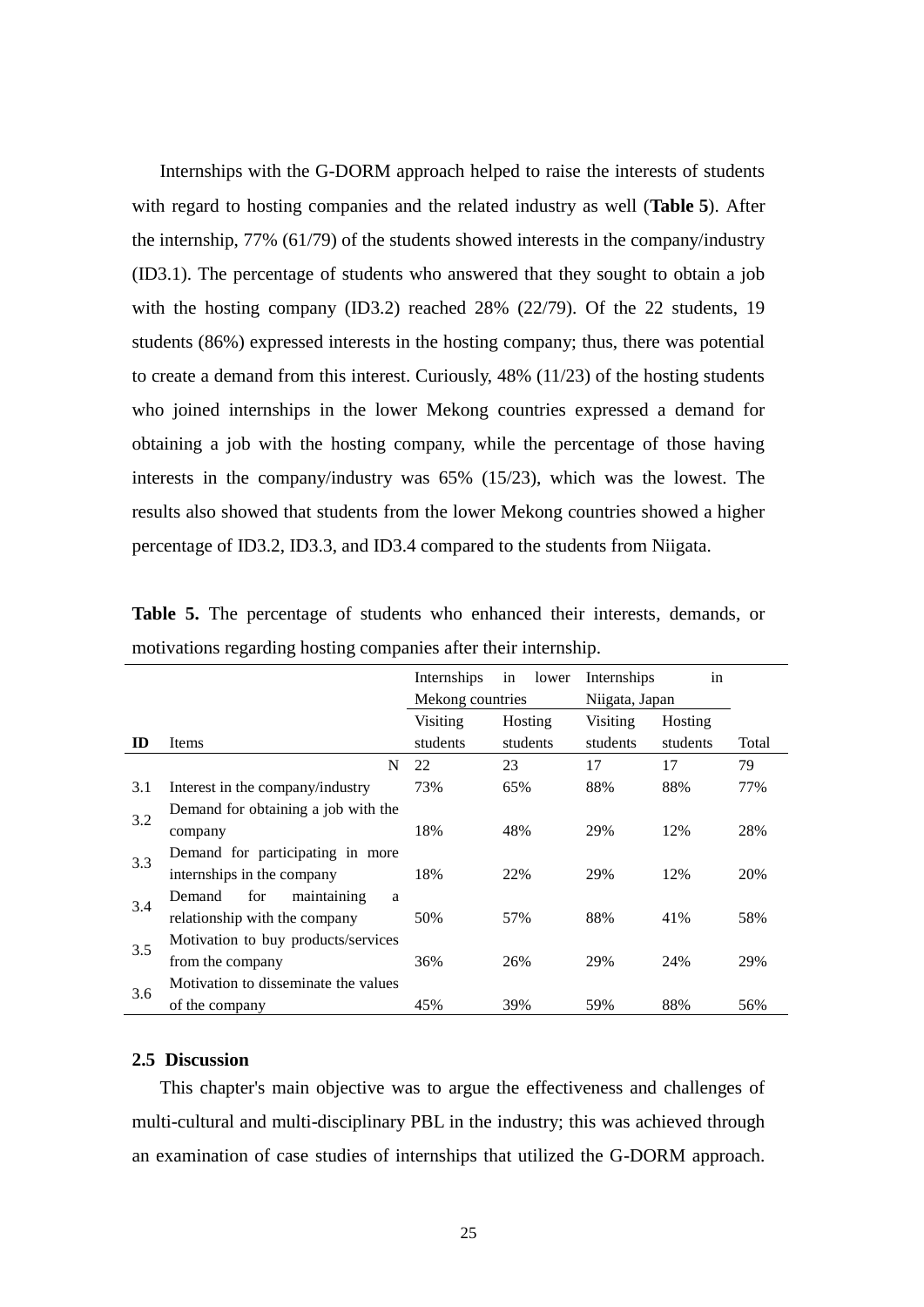The current research is still at the starting point and may have some shortcomings. However, we found an enormous possibility for the G-DORM approach to foster globally competent engineers as follows.

*Generic skills*: Our findings demonstrated the G-DORM approach provides a positive impact on generic skills. The results showed that the mean for all 12 indicators of the students' post-evaluation figure regarding the FCWP increased from the pre-evaluation figure regardless of the characteristics (visiting or hosting) of the students or the location of the internship. This agrees with previous research findings in the practice of engineering internships for enhancing generic skills; some of these studies include Lopes et al. [12] and Haag et al.[22]. However, evaluations for creativity (ID1.6) and planning skill (ID1.5) were low; thus, improvements in the competencies will be a future challenge.

*Global competencies for engineers*: The study results highlighted the effectiveness of the G-DORM approach for enhancing global competencies for engineers. In particular, students' self-efficacy with regard to communication with foreigners (ID1.15) and intercultural understanding (ID1.16), which are highly graded competencies for global engineers, must be raised through internships. This matches previous literature findings regarding the effectiveness of multi-cultural PBL for enhancing global competencies such as Voronchenko et al. [4] and Brennan et al. [5]. Our results have the advantage of indicating the effectiveness of the practice even in an industry with a real-world problem.

The study results emphasized that, when the internships had a higher level of linguistic and cultural conditions, the students perceived improvement in their ability more strongly. In particular, the superiority of an internship abroad for enhancing self-efficacy in terms of global competence was confirmed. The G-DORM approach demonstrated key competencies for global engineers, including communication, cultural difference appreciation, and teamwork (ID1.13 to ID1.17), even without international travel. However, the study results also indicated a weakness in enhancing knowledge about overseas policy, ethics, and society (ID1.20 to ID1.21) without international travel. Downey et al. [2] suggested the importance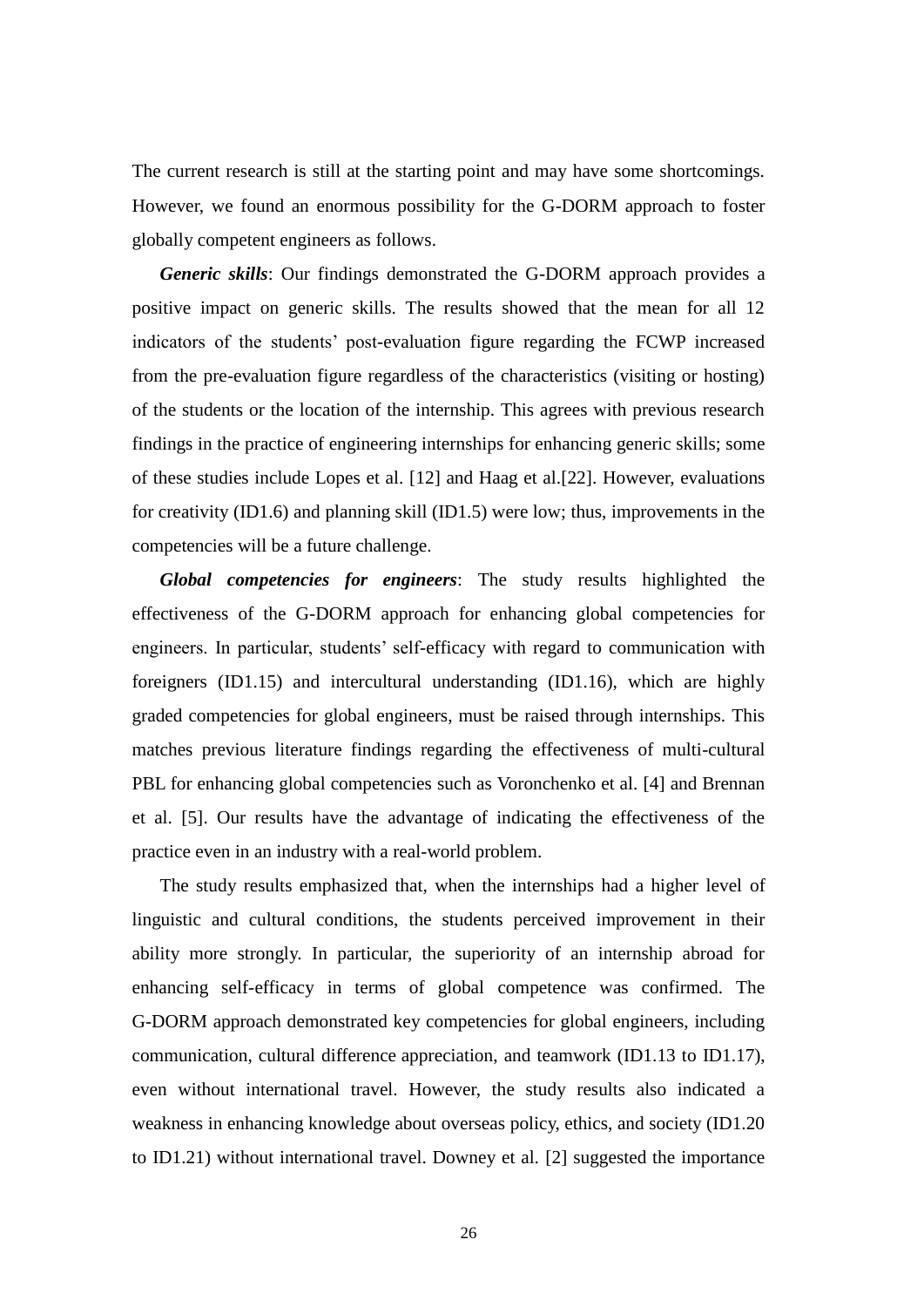of establishing an engineering course for improving global competence even without overseas travel in order to reduce the barriers posed by a study abroad requirement. This indicates that the G-DORM approach can provide an effective way for enhancing engineers' global competencies by transferring students' roles from participating as host students to that of visiting students. This could pose a future challenge for reducing the barriers faced by hosting students with regard to international travel.

*Capacity for solving revitalization issues using an integrated standpoint*: Regrettably, the study results showed that companies' evaluations for problem-solving with interdisciplinary approach (ID2.1) and awareness regarding global technical or economic issues (ID2.2) were relatively low. Even despite this fact, however, a key finding was that English skills as well as the G-DORM short-term experience helped to enhance evaluations of these abilities from both students and hosting companies. This tendency is consistent with that observed in a previous case study by Oda et al. [28]. Thus, the effectiveness of the G-DORM approach can be increased through repeated participation—that is, participation in short-term to medium-term programs.

The study results also showed fewer students acquired knowledge regarding technology in a given company (ID2.3) or knowledge regarding advantages in the company/industry (ID2.4). Thus, the hosting companies may have believed that the students had not been able to grasp the company's issues or solutions based on the theory and technology of the company. A critical point to consider here is whether students could have acquired the required knowledge before a PBL internship, since the PBL internship hardly created any impact on knowledge acquisition [31–33]. Furthermore, the intervention of a moderator could have supplemented students' lack of knowledge during PBL [34,35]. Therefore, optimizing the period of the internships, the pre-study, and the intervention of faculty members as moderators will be future challenges for students' knowledge acquisition methods.

*Interests in the industry*: The results demonstrated that more than three-fourths of the students expressed interest in the company or its related industry (ID3.1) after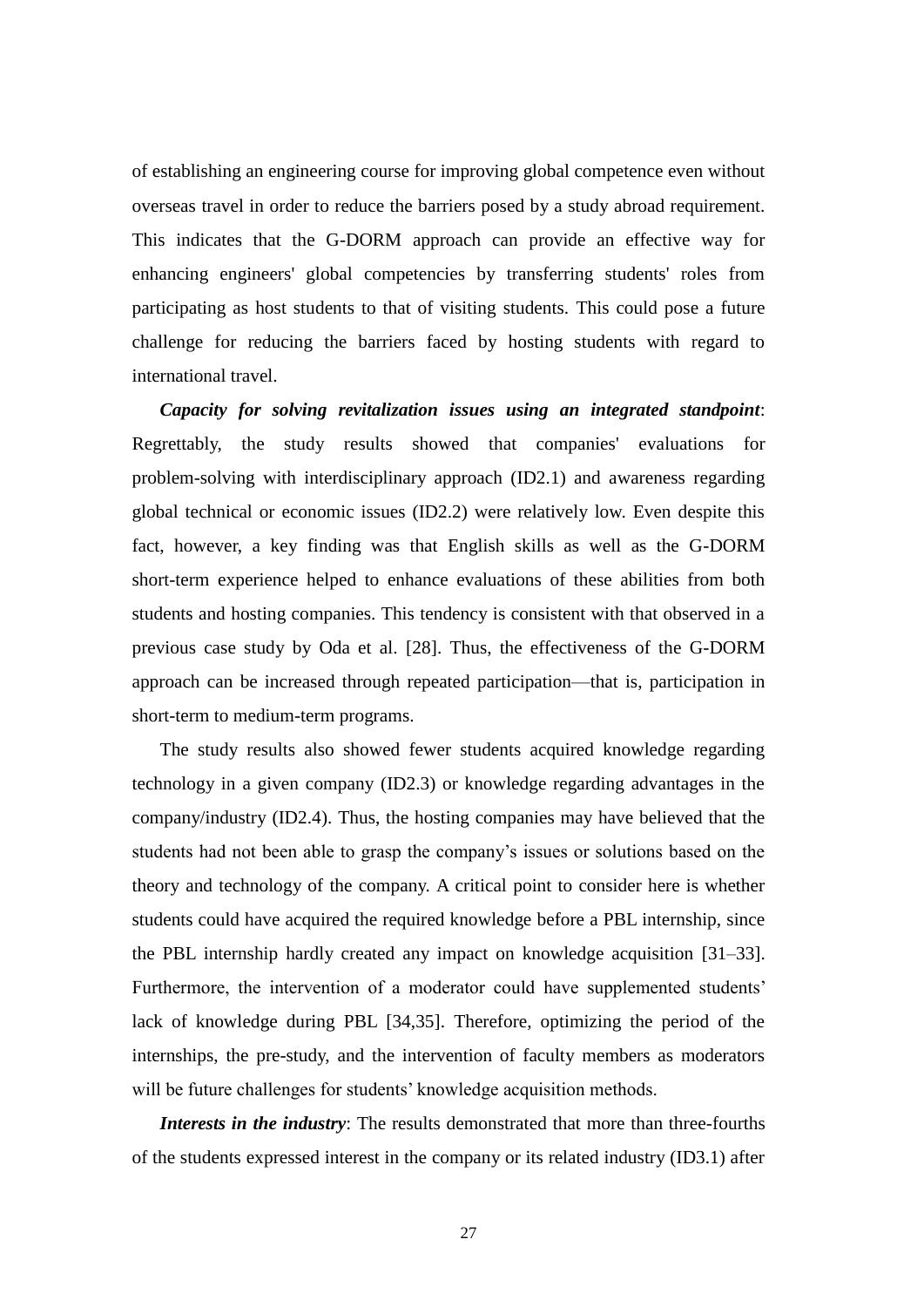their internship in spite of the fact that their specialties were almost always different from the theme of the internship. Thus, the G-DORM approach was proved to effectively raise students' interests in the industry.

The results also showed that some students expressed a demand for further actions that would help them interact with the company more closely—for example, obtaining a job (ID3.2) or additional internships at the company (ID3.3). In particular, the percentage of students from lower Mekong countries who expressed a demand for obtaining a job with the company was higher than that of Japanese students who expressed similar demands; this was the case despite the fact that multi-cultural conditions were harder for the students from lower Mekong countries. Students from lower Mekong countries would have demanded opportunities to maintain a relationship with the hosting company from the standpoint of career development. However, further data collection is necessary for determining exactly how an increase in interests affects willingness to maintain a relationship with the company.

At the very least, this study's findings implied the importance of a post-study for promoting metacognition for their interests toward future actions for their career development. From a career development standpoint, the G-DORM approach can provide students with an opportunity for planned happenstance, as was suggested by Mitchell et al. [36], since the theme of the internship differed from the requests of the students. Metacognitive and planned happenstance perspectives can significantly enhance students' self-concept, motivation, time management, and ability to solve learning problems [37]. Based on these previous studies, one of the assumptions is that the improvements in the post-study activity based on the Happenstance Learning Theory advocated by Krumboltz [38] could increase the effectiveness of the G-DORM approach. Further studies are needed in order to confirm this assumption.

Lastly, internships can help to maintain university-industry partnerships. In particular, in newly industrialized countries, emerging industries' interventions in higher education fields before students' graduation is a key factor for aiding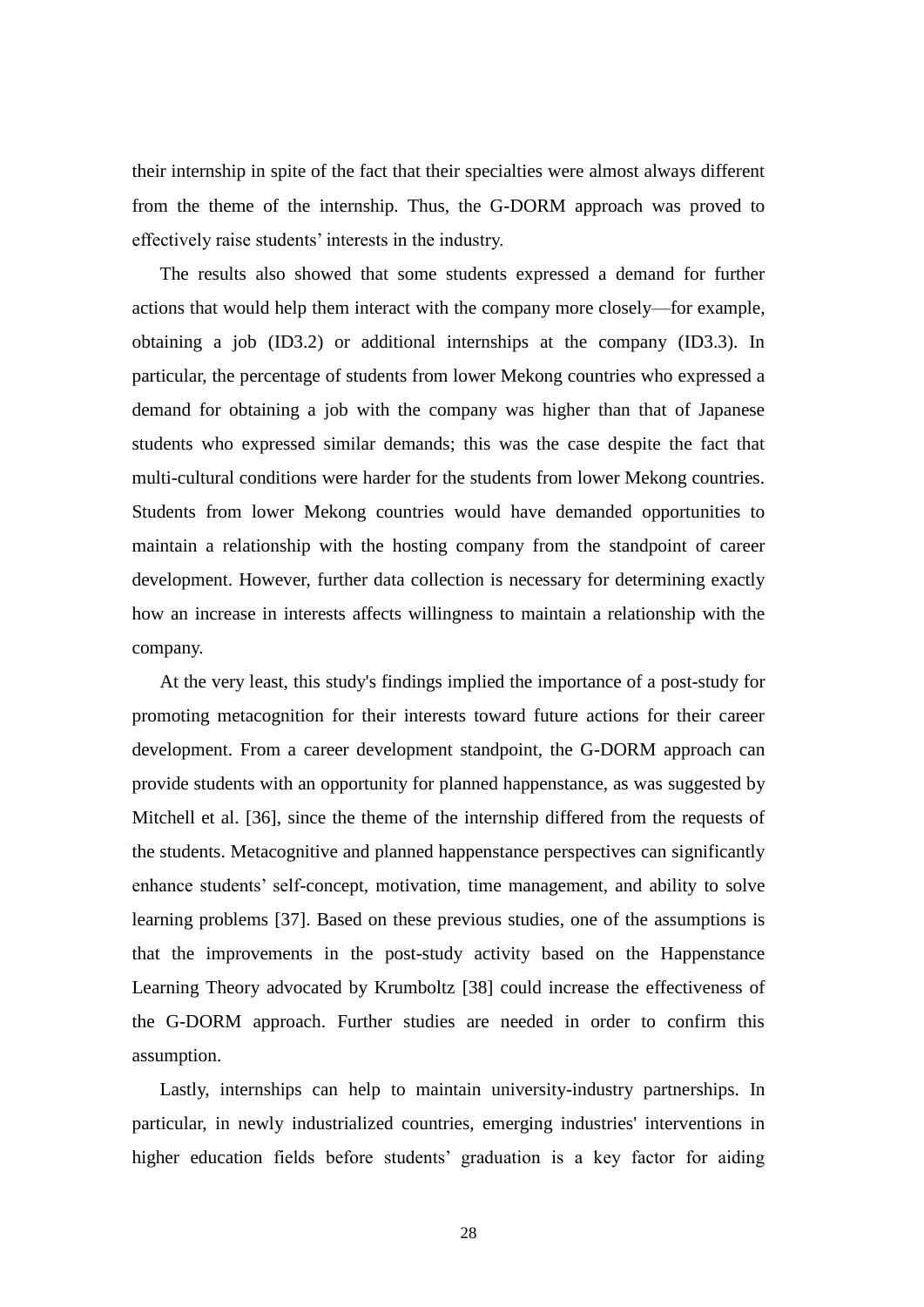industries in gaining knowledge about universities [39]. The G-DORM approach, which proposes solutions for resolving real-world problems through education, could lead to not only the fostering of global Sci-tech leaders but also the enhancing of industry-university collaborations and support for industries in lower Mekong countries, especially with regard to resolving their issues. This issue is also reserved for future work in this research direction.

## **2.6 Conclusions**

Internships using the G-DORM approach as a multi-cultural and multi-disciplinary industry-level PBL could positively affect students' global engineering competencies. In fact, the study results emphasized the effectiveness of the G-DORM approach for enhancing generic skills as well as global competencies for engineers. This study's evidence indicated the importance of improving foreign language skills as well as the usefulness of designing stepping-up programs for developing competence (for example, short-, medium-, and long-term or domestic to international programs). Furthermore, this chapter has suggested the optimization of the internship period, the pre-study, and the intervention of moderators during the internship for enhancing learners' capacity for solving revitalization issues using an integrated standpoint. This chapter has also suggested the importance of post-study for promoting the metacognition of learners' interests in the industry with the aim of influencing their future actions for developing their competence levels and careers. Further studies, which take the above suggestions into account, will need to be performed for this purpose.

This study may have some possible limitations. Since this study still dealt with only 2-year practices, the number of students may not be sufficient for analyzing the correlation between students' self-efficacy and the combination of the theme of the internship and students' grades or specialties. If this is revealed, we can make a more effective internship program with the G-DORM approach.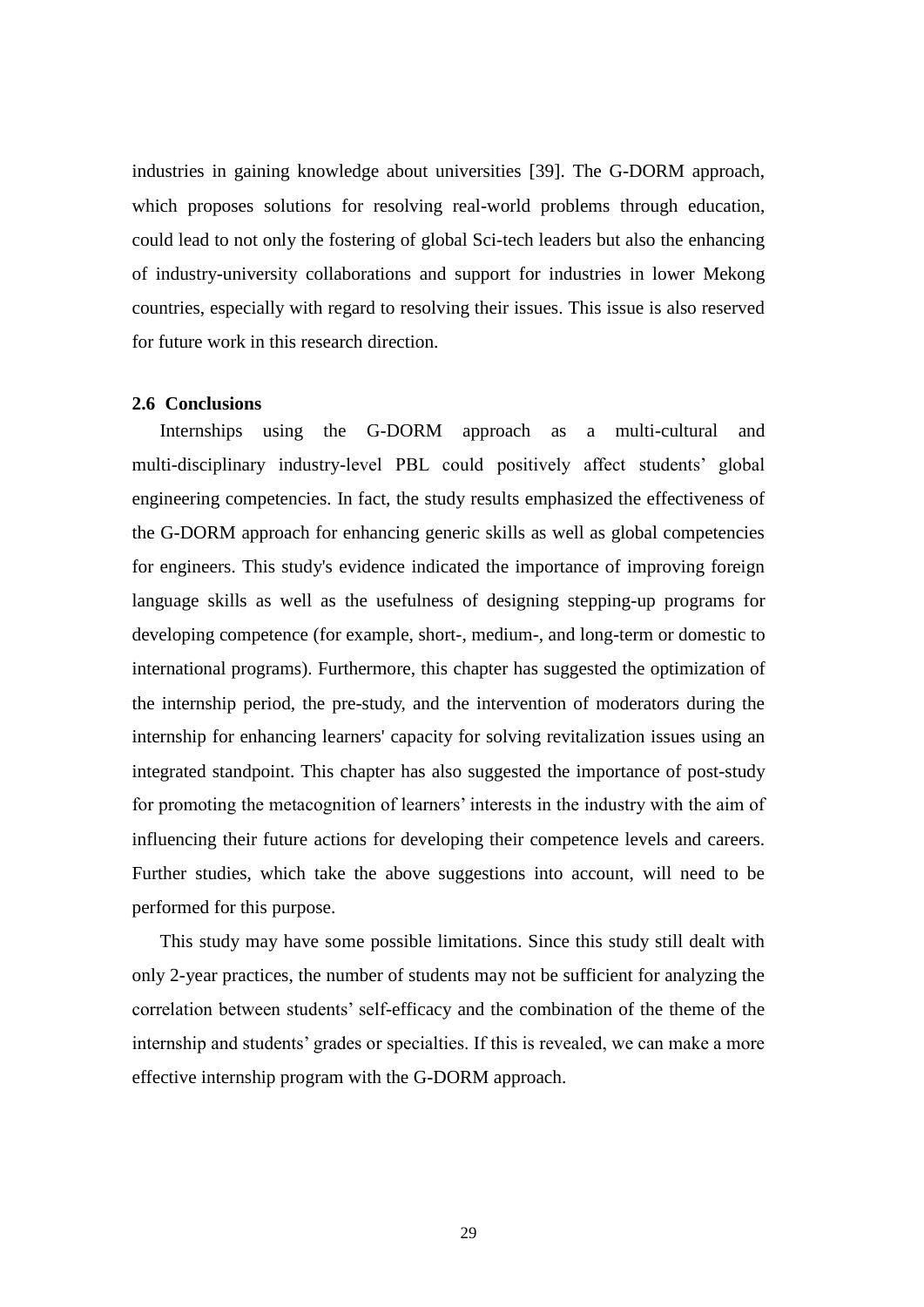# **CHAPTER 3 CASE 2: SHORT-TERM INDUSTRIAL EXPERIENTIAL LEARNING**

#### **3.1 Introduction**

In globalization, many scholars pointed out that engineering education had to enhance students' competence for carrying out his/her business demonstrating expertise and technical skills in the real world [1]. In particular, a challenge of engineering education in higher education is to respond to engineering problems in society, thus, education at universities has been expected as readiness for working at companies after graduation. The main approaches for it are indicated as: to reform the curriculum with more practical-oriented training; to adopt problem-based learning, project-based learning (PBL), and the like; and to strengthen the partnership between university and industry [40]. In fact, it is indicated that multi-disciplinary and multi-national PBL through university-industry collaboration was useful to foster global teamwork skills [23]. Also, regardless of the nationality of students, language ability and international collaborative experiences effectively affect the demonstration of global teamwork skills in an international environment, thus, providing working opportunities is recommended [28]. On the other hand, a previous study showed a challenge on how the interests of students in social issues could be enhanced, in case a global PBL with companies gave the students assignment that was to propose a solution for a real-world problem [23]. Industrial experiential learning is an effective way for this.

The G-DORM project, which is a bilateral students' exchange project between universities in the lower Mekong region and Niigata, Japan, has had a short-term program in Tsubame City, Niigata, every year since 2017. The short-term program has been conducted with Tsubamate, a non-profit organization that works to promote industrial development in the city. Tsubame City is well known as one of the famous industrial clusters in the field of metal processing in Japan. The short-term program in the topics of manufacturing technology aims to enhance knowledge on and interests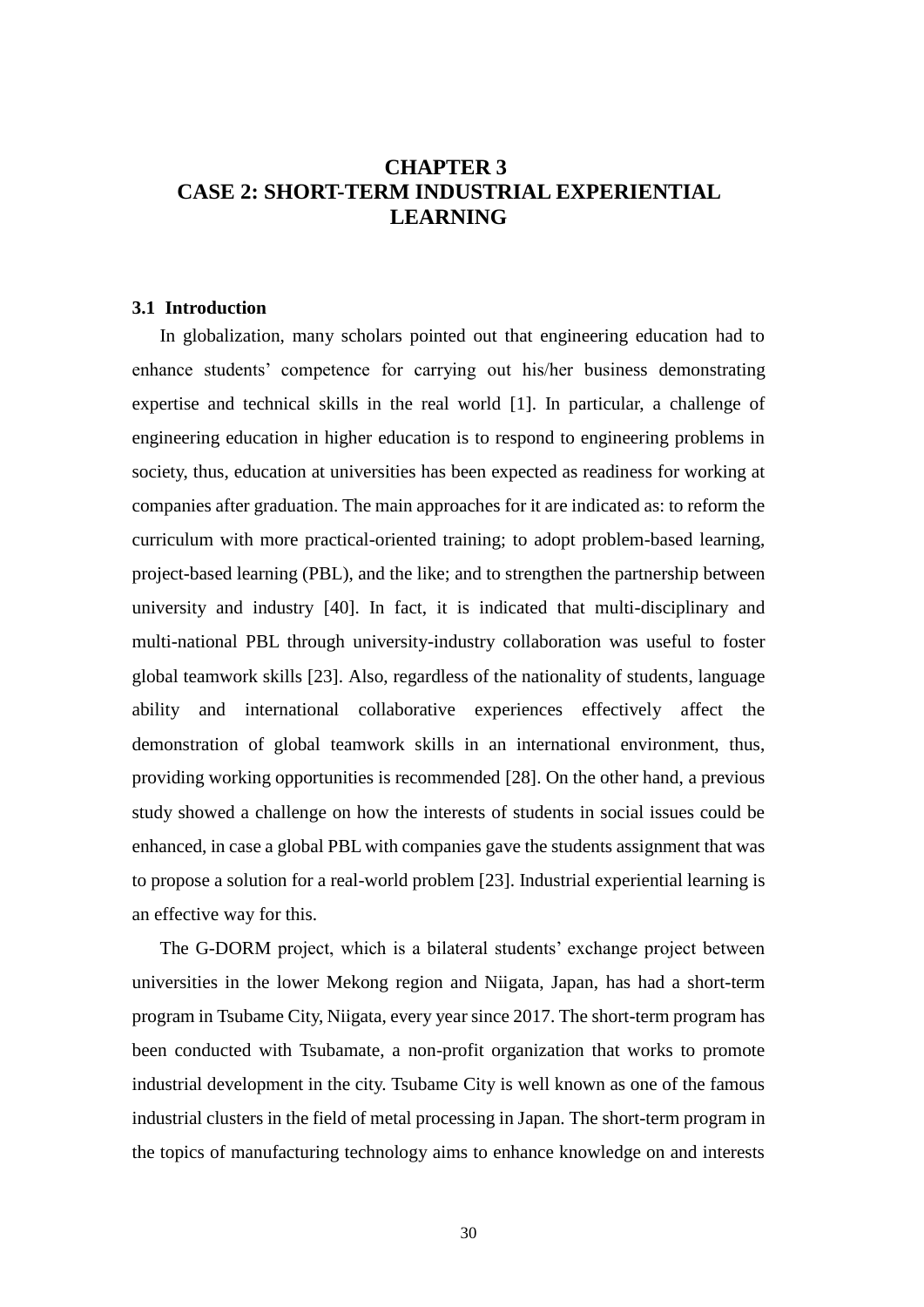in technology for supporting industries, which is a challenge in the lower Mekong countries. It also aims to foster students' competency for global sci-tech leaders such as English communication and intercultural understanding, as well as problem-solving, interdisciplinary points of view, and global teamwork through group activities of multinational and diverse students. Thanks to the cooperation of the regional industry, all the students could stay at the same dormitory while they learned in Tsubame in AY2019 so that they could have international communication regardless of day and night. Eventually, the short-term program won the "Award of Excellence" in the 3rd "Internship Awards Selected by Students" organized by Mynavi Corporation in May 2020, thus, this attracted not only stakeholders of the project but also nationwide in Japan [41].

Knowledge gained and lessons learned from practices of global or multi-cultural and multi-disciplinary PBL in university-industry collaboration have not been compiled enough for engineering education research, and sharing it would be needed [23]. This chapter presents the contents including efforts by the regional industries for its implementation, and the achievements of the short-term industrial experiential learning carried out in Tsubame City in AY2019 in terms of students' satisfaction and interests in the regional industry.

## **3.2 The Pedagogical Approach**

## **3.2.1 The Learning Purpose**

A key to PBL in engineering education to make it productive learning is to set a real-world problem in the industry as a mission for students to solve in the PBL [27]. According to Tsubamate, Tsubame industries possess high skills for metal processing whose products impact around the world, however, many regional companies have the weaknesses such as not enough for the introduction of Internet of Things (IoT) and/or Artificial Intelligence (AI), lack of successors of the professionals, and the working environments not improved. Thus, challenges for sustainable development of Tsubame industry are to find a solution to the questions such as "what are values of industries/companies in Tsubame, valid for future in further globalization?" and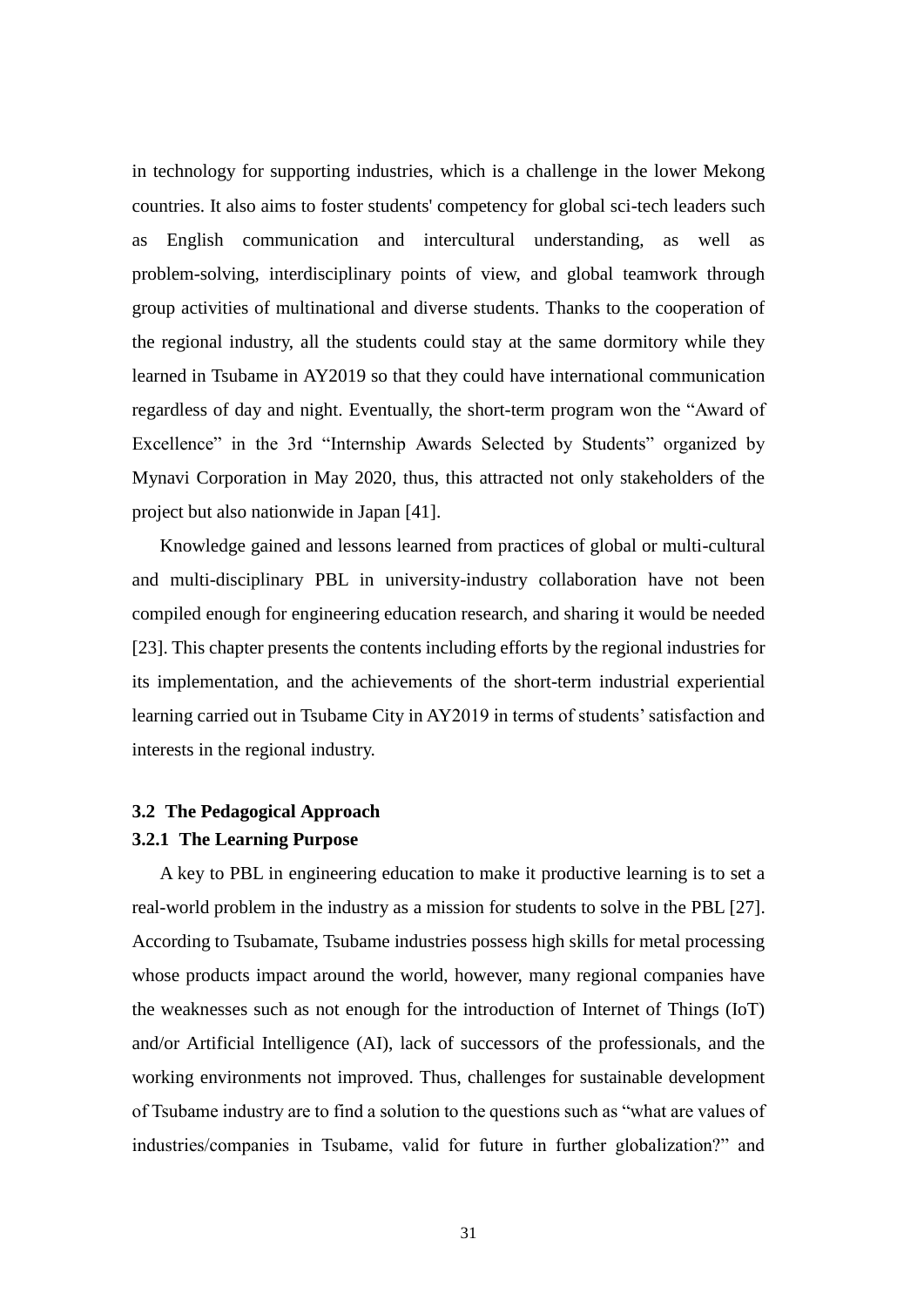"What are measures to solve problems by Information Technology (IT) for the future sustainable development of industries/companies in Tsubame?"

Giving the above, the learning purpose of the short-term program in AY2019 was set as follows: To understand the development process and current status of industries/companies in Tsubame, which is one of the famous industrial areas for metal processing in Japan, on the basis of international relations (international extension and/or international competitiveness, etc.). In addition, to suggest challenges and its solution for sustainable development of Tsubame industries towards the future. In particular, the program focuses on suggesting a solution for solving the problems in terms of IT promotion.

#### **3.2.2 The Program Contents**

The short-term program conducted from August 21st to 30th in 2019, which consisted of eight working days and two holidays (**[Table 6](#page-42-0)**). To achieve the learning purpose, the short-term program applied to the following three steps: Step 1 was 2-day activities at the university before visiting Tsubame. On the first day, the students received a briefing about the learning purpose and the schedule of the program. Also, a team-building activity was carried out. On the second day, GW was conducted to learn materials on the activity plan while visiting the company, to build a hypothesis about a solution to the problem at the company, and to make questions to verify the hypothesis. Consequently, a presentation session was held to share the result of the GW in each group. Step 2 was the learning in the industry during the stay in Tsubame for four days. On the third day, as a joint activity in Tsubame, the students learned the history of Tsubame industry as well as the vision for the promotion of IT through the observation of Tsubame Industrial Materials Museum and the lecture by the staff of Tsubame municipality. For three days on the fourth to the sixth day, the students separated into six companies practically to learn technology which the industry in Tsubame possessed through working experiences, then they discussed their proposal to solve the problems each company faced. In the afternoon on the sixth day, the students were assembled at one place to present their proposal towards sustainable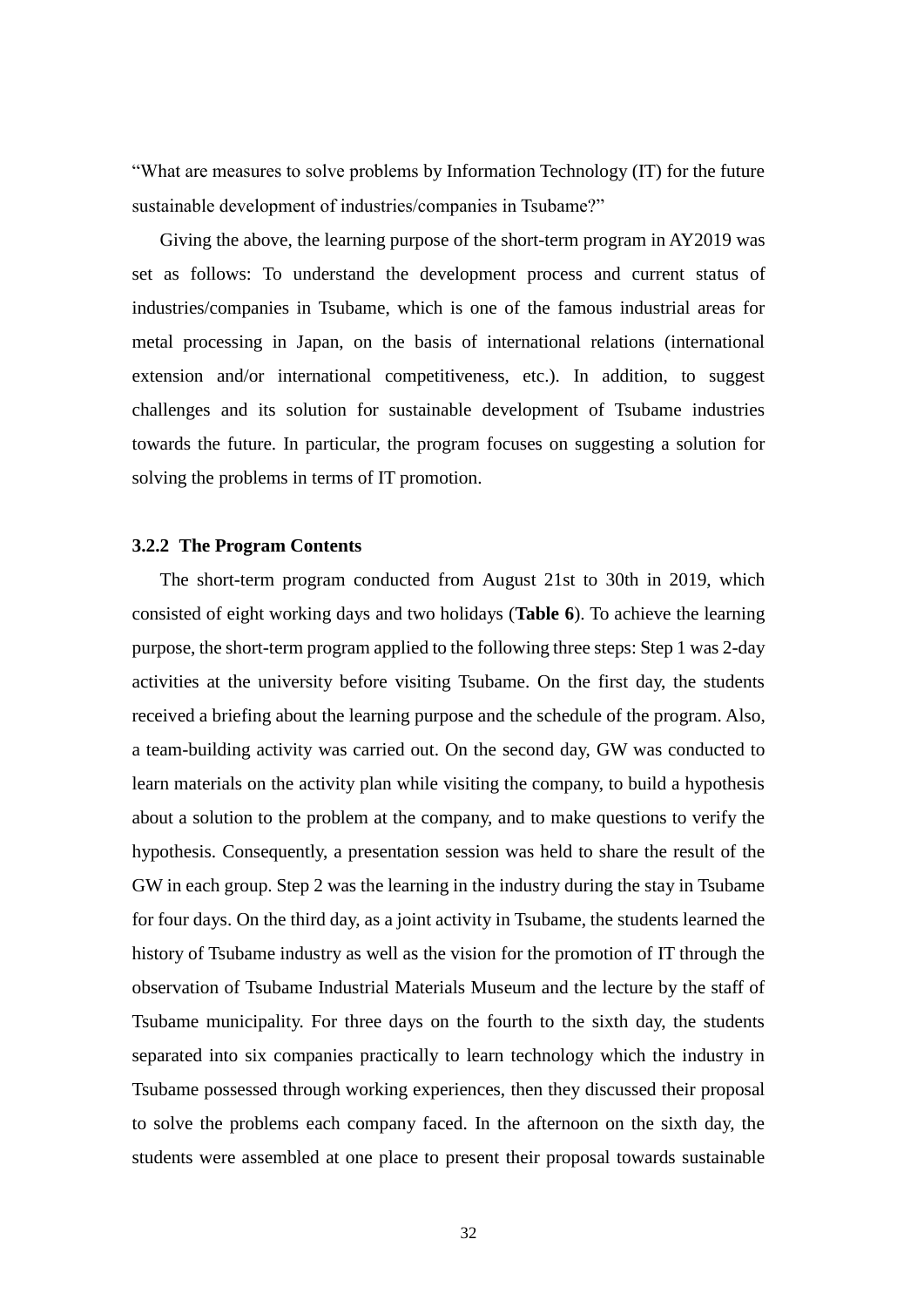industrial development in Tsubame as a joint presentation session of the six companies. Step 3 was the final presentation and the reflection workshop at the university. The seventh day was for GW to prepare a presentation. The final presentation in the forum was held in the morning on the eighth day. In the forum, each students' group required to provide an English presentation. Each Group had 15 minutes for the presentation to be given and 5 minutes for Question and Answer (Q&A) in the forum. Then, a workshop to reflect their learning and share it was conducted in the afternoon on the same day.

| Step   | Date      | Summary          | Learning Goals                                                     |
|--------|-----------|------------------|--------------------------------------------------------------------|
| Step 1 | Aug $21$  | Orientation      | Build and develop relationships among group members.               |
|        |           |                  | Understand the main business of the company to be visited.         |
|        | Aug $22$  | <b>GW</b><br>for | Understand the contents of GW internship at the company and        |
|        |           | Pre-study        | create questions to ask the company, considering the contents of   |
|        |           |                  | GW internship.                                                     |
| Step 2 | Aug $23$  | Tsubame          | Understand the development process and current status of           |
|        |           | Day1             | Tsubame industries, especially in terms of IT promotion.           |
|        | Aug       | Saturday         | Gain opportunities to participate in a street event in Tsubame and |
|        | $24 - 25$ | and Sunday       | exchanges with the locals and students deeply.                     |
|        | Aug       | Tsubame          | Understand the values and challenges of the company through an     |
|        | $26 - 28$ | $Day2-4$         | internship.                                                        |
|        |           |                  | Consider and propose answers to respond to the mission             |
|        |           |                  | assigned.                                                          |
| Step 3 | Aug 29    | Presentation     | Prepare for an English presentation.                               |
|        |           | Preparing        |                                                                    |
|        | Aug $30$  | Forum<br>and     | Provide an English presentation in the forum.                      |
|        |           | Reflection       | Identify lessons learned for future study and career, reflecting   |
|        |           |                  | activities.                                                        |

<span id="page-42-0"></span>**Table 6.** Learning goals on each day in the G-DORM short-program in AY2019.

As an assignment to students, the contents of the final presentation were required to include as below;

*(1) Past and current status of industries in Tsubame (Leanings mainly from activities on Aug 23)*: to show "Strengths and weaknesses of industries/companies in Tsubame" in terms of industrial clusters (relation/network among companies in Tsubame), international relations (international extension and/or international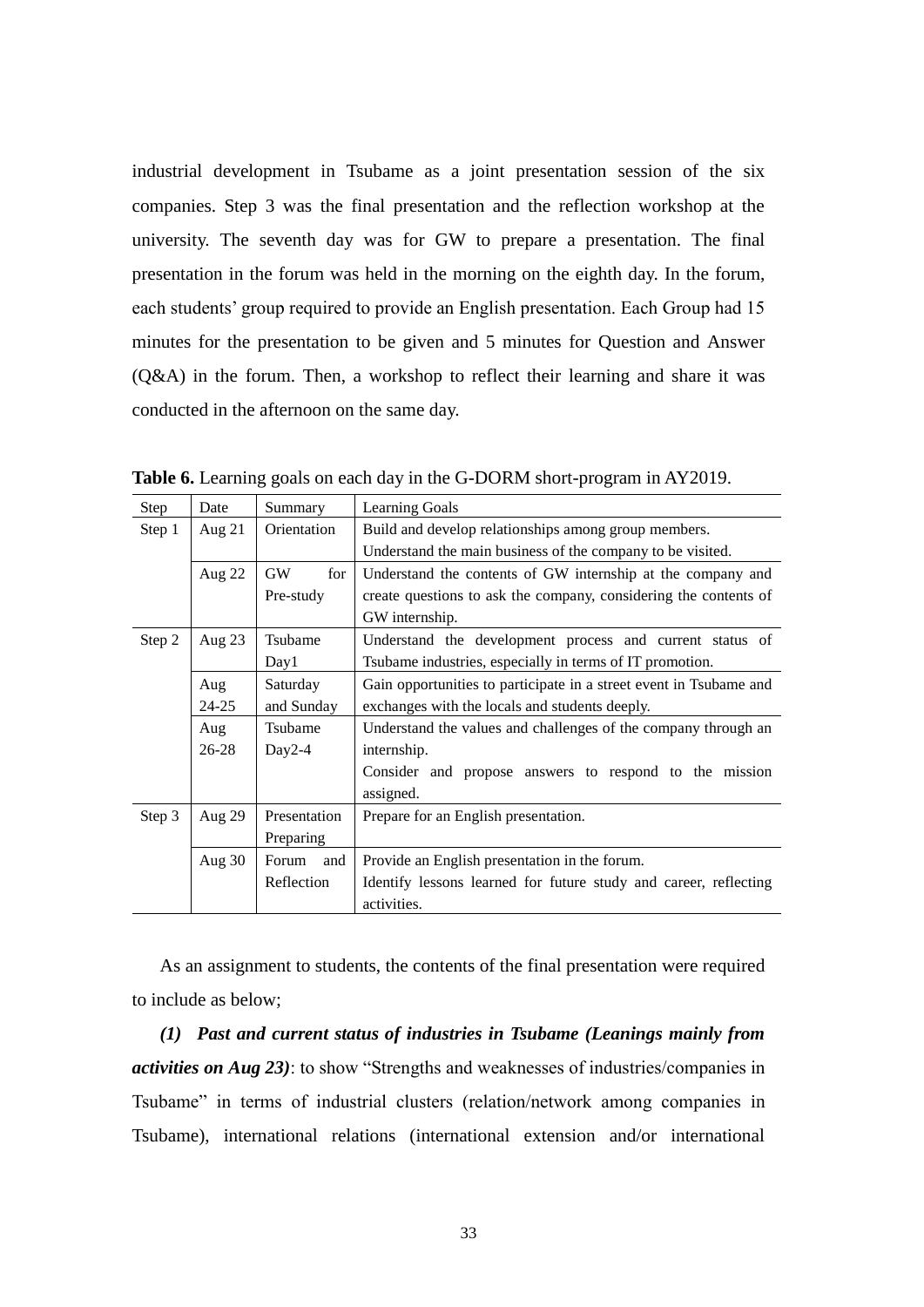competitiveness, etc.), and/or IT promotion. That shall be shown on the basis of the development process and the current status of the industries/companies (past and present of the industries/companies).

*(2) Activity report on industrial experiential learning (Learnings mainly from activities on Aug 26-28)*: to show the mission assigned by the company where your group visits for the industrial experiential learning and suggestions of your group to respond to the mission. Also, to show its reasons based on facts (contents of and findings through the industrial experiential learning).

*(3) Suggestions on sustainable development of Tsubame industries towards future (Suggestions based on the learnings from activities on Aug 26-28)*: to propose "values of industries/companies of Tsubame, valid for future in further globalization (unique values of industries/companies that can be valid for future domestically and internationally, especially in Asia)" and "concrete measures of problem-solving by IT technology for the future sustainable development of industries/companies in Tsubame". The values and measures shall be suggested in relation to each other. Also, to show its reasons based on facts (contents of the above (1) and (2)).

*(4) Your own lessons learned (Capacity building by the short-term program)*: to show your own lessons learned through the program, and your idea of how you would like to utilize the lessons learned for the future.

A feature of the short-term industrial experiential learning as a PBL was to conduct a session of presentation and give its feedback repeatedly at the end of each step (**[Fig. 8](#page-44-0)**). This provided opportunities repeatedly for the students to have inputs about knowledge on the industry, GWs for hypothesis building, presentations liking hypothesis verification, and revision of their ideas. It attempted to deepen their understanding of the companies and industries as well as to gain skills such as inter-lingual and inter-cultural communication, problem-solving, and presentation skills. This three-step learning methodology was also applied to the PBL internships in the G-DORM medium- and long-term programs likewise (please refer to **[Fig. 4.](#page-21-0)** [The structure of the PBL programs in internships.\)](#page-21-0).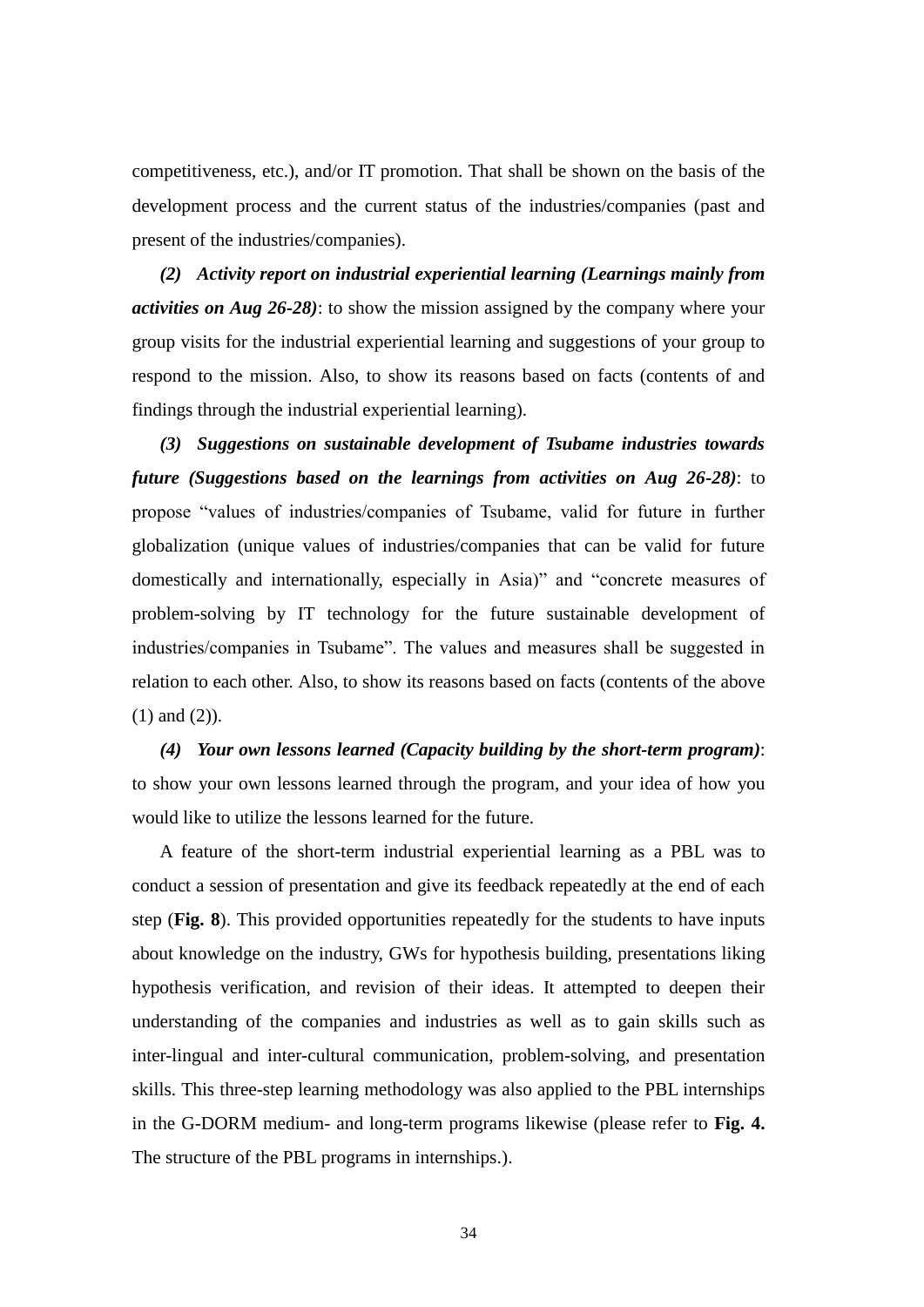As mentioned above, the three-step learning methodology could help to enhance students' understanding of the regional industry. The program provided opportunities to learn the strengths and weaknesses of technology and/or services which the company possessed through an investigation study on the regional industry and the company from the pre-study stage. Then, while visiting the company, students' understanding about the work of the visiting company was promoted through a three-stage approach: a lecture on the business of the company, practical experience of the business of the company, and presentation to propose a solution for a real problem the company faced and to get feedback from the staff of the company. Not only a presentation at each company but also a joint presentation session of the six companies were organized to share students' lessons learned from the company.



<span id="page-44-0"></span>**Fig. 8.** The structure of the short-term industrial experiential learning as PBL.

The short-term program promoted active exchanges among students and the staff of the companies thanks to the companies' cooperation. During activities at each company, the students could get advice on the internship and their future career, exchanging with the staff of the company through a lecture of the business, a factory tour, and working experiential of manufacturing. Some companies attempted to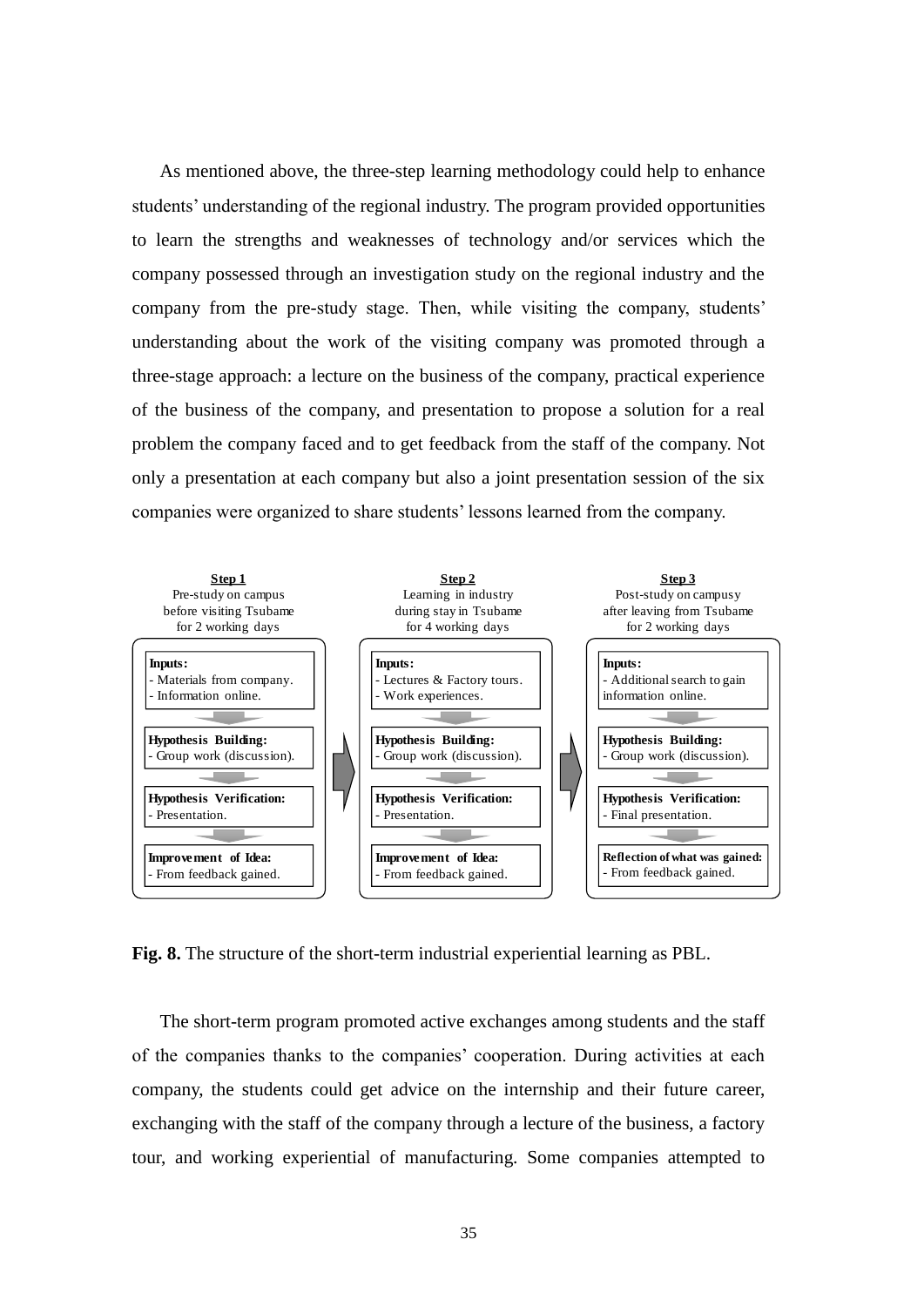develop a further relationship with students by having lunch together. In addition, Tsubamate organized a banquet to deepen the exchanges among stakeholders, such as foreign students, students and faculties of the host university, the staff of the administrative office in charge of industrial development including the mayor, and the staff of the companies accepting the internship. For the industry sector in the city, this became a good chance as an activity of international exchange. One of the distinguished functions of Tsubamate is the management of a guesthouse that students can stay. Thus, the students stayed at the guesthouse and could get advice from and consult with the staff of Tsubamate. The guesthouse was located in the central area of the city, and on the holiday, a street festival was held on the road in front of the guesthouse. The staff of Tsubamate invited the students to the street festival as an opportunity to experience Japanese local culture as well as to interact with local people and the industries.

After the short-term program, the students were required to submit a report to review their lessons learned. Also, the self-evaluation by the students were asked to measure the performance of the students by this learning. The indicators for the evaluation utilized some questions in the "Completion Report of 2019-2020 JASSO Student Exchange Support Program (Short-term Study in Japan)" [29].

The short-term industrial experiential learning in the program was designed to meet elements required for "internship as a formal curriculum" that had been established by MEXT in 2018 [42]. Since this 1) had working experiential learning, 2) was a credit-certified program in the formal curriculum, 3) allocated opportunities for instructing students appropriately, 4) had a system of learning evaluation after its implementation, 5) was a program whose period was five days or more including preand post-study, and 6) was carried out in collaboration with companies.

## **3.3 Methodology for Data Analysis**

### **3.3.1 Target**

This study's analyzed data included one case study of the G-DORM short-term program in AY2019 conducted a PBL with six companies in Tsubame City to solve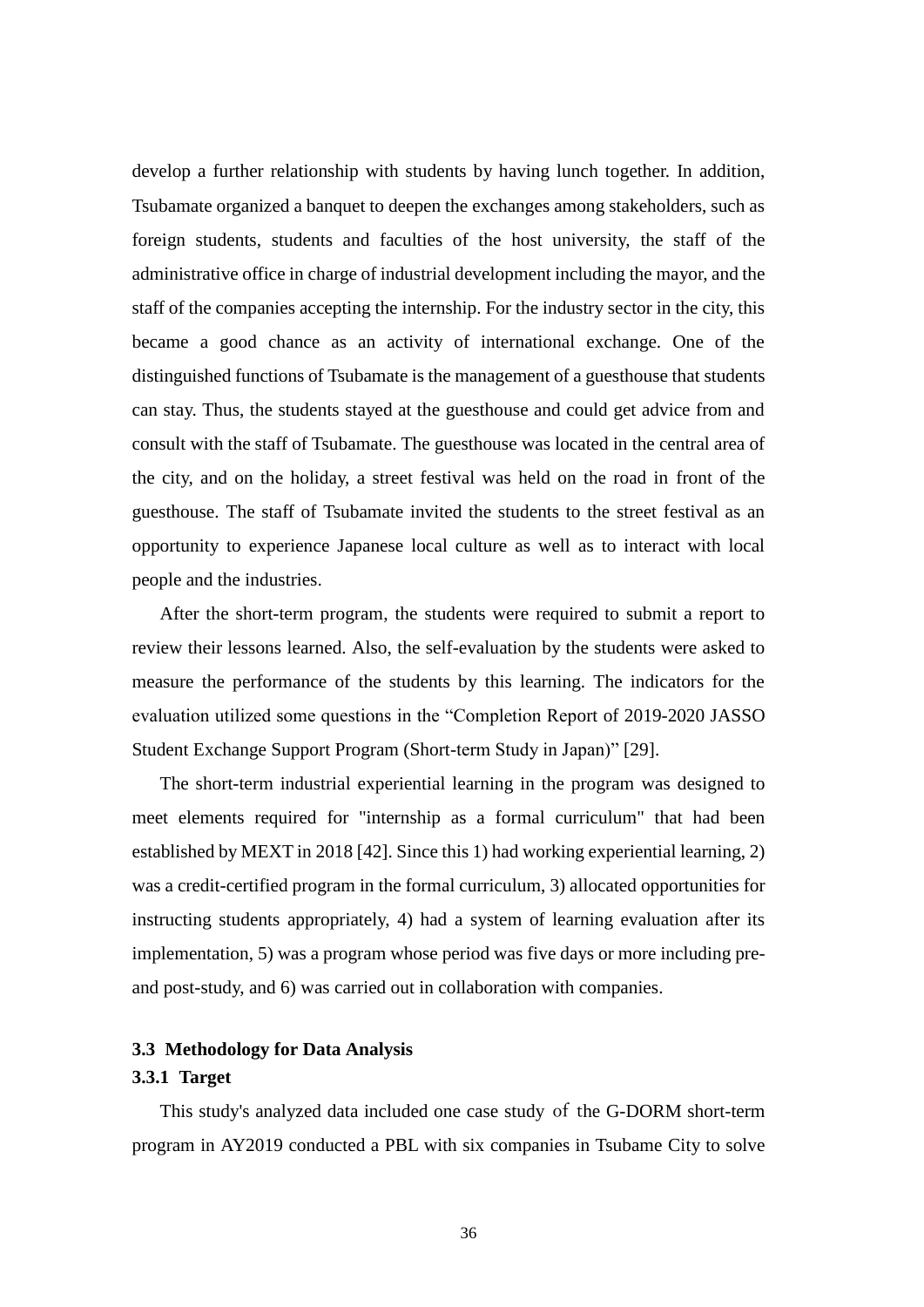the issues provided by each company. Six groups which consisted of 17 students from the four countries such as Cambodia, Laos, Thailand, and Vietnam (hereafter called as foreign students) and 11 students from Niigata University (hereafter called as host students) tackled the issues as GW. The major of the students was diverse such as mechanical engineering, electrical engineering, material engineering, chemical engineering, bio-engineering, food technology, information technology, human science, and engineering management. The groups were composed, considering the balance of the academic year, major, nationality, and gender (**[Table 7](#page-46-0)**). During visiting Tsubame, one NU student with high English skills was additionally assigned as a communication supporter to each group to help English communication between the staff of companies and students.

| Group $#$         |                | 2     | 3     | $\overline{4}$ | 5              | 6                | Number         |
|-------------------|----------------|-------|-------|----------------|----------------|------------------|----------------|
|                   |                |       |       |                |                |                  | of persons     |
| RUPP (Cambodia)   | F2             | F2    | F3    |                |                | F <sub>2</sub>   | $\overline{4}$ |
| NUOL (Laos)       | F2             | F3    |       | M <sub>3</sub> | M <sub>2</sub> |                  | $\overline{4}$ |
| CU (Thailand)     |                |       | F3    | M <sub>3</sub> | M <sub>3</sub> | F <sub>2</sub>   | $\overline{4}$ |
| HUST (Vietnam)    |                | F1    | M1    | F <sub>3</sub> | F <sub>4</sub> | M D <sub>3</sub> |                |
| NU (Japan)        | M <sub>3</sub> | M3&M1 | M3&M1 | M3&F1          | M2&F2          | M4&M2            | 11             |
| Number of persons | 3              |       |       |                |                |                  | 28             |

<span id="page-46-0"></span>**Table 7.** Group composition in the G-DORM short-term program in AY2019.

Note: M=Male, F=Female. The number following M or F means academic year. D3 means a 3rd-grade doctoral student.

#### **3.3.2 Data Collection and Analysis Methods**

This study conducted a questionnaire survey to verify the evaluation of the satisfaction of the students and the enhancement of the students' interests in the industry after the program. The target of the questionnaire was all students, a total of 28 students. The questionnaire response rate was 100% (28/28).

The collected data were examined for general trends by calculating the percentage of the answers.

## **3.4 Results and Discussion**

**3.4.1 Students' Satisfaction**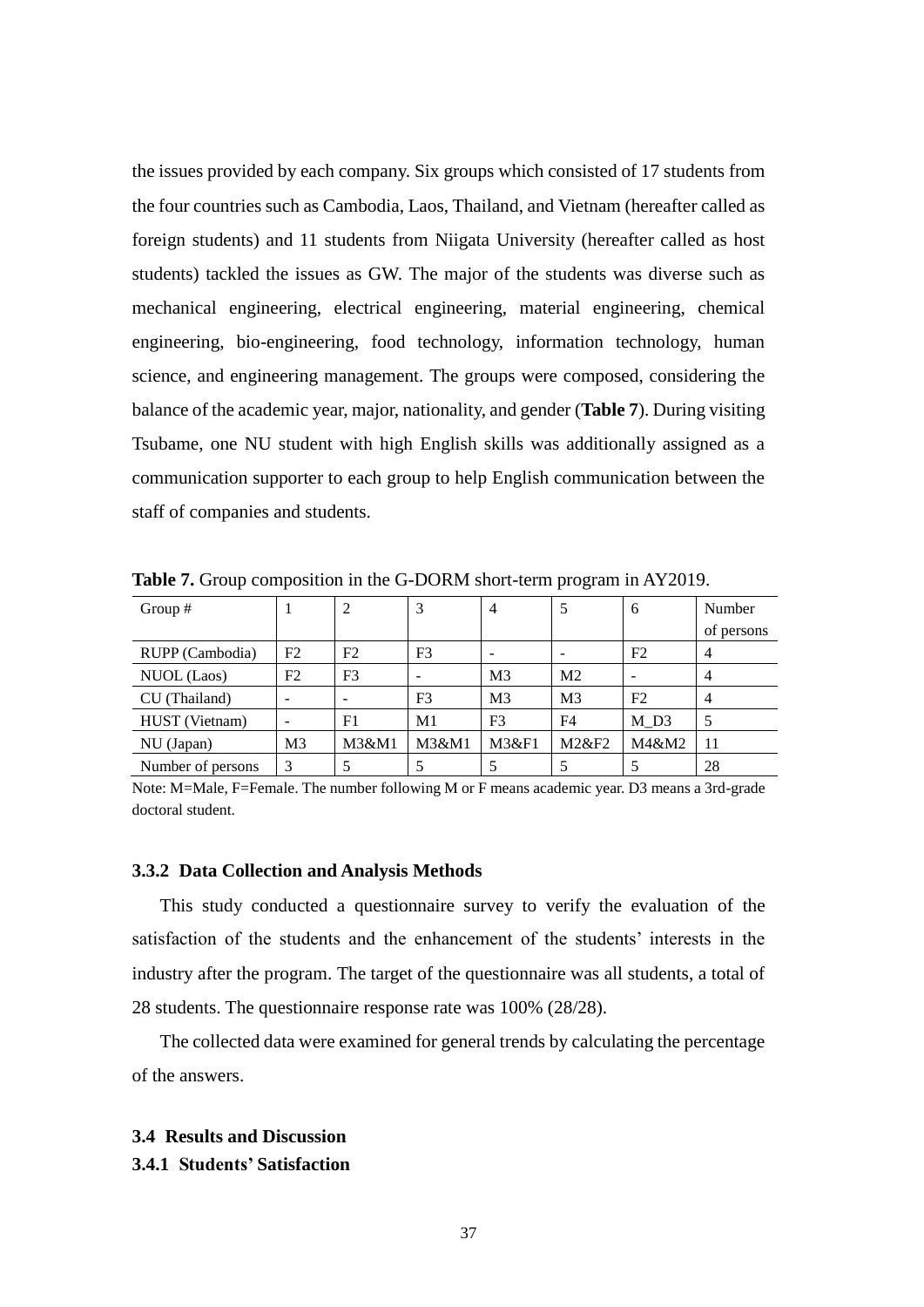The overall evaluation of the internship was positive, thus, all foreign students and 90% or more of host students evaluated the internship comprehensively as "Excellent" or "Good", and nobody answered "Below Average" nor "Poor" (**[Fig. 9](#page-47-0)**).



<span id="page-47-0"></span>**Fig. 9**. How do you evaluate the short-term program comprehensively?

One of the features of the practice in AY2019 was that the foreign and host students stayed together in the same guesthouse during their visiting Tsubame City, as a literal "Global Dormitory". It helped them to have exchanges day and night. Regarding students' satisfaction with it, over 90% of both foreign and host students answered that they were "Very satisfied" or "Satisfied" (**[Fig. 10](#page-48-0)**). The exchanges day and night could have become a valuable opportunity for both students who had less chance of international exchanges to have cross-language and cross-cultural communication as well as to develop close friendships. In the reflection workshop conducted on the final day, many groups mentioned that what had been the most significant changes for them through the short-term industrial experiential learning were the improvement of English or intercultural communication, friendships closer, and so. After the program, the students continued their communication and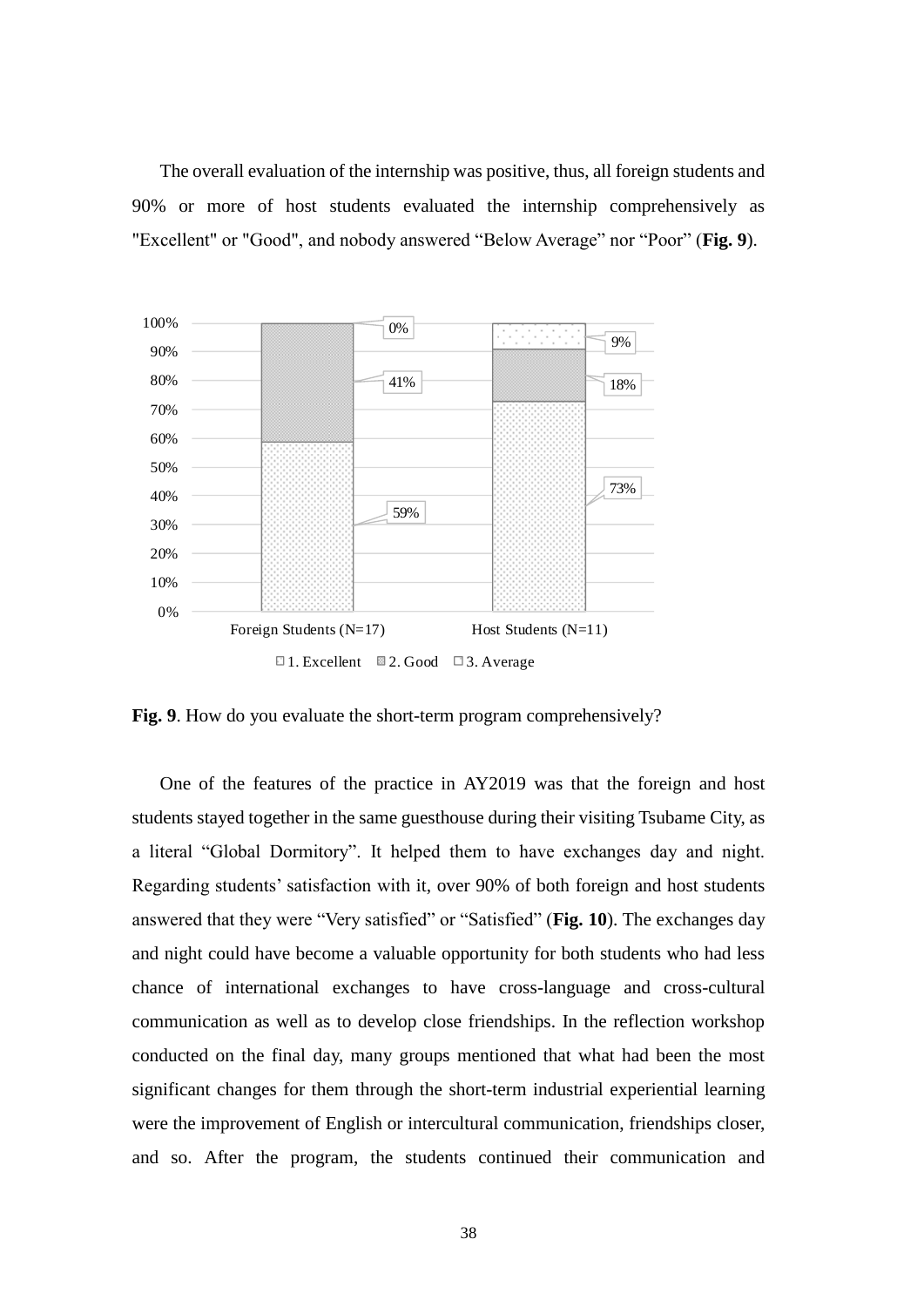friendships via social networking service (SNS), and some actually met again across the national border.



<span id="page-48-0"></span>**Fig. 10.** Do you satisfy to stay a guesthouse with students mixed multi-nationally?

#### **3.4.2 Interests in the Industry**

The short-term industrial experiential learning could raise students' interests in the industry since 94% (16/17) of foreign students and 91% (11/10) of host students answered that they had "increased" his/her interests in the regional industry (ID3.1), showing the effects regardless of nationality (**[Fig. 11](#page-49-0)**).

The results also showed that students from the lower Mekong countries showed a higher percentage of ID3.2, ID3.3, and ID3.4 compared to the students from Niigata. This tendency is similar to the result of Case 1: the medium-term and the long-term programs. Remarkably, 65% (11/17), more than half of the foreign students expressed a demand for participating in more experiential learning in the company, while the percentage of those of the host students was 18% (2/11); however, of the 11 host students who had participated in the short-term program conducted in Tsubame City, one subsequently participated in the mid-term program in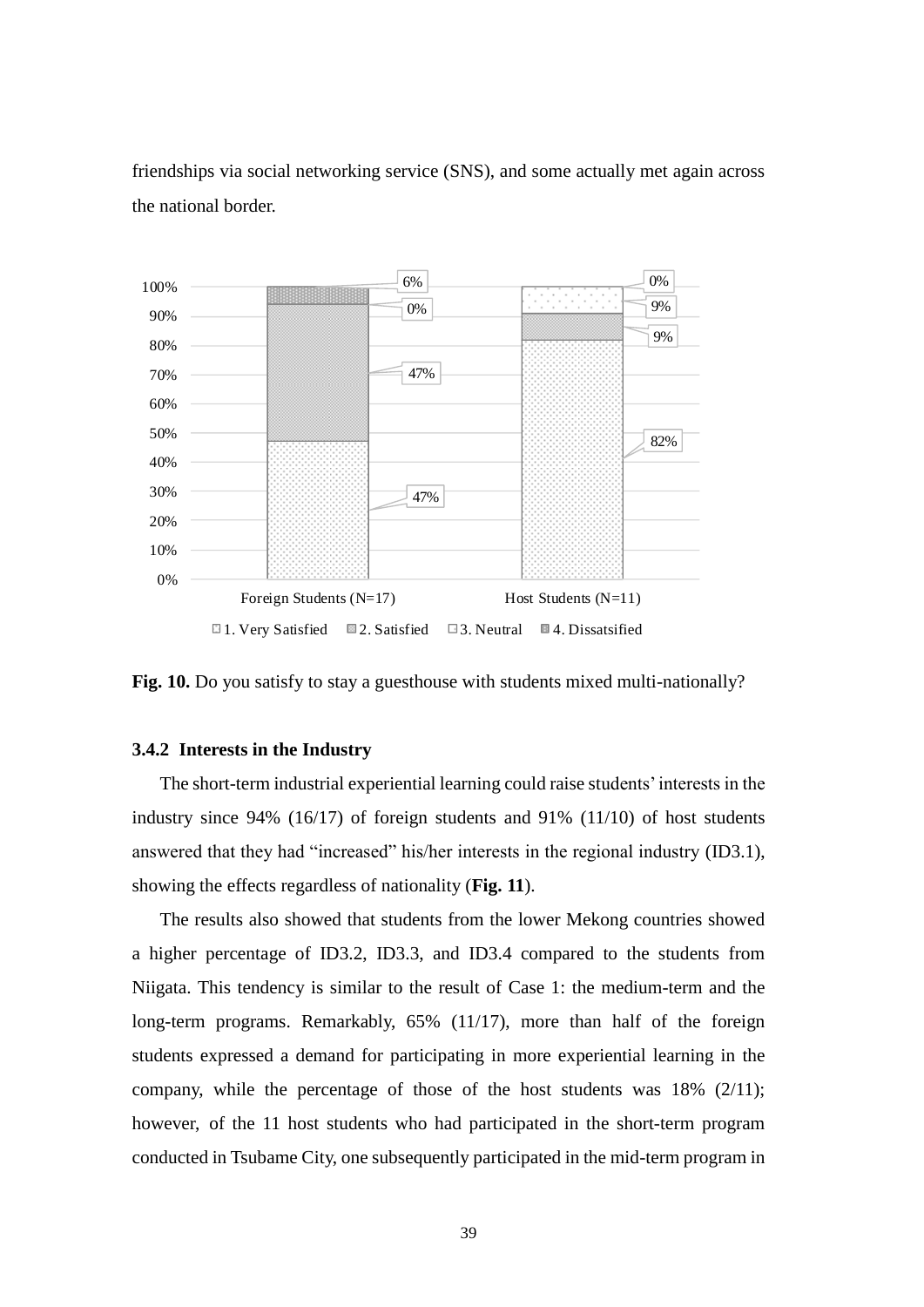Niigata and one participated in the overseas medium-term program. In addition, seven students had been determined to participate in a short-term overseas program, which was originally scheduled from February to March in 2020 and was eventually canceled due to the risks of spreading the coronavirus disease 2019 (COVID-19). Similarly, of the foreign students who had completed the short-term program conducted in Tsubame City, one foreign student participated in a medium-term program after returning to her home country. Also, three students had determined to participate in a short-term program in their home, which was eventually canceled due to the COVID-19.



<span id="page-49-0"></span>**Fig. 11**. Whether interests in regional industry did you increase?

These results indicate the short-term industrial experiential learning could enhance further learning motivations of students for a new challenge of stepping-up learning such as learning from a domestic program to an overseas program, or from a short-term to a longer-term program. Thus, it has provided the effectiveness of the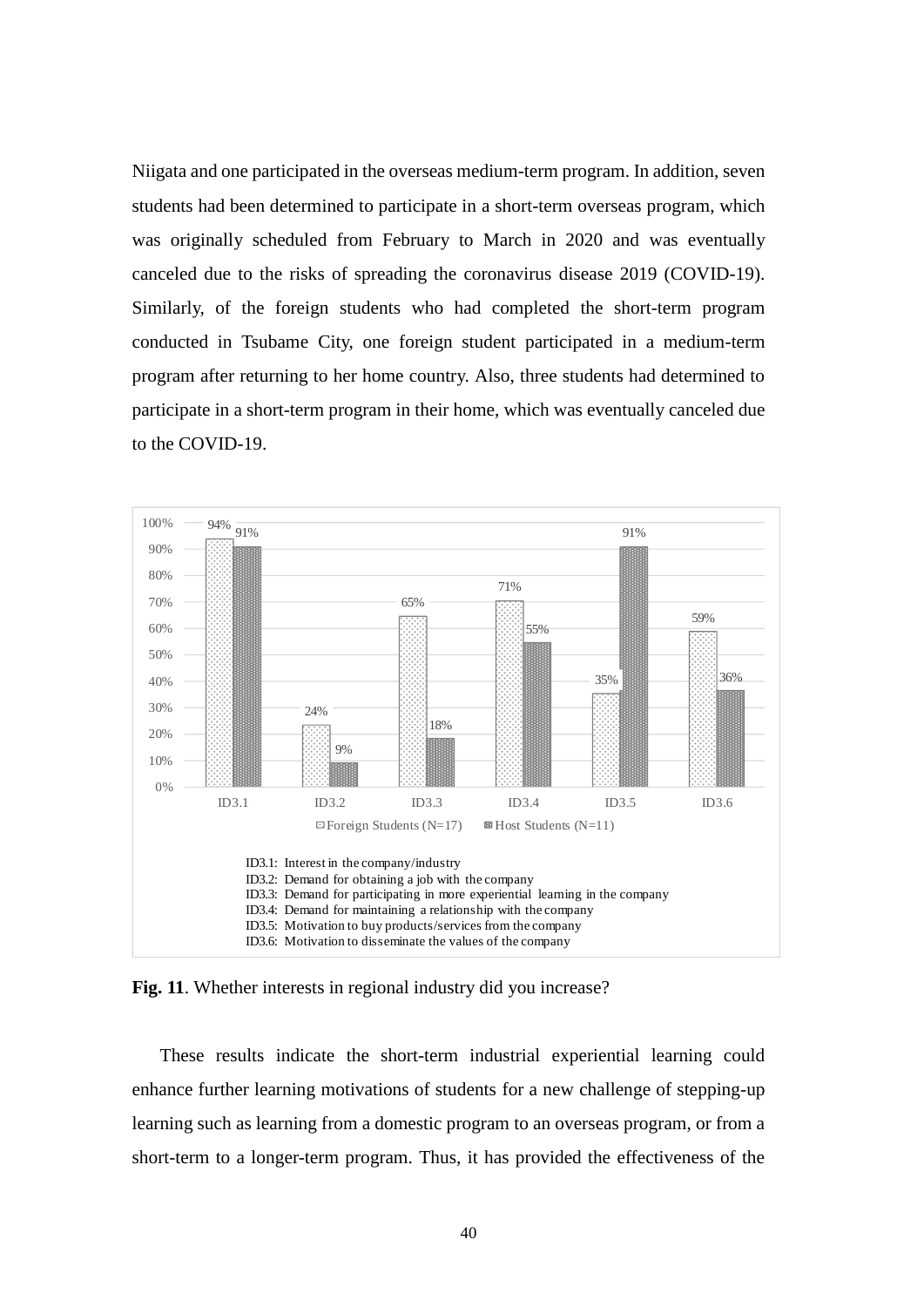short-term industrial experiential learning which has the high possibility to promote for students to take on a step-by-step learning approach.

## **3.5 Conclusions**

This chapter describes the pedagogical approach of the industrial experiential learning in the G-DORM short-term program in Tsubame City practiced in AY2019, and showed the results mainly in terms of students' satisfaction and interests in the regional industry. The GW internship resulted in the high satisfaction of the students and raised their high interest in the regional industry as well as enhanced their friendship globally, regardless of their major nor nationality. It also developed the motivation and the actual action of students in a step-up tendency towards such as a longer-term program or an overseas program. This would come from much effort of the regional industry to attempts to enhance students' interests through providing opportunities for PBL based on real-world problems and active exchanges including the international guesthouse as Global-Dormitory.

Thus, this study results demonstrated the high possibility that industrial experiential learning is a beneficial method of engineering education that can be the entry point to promote education for better understanding and realization of how to connect with society such as industry and overseas.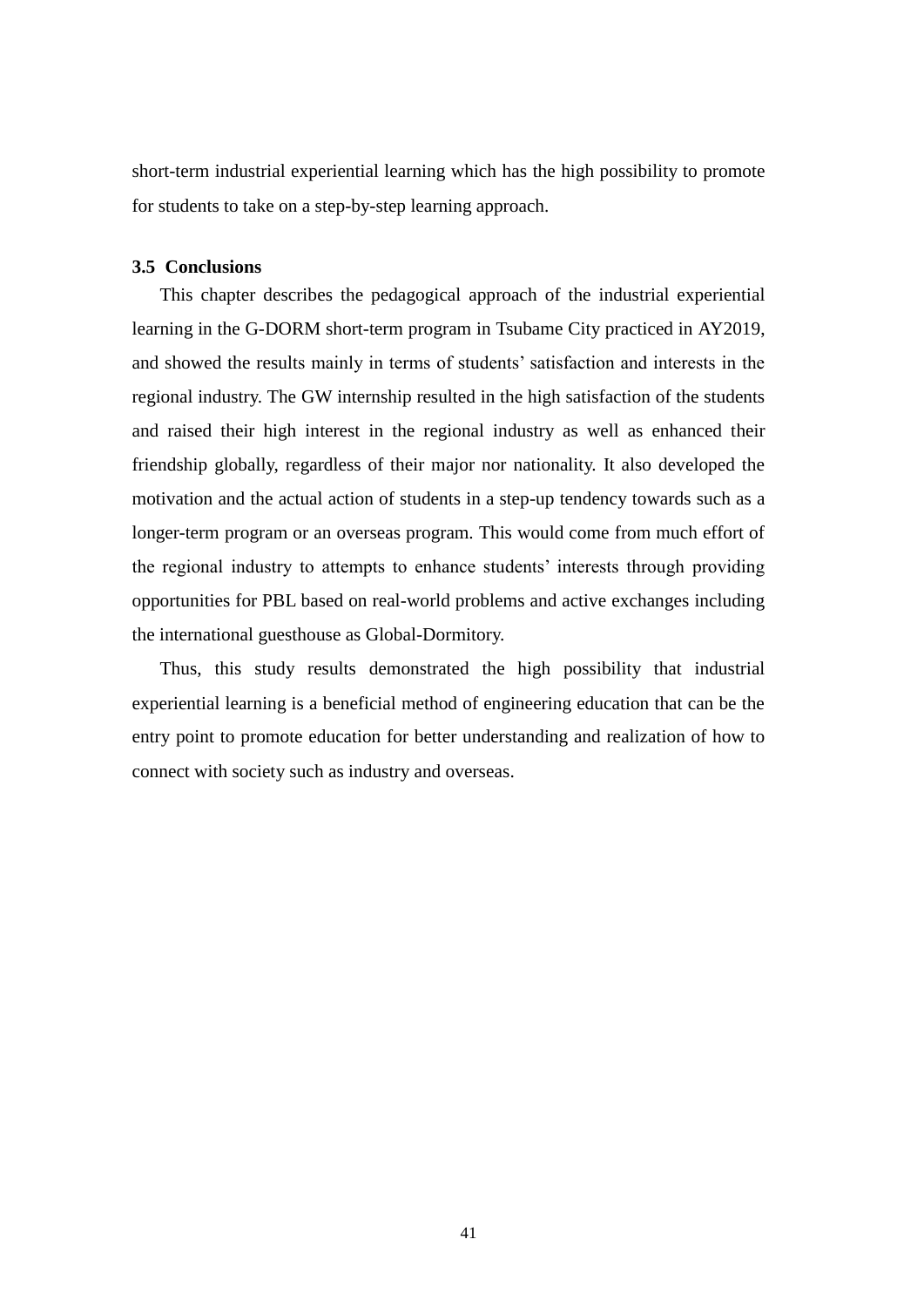# **CHAPTER 4 CASE 3: LECTURE COURSE**

#### **4.1 Introduction**

For engineering, it is important to understand the needs of society, to search for undiscovered issues, to find useful issues for society, and to predict and know what is necessary for a sustainable society [43]. In 2015, "the 2030 Agenda for Sustainable Development" was adopted by the United Nations, and Sustainable Development Goals (SDGs) were defined as 17 goals to improve global social issues. In addition, the Government of Japan proposed "Society 5.0" as a growth strategy based on the development of science and technology. Furthermore, the Japan Business Federation (Keidanren) advocated "Society 5.0 for SDGs" as a concept of promotion and contribution for sustainable development through technological innovation. In that background, it was pointed out as challenges to innovate engineering education for the development of individuals required in the 4th Industrial Revolution, the ultra-smart society (Society 5.0) or in future of the society [44]. In particular, SDGs and Society 5.0 should be considered when fostering engineers responsible for the future in globalization [45]. In fact, one of the key messages on the first World Engineering Day (March fourth, 2020) is "Engineering plays a key role in achieving the SDGs" and for this "It is also crucial to the development of new technologies enabling the 4th Industrial Revolution"[46]. On the other hand, technological innovations like Information and Communication Technology (ICT) and progress in globalization made engineering required to develop human resources capable of creating values in collaboration globally with diverse entities across the academic fields [47]. In such a context, one of the challenges is to develop ways of active learning and to share lessons learned from its practices that are effective for human resource development aiming at building capacity for general competencies such as creativity and teamwork leading to innovation [48].

The author practiced active learning for multinational students to think about global engineers including a GW on SDGs and Society 5.0 in the lecture course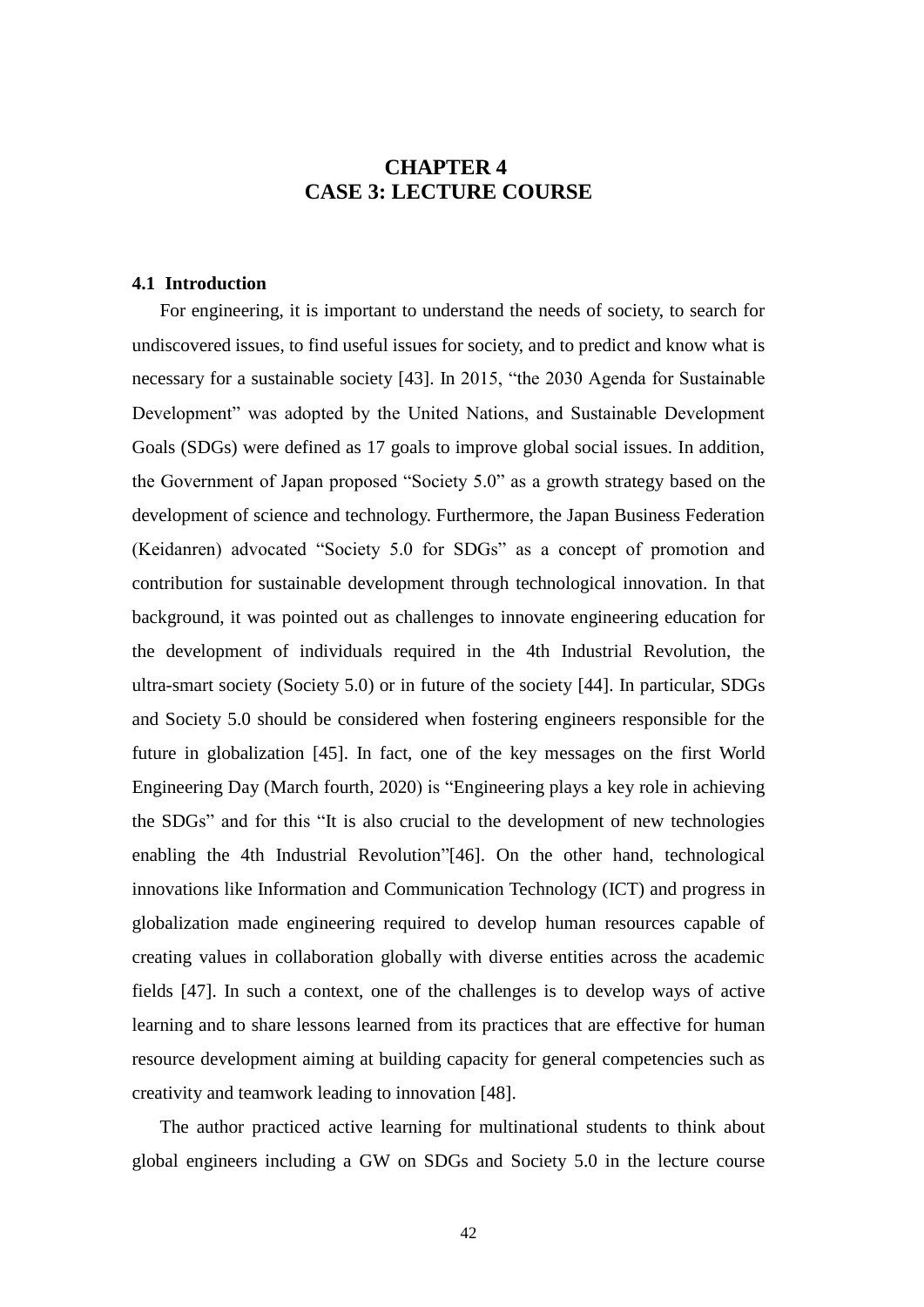"Topics in Global Science and Technology" at NU in AY2018. This chapter aims to argue the achievements of this practice.

# **4.2 The Pedagogical Approach**

# **4.2.1 The Learning Purpose**

The lecture course "Topics in Global Science and Technology" dealt with various global topics in the field of science and technology and was lectured by the author, a faculty with practical experiences at home and abroad on international cooperation, community development, and emergency response and recovery in disasters. These topics were explained in plain English, and learners were required to have active participation in English discussion on the topics as active learning. The topics were related to (1) Japanese Society from Overseas Standpoint, (2) Disasters in Japan and Engineering, Science and Technology, (3) SDGs for Science, Technology and Innovation (STI), (4) Development of Science and Technology, and Future Vision, and (5) International Cooperation and Global Career. As mentioned above, the ability to connect science and technology into sustainable development is required for playing an active part in a global society as an engineer or technician in the future. Problems for sustainable development are diverse and have cross-cutting relations; therefore, it is required to have the following points for solving the problems: to recognize a diverse sense of value beyond the expertise of the learner, to gain comprehensive and wide range of knowledge, and to have an interdisciplinary perspective. For its purpose, this course aimed to understand relations between science/technology and society, to understand STI for SDGs, and to consider relations between the learner and global society, or a goal of a future global career from a global or interdisciplinary perspective. In addition, this course aimed to improve the language (English) and communication skills through active learning in English. Thus, this course puts emphasis on considering, discussing, and sharing what is important for future global engineers.

#### **4.2.2 The Program Contents**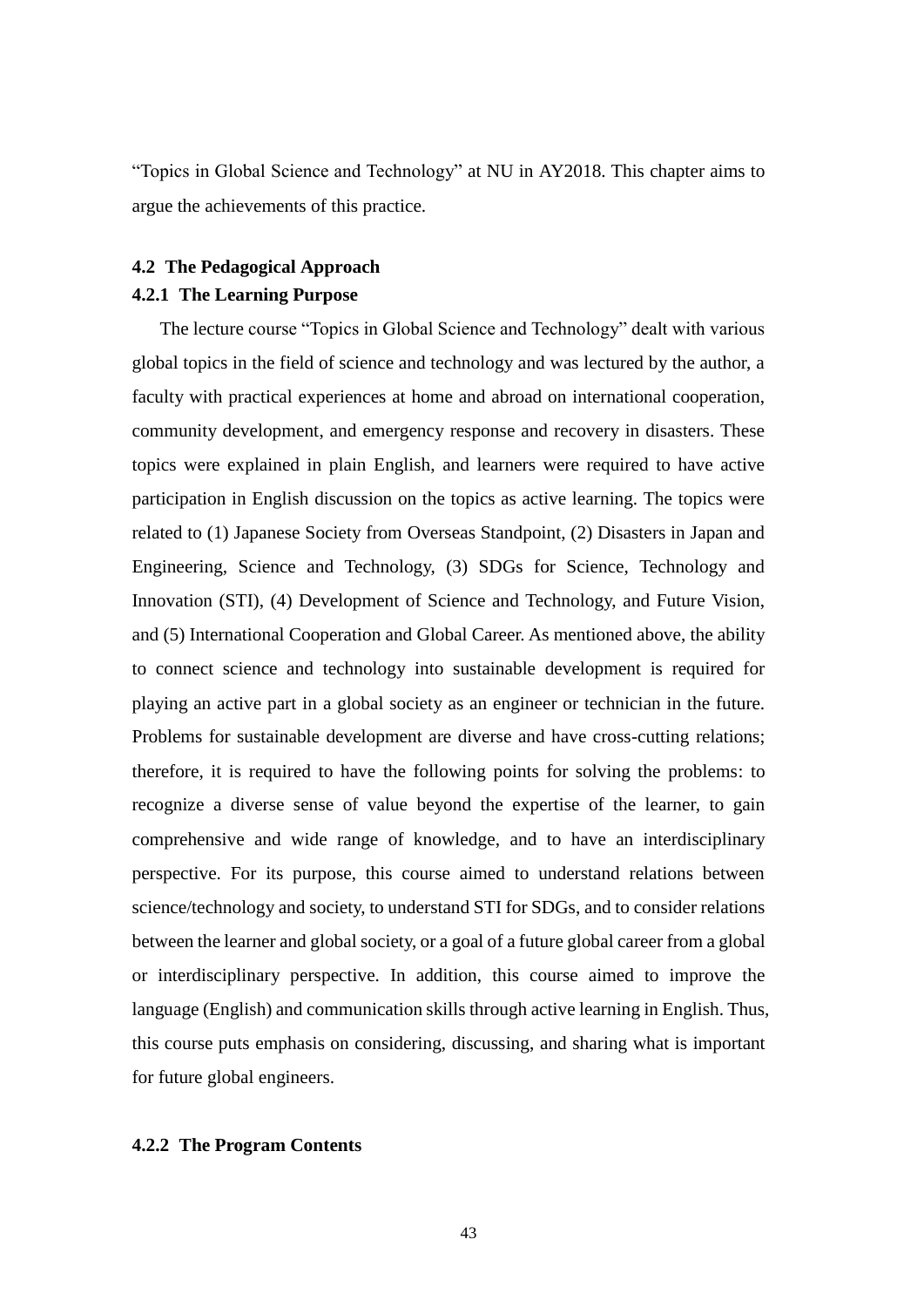The main topics and learning objectives of the lecture course in Term 2 are shown in **[Table 8](#page-53-0)**. The lecture course dealt with mainly the following topics: Foreigners view on Japanese culture, Relation between technology and society in disasters, SDGs as global common goals for future society, Society 5.0, International cooperation and global carrier. In Term 4, hours of the lecture on campus compressed and from the fourth class to the seventh class, a field study about the topics in the past three classes: Japanese culture, SDGs and Society 5.0 was adopted as shown in **[Table 9](#page-54-0)**. In the field study, the students visited "Museum H", a Japanese traditional farmer's facility, "NGO A", a non-government organization specifically working on activities that contribute to SDGs, and "Company H", a global company whose main business is paper manufacturing with the concept of creating shared value for both contributing to SDGs and gaining benefits. In each class of both Term 2 and Term 4, group discussion was conducted to assume future situations/problems in society regarding the main topics in each class and discuss how to improve the situations/problems. Lastly, individual work was conducted for the students to think about what knowledge/abilities were required for global engineers, aiming to make a better understanding of the relationship between engineers and society.

| Class   | Date             | <b>Main Topics</b>                | Learning Objectives                         |
|---------|------------------|-----------------------------------|---------------------------------------------|
| 1       | 17 July 2018     | Foreigners view on Japanese       | Understand diverse ideas about              |
|         |                  | culture.                          | society in Japan.                           |
| 2 and 3 | 19<br>and $20$   | Relations between technology      | Understand relations<br>between             |
|         | <b>July 2018</b> | and society in disasters.         | science/technology<br>society<br>and        |
|         |                  |                                   | disaster<br>Japanese<br>through             |
|         |                  |                                   | experiences.                                |
| 4 and 5 | 21 July 2018     | SDGs: global common goals         | Consider relations between<br>the           |
|         |                  | for the future society.           | <b>SDGs</b><br>and<br>learner<br>from<br>an |
|         |                  |                                   | interdisciplinary perspective<br>by         |
|         |                  |                                   | understanding STI for SDGs.                 |
| 6 and 7 | 21 July 2018     | Society 5.0: creation for future. | Consider future society or working          |
|         |                  |                                   | environment by the development              |
|         |                  |                                   | of science and technology.                  |
| 8       | 21 July 2018     | International cooperation and     | Consider the goal of a future career        |
|         |                  | global carrier.                   | with a global perspective.                  |

<span id="page-53-0"></span>**Table 8**. Main topics and learning objectives in each class (Term 2 in July 2018).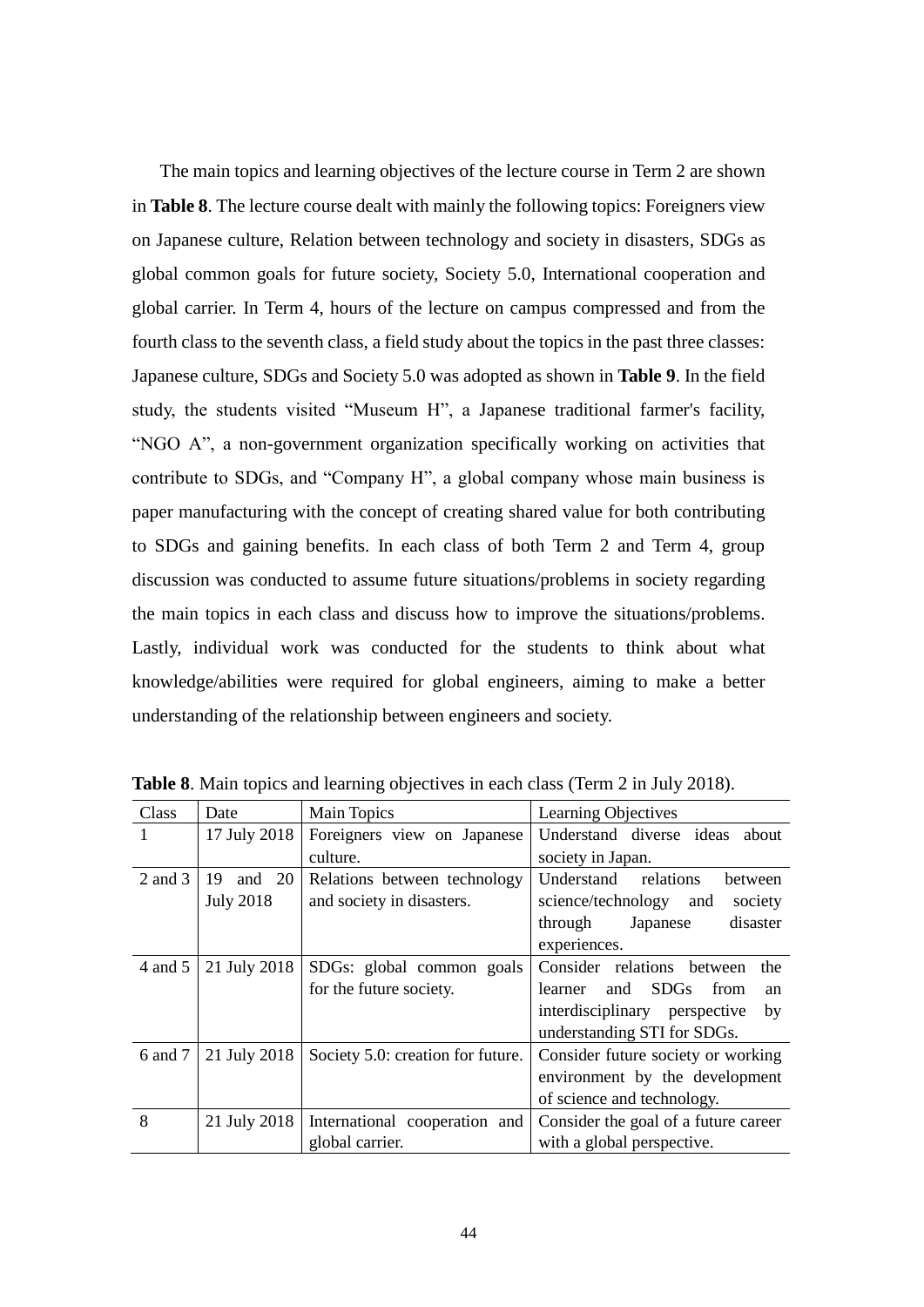| Class          | Date    | Main Topics                   | Learning Objectives                                    |
|----------------|---------|-------------------------------|--------------------------------------------------------|
| 1              | 16      | Foreigners<br>view<br>on      | Understand diverse ideas about society in Japan.       |
|                | January | Japanese<br>culture,<br>and   | Understand relations between science/technology        |
|                | 2019    | relations<br>between          | and society through Japanese disaster experiences.     |
|                |         | technology and society in     |                                                        |
|                |         | disasters.                    |                                                        |
| $\mathfrak{2}$ | 16      | $SDGs$ :<br>global<br>common  | Consider relations between the learner and SDGs        |
|                | January | for<br>the<br>future<br>goals | from<br>interdisciplinary<br>perspective<br>an<br>by   |
|                | 2019    | society.                      | understanding STI for SDGs.                            |
| 3              | 16      | Society 5.0: creation for     | Consider future society or working environment by      |
|                | January | future.                       | the development of science and technology.             |
|                | 2019    |                               |                                                        |
| 4              | 17      | Fieldwork about topics in     | Understand a part of Japanese traditional culture (the |
|                | January | the past three lectures;      | way of living for the farmers coexisting with the      |
|                | 2019    | Japanese culture, SDGs        | local environment, and its facilities) and think about |
|                |         | and Society 5.0.              | the differences from Thai and Vietnamese culture,      |
|                |         |                               | through the observation of "Museum H", a Japanese      |
|                |         |                               | traditional farmer's facility.                         |
| 5              | 17      | Fieldwork about topics in     | Think about "What are the key points of technology     |
|                | January | the past three lectures;      | transfer to Asia?" and "What value does technology     |
|                | 2019    | Japanese culture, SDGs        | transfer to Asia create in Japan and Asia from a       |
|                |         | and Society 5.0.              | global perspective or SDGs perspective?" through       |
|                |         |                               | the introduction and the workshop on "NGO A"           |
| 6 and          | 17      | Fieldwork about topics in     | Think about the value creation from the perspective    |
| 7              | January | the past three lectures;      | of SDGs and Society 5.0, especially through the case   |
|                | 2019    | Japanese culture, SDGs        | of manufacturing by "Company H", a global              |
|                |         | and Society 5.0.              | company.                                               |
| 8              | 22      | Review<br>the<br>fieldwork    | Consider future society and/or working environment     |
|                | January | from the viewpoint of         | by the development of science and technology in        |
|                | 2019    | SDGs in Society 5.0, and      | terms of SDGs and Society 5.0.                         |
|                |         | international cooperation     | Consider the goal of a future career with a global     |
|                |         | as well as a global carrier.  | perspective.                                           |

<span id="page-54-0"></span>**Table 9**. Main topics and learning objectives in each class (Term 4 in January 2019).

# **4.3 Methodology for Data Analysis**

## **4.3.1 Target**

This study's analyzed data included one case study of the lecture course which was carried out two times as an intensive course in Term 2 (in July 2018) and in Term 4 (in January 2019). The number of students participating in each class was 12 in Term 2 and nine in Term 4. The nationality of the students included Japanese, Laotian,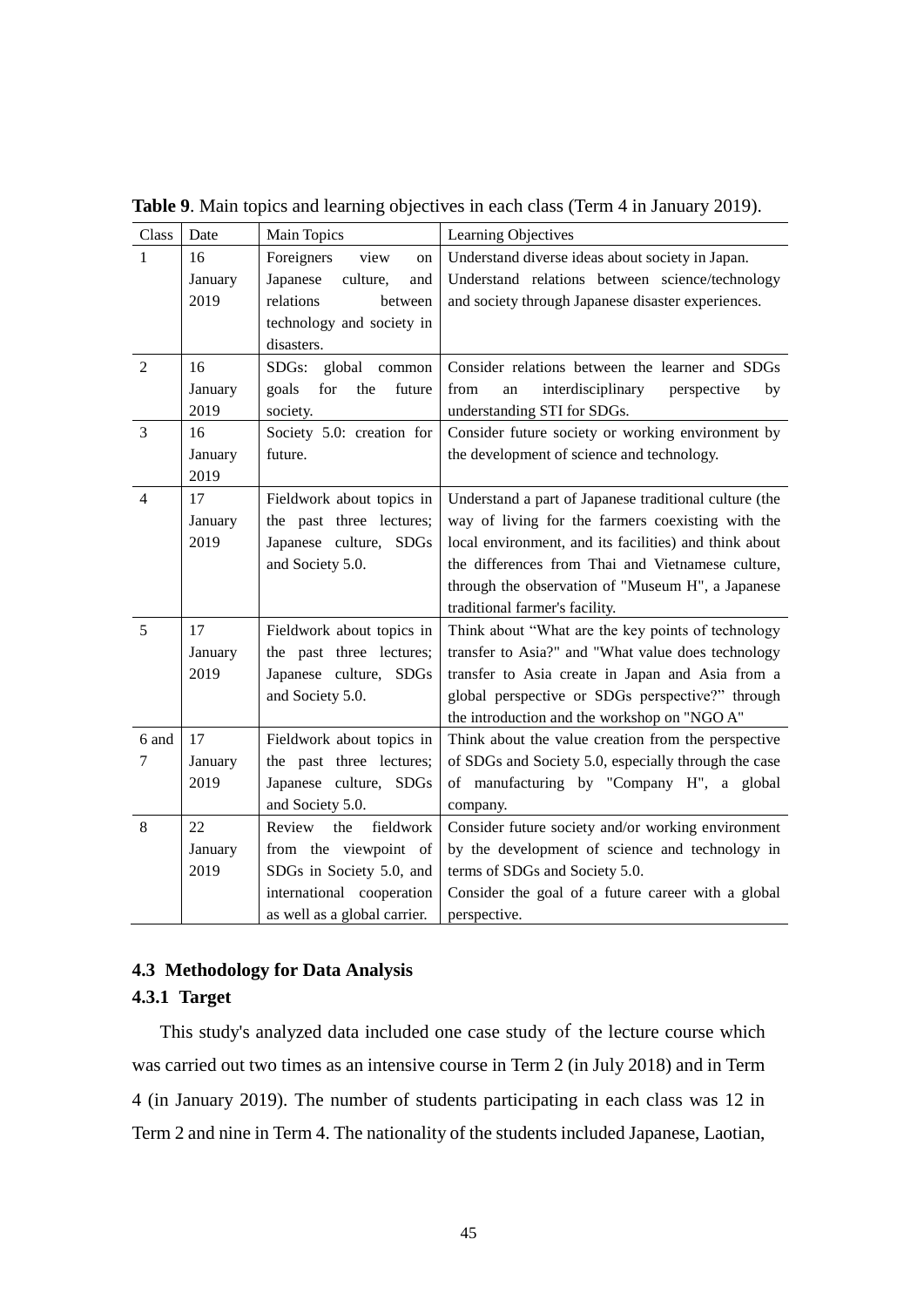Vietnamese and Thai. The academic year of the students included the first year of the undergraduate level to the third year of the doctoral course (**[Table 10](#page-55-0)**). Most of them came from the field of engineering (a total of 16 students); however, two students from food technology, two from science and one from finance were also included, and their majors were in many different fields. In the class, three teams consisted of cross-academic year, cross-disciplinary, and multinational students were formed in Term 2, and similarly, two teams were done in Term 4 to have GW activities. Also, all the 21 students attended a global PBL-type GW internship in the G-DORM that is a study abroad program conducted by NU in cooperation with four universities in the Mekong countries such as Cambodia, Laos, Thailand, and Vietnam [13]. The students of Term 2 had taken the lecture before participated in the G-DORM, in contrast, the students of Term 4 took the lecture during or after the G-DORM.

|                   | Term 2         |                            |              |          | Term 4   |      |                 |          |       |
|-------------------|----------------|----------------------------|--------------|----------|----------|------|-----------------|----------|-------|
| Grade<br>Japanese |                | Vietnam-<br>Laotian<br>ese |              | Subtotal | Japanese | Thai | Vietnam-<br>ese | Subtotal | Total |
| B <sub>1</sub>    | 2              | $\theta$                   | $\mathbf{0}$ | 2        | $\Omega$ | 0    | $\Omega$        | 0        | 2     |
| B <sub>3</sub>    | $\theta$       |                            | 0            |          |          |      | $\theta$        | 2        | 3     |
| B <sub>4</sub>    | 2              | $\Omega$                   |              | 3        | $\Omega$ | 4    | $\theta$        | 4        |       |
| M1                | 5              | $\overline{0}$             |              | 6        | $\theta$ |      | $\theta$        |          |       |
| D <sub>1</sub>    | $\Omega$       | $\Omega$                   | $\Omega$     | $\theta$ | $\Omega$ | O    |                 |          |       |
| D <sub>3</sub>    | $\overline{0}$ | $\Omega$                   | $\Omega$     | $\Omega$ | $\Omega$ |      | $\theta$        |          |       |
| Total             | 9              |                            | 2            | 12       |          |      |                 | 9        | 21    |

<span id="page-55-0"></span>**Table 10**. Number of participants in lecture in AY2018.

#### **4.3.2 Data Collection and Analysis Methods**

Firstly, in order to prove how ideas of the students on global engineers changed by the series of classes, individual work to answer the question of "What knowledge/ abilities are required for global engineers?" was conducted in both the first and the final class. This study conducted a comparative analysis of the first and the final answer. Secondly, in the assignment of the final report after the class, the students were asked to describe a free comment on the question "What roles should we engineer for the future society? And why do you think so?" This study attempted to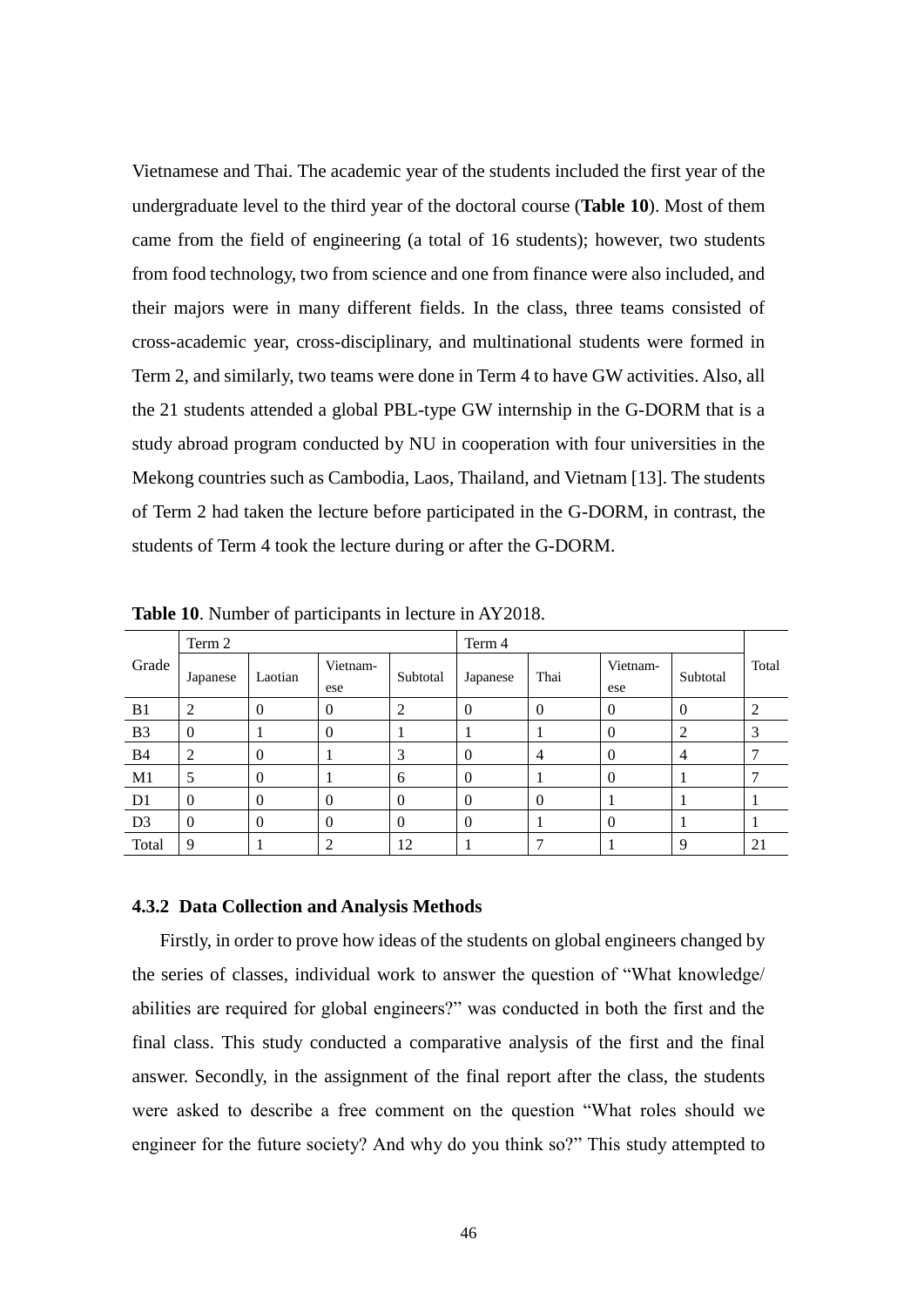analyze frequent words in the answers by KH Coder which was developed as a free software used for quantitative content analysis or text mining in some researches [49]. Thirdly, to measure impacts to the students by the series of classes not only focusing on global engineering but also including other factors, the question of "What was the most significant change for you by taking the lecture?" was asked after the final class. The results were organized and analyzed for trends. This question was established based on the idea of the "Most Significant Change (MSC) Technique"[50], a method of project monitoring and evaluation that does not require indicators. Finally, the question of "Can the lecture be useful for your GW internship of G-DORM? If you recommend, when?" was asked to the students after the final class too, in order to analyze the usefulness of the classes.

#### **4.4 Results and Discussion**

#### **4.4.1 Change of Ideas about Global Engineers**

In the first class and the final class in each term, it was asked for the students to describe thinkable answers to the question of "What knowledge/abilities are required for global engineers?", then they were asked to choose the most important one among the above answers. The author categorized the selected answers into the following six categories: 1. Knowledge/skills in science and technology, 2. Social needs awareness, 3. Basic competencies for working persons, 4. Global competencies, 5. Positive attitude, 6. Others. The results are shown in **[Fig. 12](#page-57-0)**. As a result, in the first class, five students answered some points related to "4. Global competencies" such as language and understanding differences of each culture; however, the number of students who answered it became zero in the final class. In summary, it was found that the series of classes made the students increase their awareness of the importance for global engineers to develop knowledge and skills on science and technology, to learn social needs, to gain basic competencies for working persons and to have a positive attitude.

The results of the calculation by nationality are shown in **[Table 11](#page-57-1)**. "1. Knowledge/skills in science and technology" in the first class and the one in the final class were answered by Mekong students, whose number was two larger than the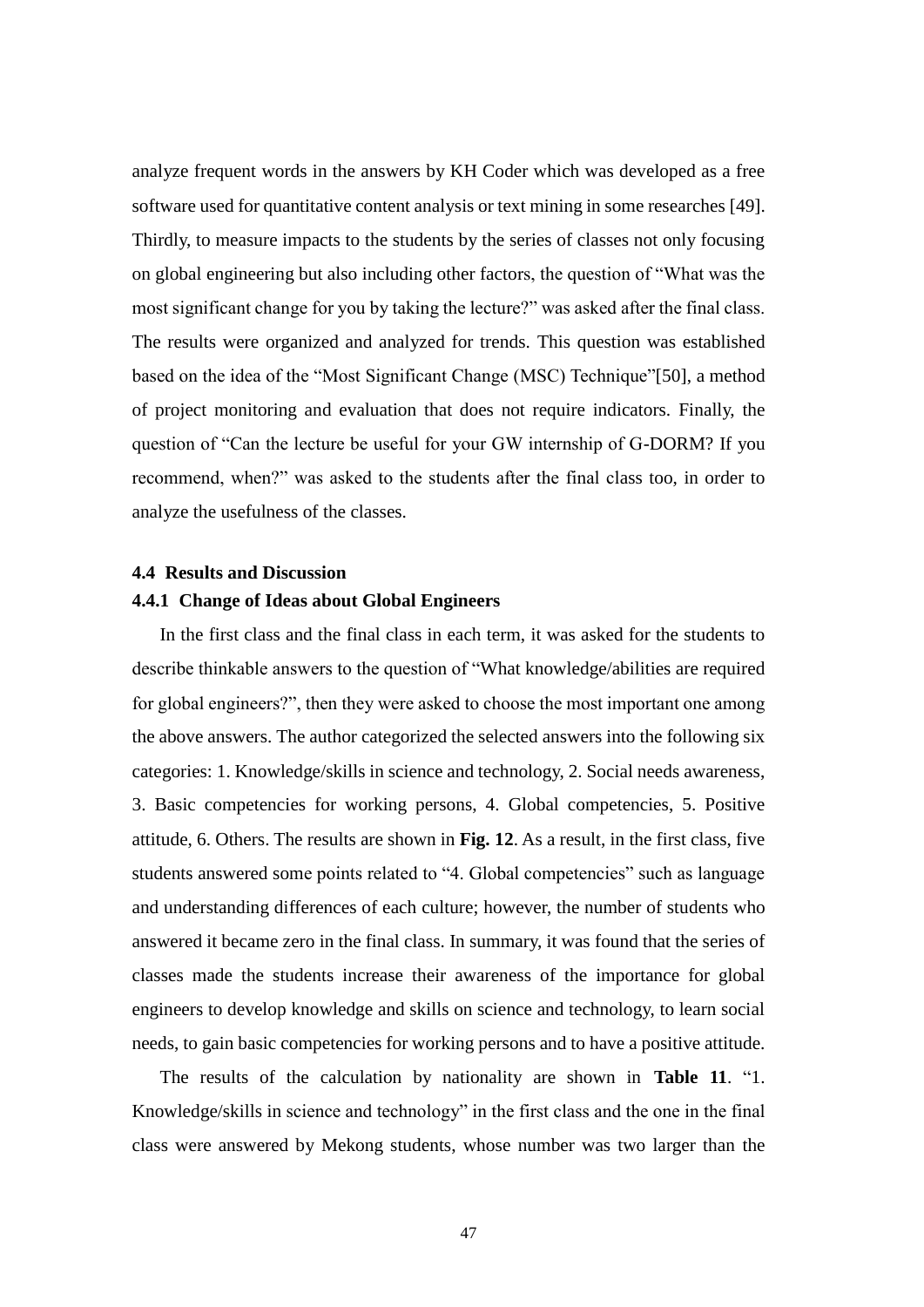number of Japanese students. In contrast, "2. Social needs awareness" was answered by Japanese students, whose number was four larger than the number of Mekong students in the final class. A distinguishing feature of "2. Social needs awareness" is that four Japanese students answered it however nobody answered from Mekong students in the final class. This implies the importance of grasping social needs was more impressive to Japanese students.



<span id="page-57-0"></span>**Fig. 12**. Number of respondents to the most important thing for global engineers.

<span id="page-57-1"></span>**Table 11**. Number of respondents to the most important thing for global engineers (by nationality).

|                                               | <b>First Class</b> |                |          | <b>Final Class</b> |          |          |  |
|-----------------------------------------------|--------------------|----------------|----------|--------------------|----------|----------|--|
| Category                                      | Mekong             | Japanese       | Subtotal | Mekong             | Japanese | Subtotal |  |
| 1. Knowledge/skills on science and technology | 2                  | O              |          | 3                  |          |          |  |
| 2. Social needs awareness                     |                    | 2              |          | $\Omega$           | 4        |          |  |
| 3. Basic competencies for working persons     | 3                  | $\overline{2}$ |          |                    |          |          |  |
| 4. Global competencies                        |                    |                |          | $\Omega$           | $\left($ |          |  |
| 5. Positive attitude                          |                    |                |          |                    |          | 6        |  |
| 6. Others                                     |                    |                |          | $\theta$           |          |          |  |
| Total                                         | 11                 | 10             | 21       | $\mathbf{I}$       | 10       | 21       |  |

Moreover, **[Fig. 13](#page-58-0)** shows the number of respondents who changed or NOT changed his/her idea about the most important thing for global engineers, compared to the first class and the last class. It is interesting that about half of the Mekong students did not change their opinions, however, all of the Japanese students changed their opinions. One of the reasons can be thought that many subjects of the classes were related to science and technology in Japan.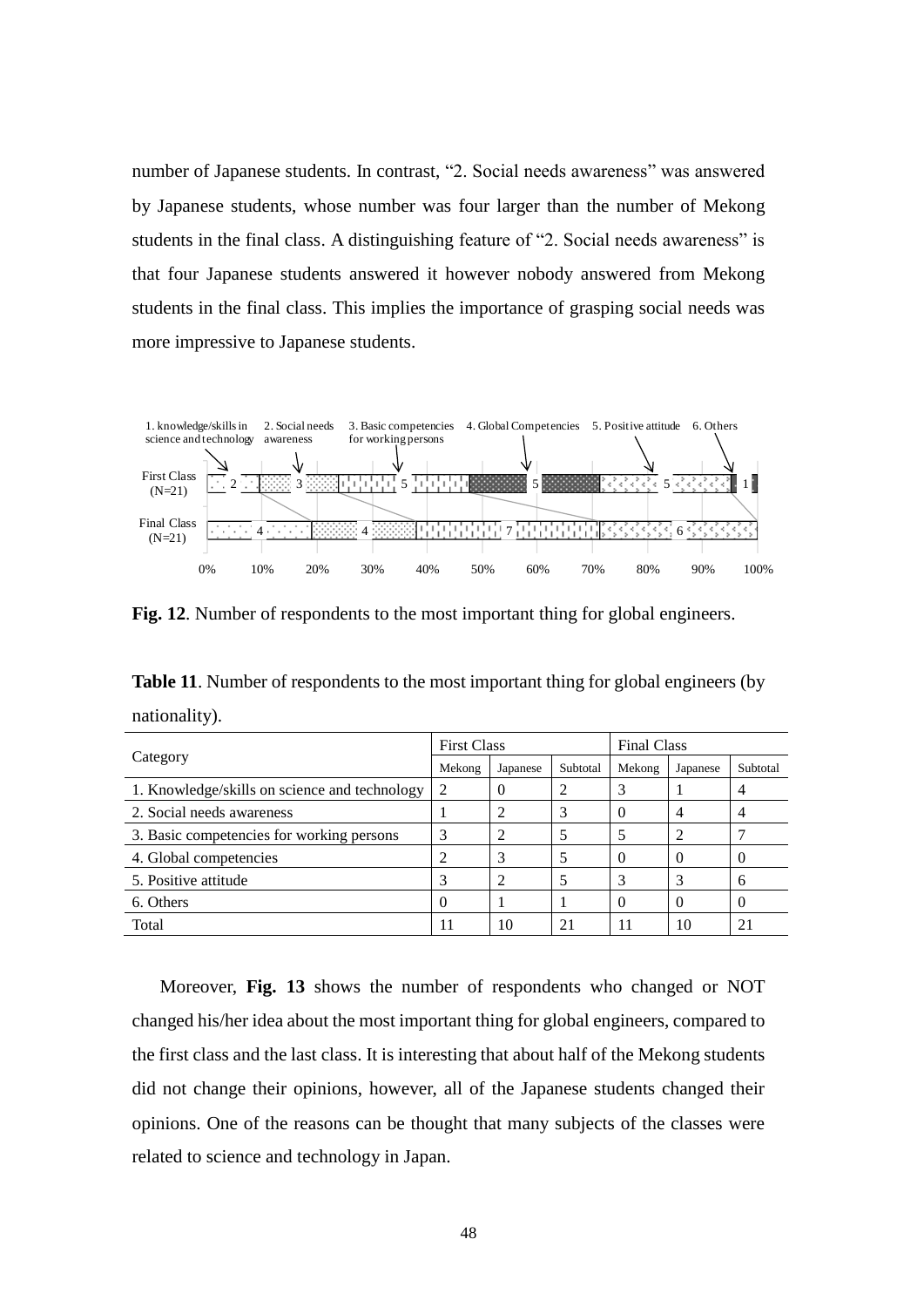

<span id="page-58-0"></span>**Fig. 13**. Number of respondents who changed or not changed idea about the most important thing for global engineers.

#### **4.4.2 Ideas on Roles of Global Engineers for Future Society**

Frequent words by part of speech which came from the result of text mining to free comments of the 21 students answering the question of "What roles should global engineers play for future society? And why do you think so?" was shown in **[Table 12](#page-59-0)**. Focusing on verb frequent words, "be", "think", and "have" follow by term generally causing make things to be assumed, such as "work", "create", "develop", "make", and "improve". In addition, while focusing on nouns, words reminiscent of engineering such as "technology" and "product", as well as words reminiscent of society such as "people", "country", "SDGs", "environment", and "life" have appeared frequently, except words which include in the sentence of the question. **[Table 13](#page-59-1)** shows the frequency rate of words in the answer about the roles of global engineers for future society by the term, academic year, and nationality respectively. In particular, students of Term 2 frequently used words such as "think" and "I", however, the ones of Term 4 hardly had such words. It is inferred that the students of Term 4 tended to show a clearer answer to this question than the ones of Term 2. Differences in it between Term 2 and Term 4 were more appeared than the one between nationalities. On the other hand, "technology" and "skill" in Term 4 marked a high score as a frequency rate of words. Thus, students in Term 4 could be better recognized about the importance of technology and/or skill for future society than the one in Term 2, since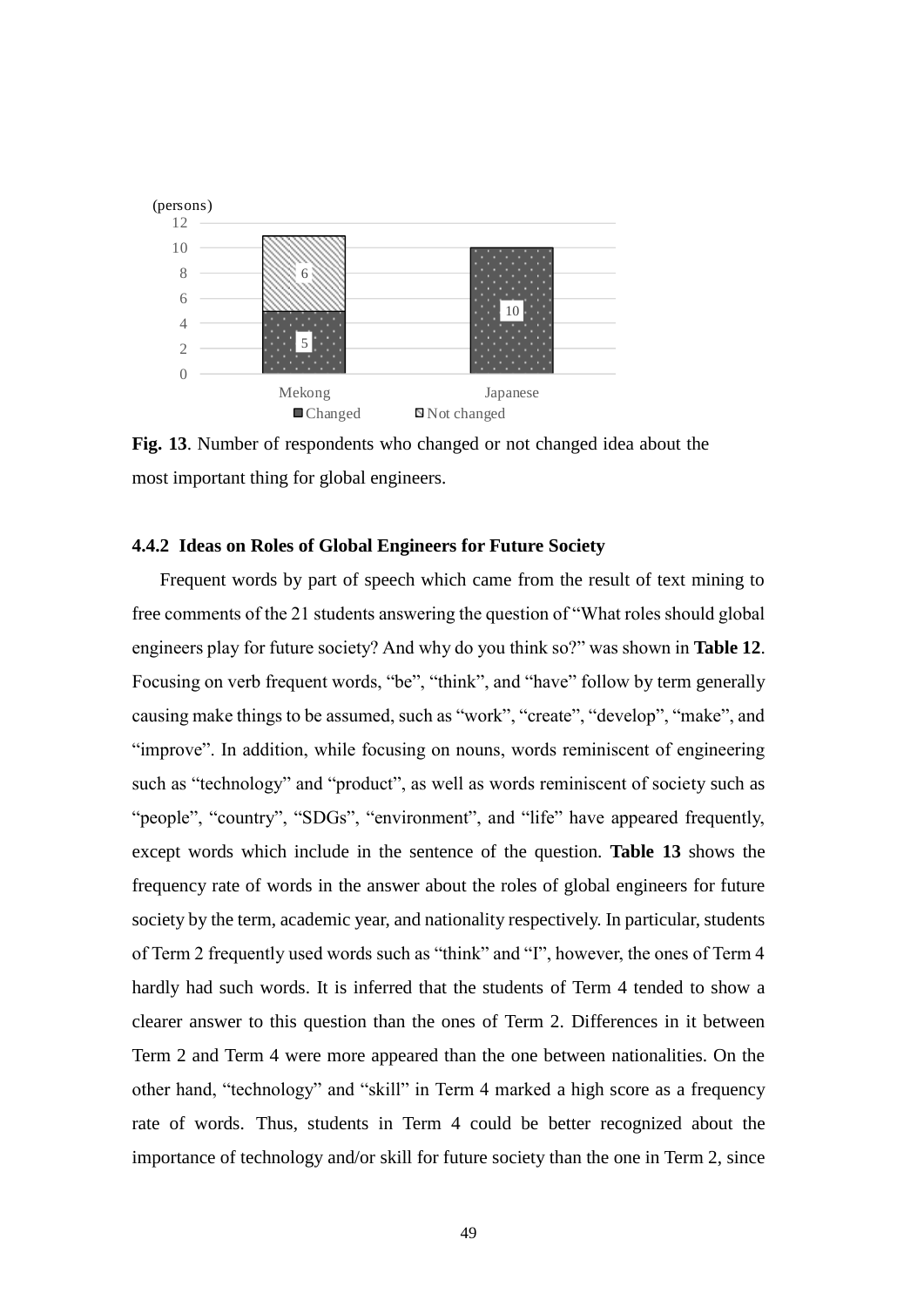they already experienced practical engineering work at a company through their internship ongoing or completed.

| Noun        |    | Subject |    |             | Adjective      |           | Adverb         |         | Verb    |       | Relative       |  |
|-------------|----|---------|----|-------------|----------------|-----------|----------------|---------|---------|-------|----------------|--|
|             | 60 | I       | 35 | global      | 35             |           | 17             | be      | 87      | that  | 10             |  |
| engineer    |    |         |    |             |                | not       |                |         |         |       |                |  |
| society     | 40 | they    | 23 | new         | 19             | also      | 10             | think   | 27      | which | 10             |  |
| people      | 18 | we      | 17 | future      | 14             | <b>SO</b> | 8              | have    | 23      | who   | 7              |  |
| technology  | 18 | it      | 6  | many        | 10             | only      | $\tau$         | work    | 17      | when  | $\overline{4}$ |  |
| world       | 13 |         |    | important   | 8              | therefore | 5              | create  | 13      | how   | $\overline{c}$ |  |
| problem     | 11 |         |    | other       | 6              | now       | $\overline{4}$ | develop | 11      | what  | $\overline{c}$ |  |
| role        | 11 |         |    | such        | 6              | just      | 3              | change  | $\,8\,$ | why   | $\mathbf{2}$   |  |
| goal        | 10 |         |    | creative    | 5              | more      | 3              | make    | 8       |       |                |  |
| product     | 10 |         |    | sustainable | 5              |           |                | improve | $\tau$  |       |                |  |
| country     | 9  |         |    | technical   | $\overline{4}$ |           |                | play    | $\tau$  |       |                |  |
| engineering | 9  |         |    |             |                |           |                |         |         |       |                |  |
| <b>SDGs</b> | 8  |         |    |             |                |           |                |         |         |       |                |  |
| environment | 8  |         |    |             |                |           |                |         |         |       |                |  |
| life        | 8  |         |    |             |                |           |                |         |         |       |                |  |

<span id="page-59-0"></span>**Table 12**. Frequent words in the answer about roles of global engineers for future society (by part of speech).

<span id="page-59-1"></span>

| <b>Table 13.</b> Frequency rate of words in the answer about roles of global engineers for |  |
|--------------------------------------------------------------------------------------------|--|
|--------------------------------------------------------------------------------------------|--|

future society.

| By Term  |      |            |      | By Student Level |      |             |      | By Nationality |      |          |      |
|----------|------|------------|------|------------------|------|-------------|------|----------------|------|----------|------|
| Term 2   |      | Term 4     |      | Undergraduate    |      | Graduate    |      | Mekong         |      | Japanese |      |
| think    | .800 | technology | .667 | global           | .556 | engineer    | .500 | technology     | .692 | think    | .667 |
| I        | .786 | skill      | .400 | think            | .500 | they        | .500 | be             | .550 | I        | .643 |
| engineer | .667 | who        | .364 | people           | .467 | have        | .467 | society        | .444 | world    | .500 |
| be       | .600 | new        | .357 | technology       | .438 | be          | .450 | who            | .417 | not      | .500 |
| have     | .563 | energy     | .333 | work             | .438 | future      | .429 | new            | .400 | engineer | .474 |
| global   | .556 | leadership | .333 | world            | .438 | not         | .417 | people         | .400 | global   | .444 |
| not      | .539 | role       | .308 | work             | .417 | society     | .412 | apply          | .364 | have     | .438 |
| future   | .533 | apply      | .300 | new              | .375 | country     | .400 | that           | .357 | also     | .417 |
| work     | .533 | knowledge  | .273 | we               | .375 | environment | .400 | knowledge      | .333 | future   | .400 |
| world    | .533 | need       | .273 | idea             | .333 | need        | .400 | skill          | .333 | work     | .400 |

# **4.4.3 The Most Significant Change by Taking the Lecture**

Results of the answer to the question of "What was the most significant change for you by taking the lecture?" are shown in **[Table 14](#page-60-0)**. In the table, the category that is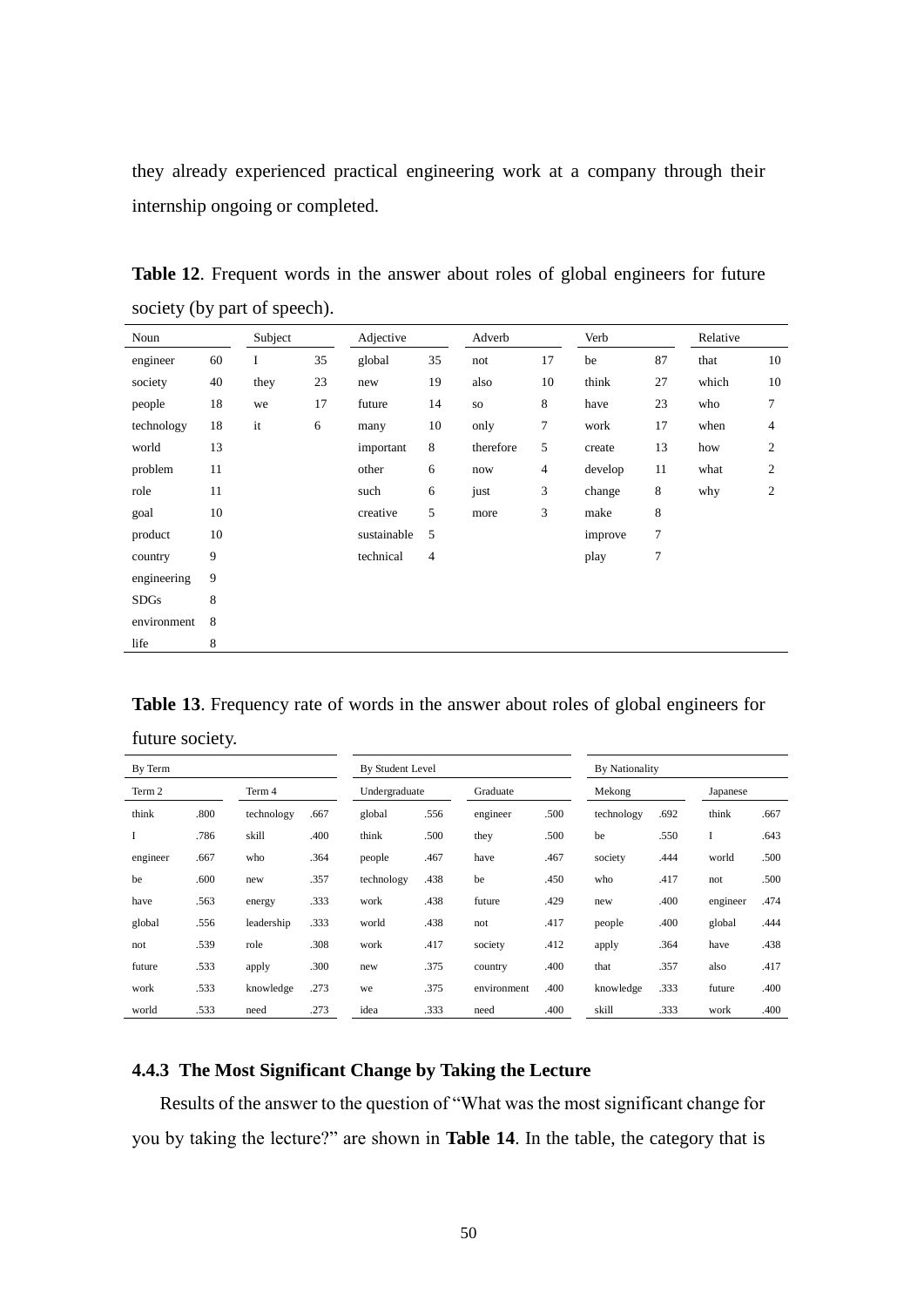designated by the author from each answer is also indicated. Six students indicated regarding SDGs, three students did regarding global engineers, two students did regarding Society 5.0, the other two students did regarding contribution to society, similarly, the other two did regarding wider perspectives, and the other two did regarding new information. This result implicates that most of the students understood and emphasized the importance of the relationship between engineering and society.

| Answer of Most Significant Change for Student His/Herself                       |
|---------------------------------------------------------------------------------|
| Became to tell many people how important to think about SDGs.                   |
| Was able to know SDGs.                                                          |
| Improved knowledge to create a sustainable society based on the SDGs criteria.  |
| Knew new management plans such as SDGs.                                         |
| Gained new knowledge about SDGs.                                                |
| Understood how to find and get business chances based on SDGs point of view.    |
| Understood a model of global engineers I should orient and our governments      |
| need.                                                                           |
| Could find clear duty for global engineers.                                     |
| Changed the view of society where I made products as an engineer in the future. |
| Understood how society 5.0 would change our life and the problem that we have   |
| to deal with.                                                                   |
| Gained more knowledge about Japanese policies (Society 5.0).                    |
| Changed a target to do from what I am interested in to what I can help for a    |
| person in trouble.                                                              |
| Had awareness of social contribution.                                           |
| Widened my views to think.                                                      |
| Changed my mind to be a person who has a wider perspective.                     |
| Was having various knowledge more important than English communication          |
| skills.                                                                         |
| Gained new information and teamwork                                             |
| Developed my understanding of social issues and future trends, which will       |
| benefit me in the future.                                                       |
| Satisfied about active lecture style (active learning)                          |
| Learned the difficulties for determination.                                     |
|                                                                                 |

<span id="page-60-0"></span>**Table 14**. The most significant change for student his/herself by taking the lecture.

#### **4.4.4 Relationship with the G-DORM PBL-type Internship**

The result of the answer to the question of "What timing is the best to take the lecture?" is shown in **[Fig. 14](#page-61-0)**. Consequently, all of the students in both Term 2 and Term 4 except for one student chose options that indicated the timing of taking the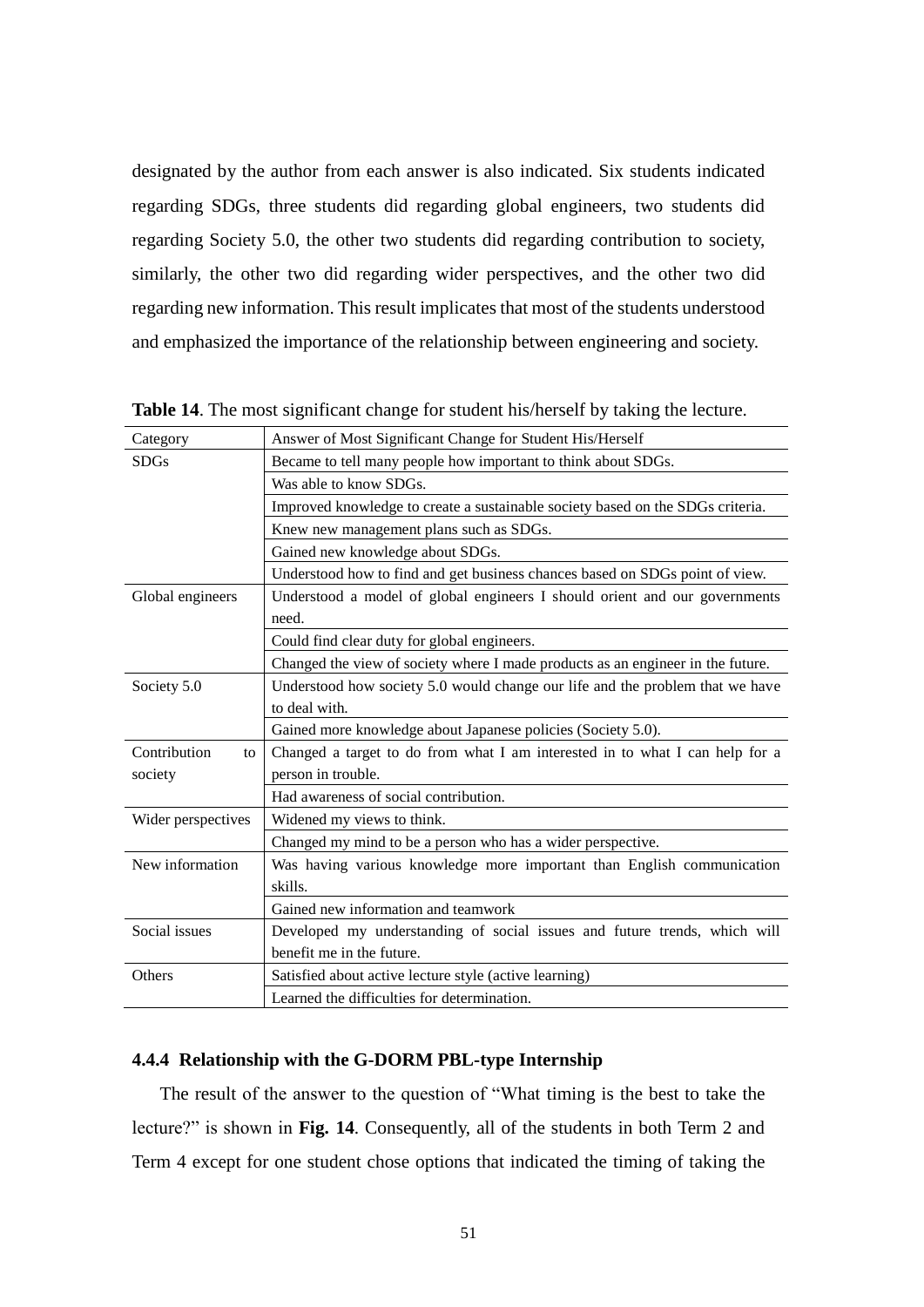lecture before the G-DORM PBL-type internship. In addition, the content of "5. Others" which was answered by the one student was "Any timing would be acceptable". Thus, it is proved that students thought the lecture on SDGs and Society 5.0 with active learning was useful for getting tips in the G-DORM PBL-type internship, where students were required to identify and solve actual problems in a hosting company.



Notes: Nobody selected option "3. After the end of GW internship" nor "4. I do not want to recommend the lecture to classmate"

<span id="page-61-0"></span>**Fig. 14**. The best timing to take the lecture.

## **4.5 Conclusions**

This chapter showed achievements of active learning for 21 multinational students from Mekong countries and Japan to think about global engineers through lecture and GW on SDGs and Society 5.0, which took place in AY2018 at NU. It was found that active learning made the students increase their awareness of the importance for global engineers to develop knowledge and skills in science and technology, to learn social needs, to gain basic competencies for working persons. and to have a positive attitude. In addition, it was the most significant change for students to gain SDGs, global engineers, Society 5.0, or other new information, as well as to have social contribution and wider perspectives. This result implicates that most of the students understood and emphasized the importance of the relationship between engineering and society. Furthermore, the students rated this active learning as useful as a pre-study for a global PBL-type internship, which is one of the featuring internships in the G-DORM project.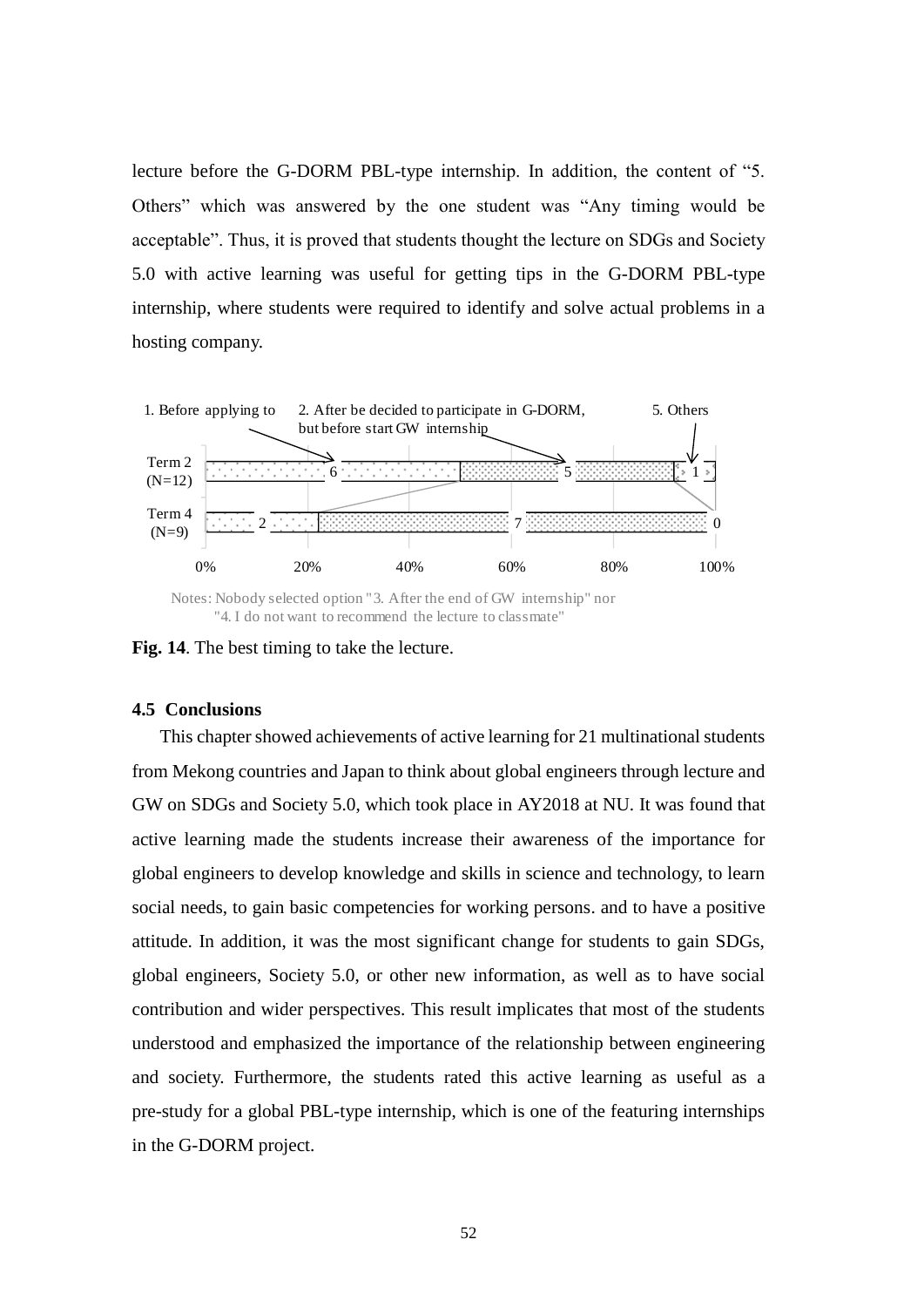Though this course has only one-year experience as a pilot and the number of students who completed this course was only 21, the results of the discussion in this chapter implied enough that active learning on SDGs and Society 5.0 had high potential and was useful to foster engineering students who were able to find challenges and/or needs for sustainable development. It is needed to compile more practices and effective verifications for making better ways of active learning in the course. Also, it is one of the challenges for the course to be integrated into the curricula at the institutional level so that students can consider the relationship between their own specialty and/or their hoped career.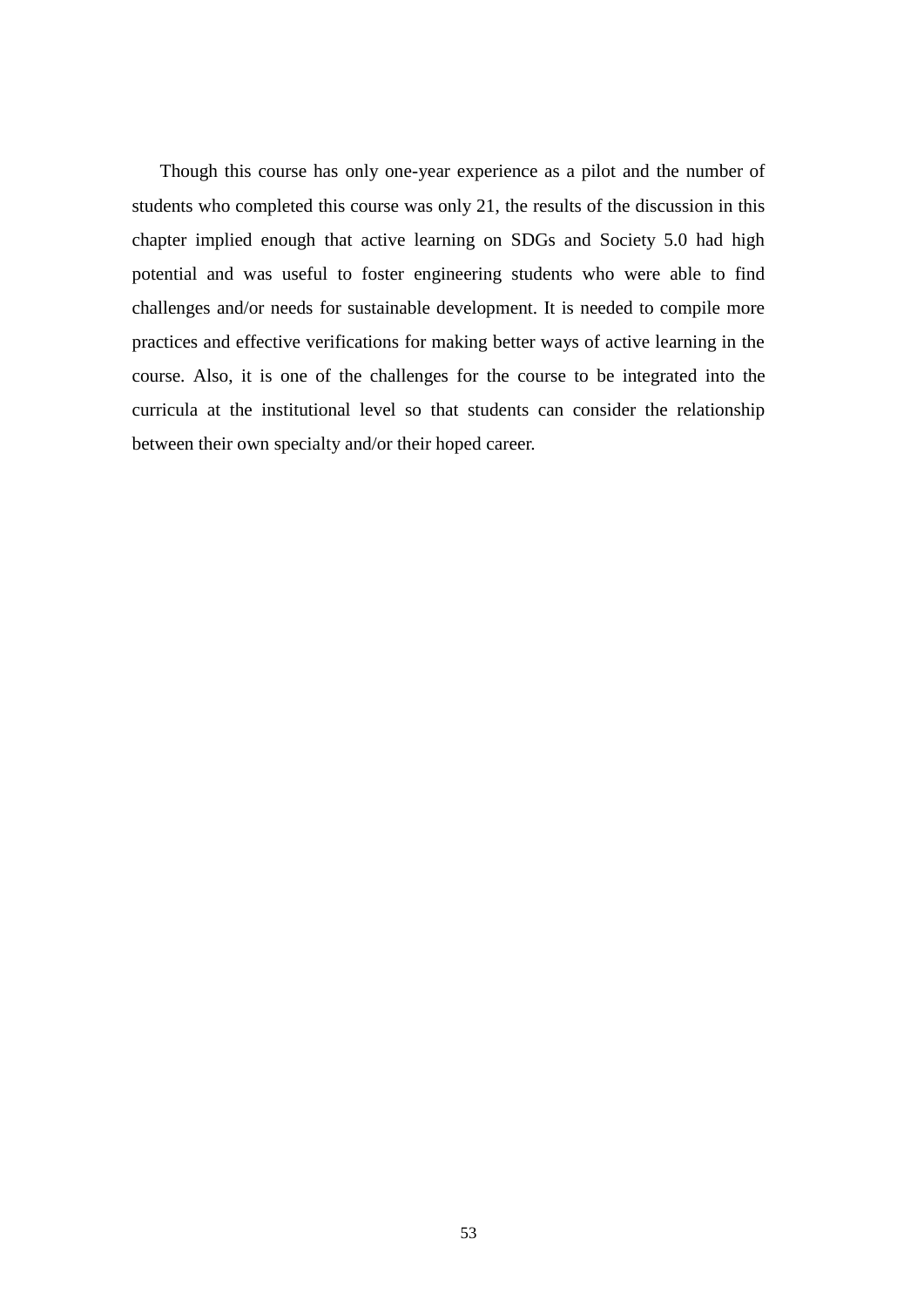# **CHAPTER 5 CONCLUSIONS**

#### **5.1.1 Executive Summary and Implications**

This study aimed to argue the effectiveness of—and challenges in—multi-cultural and multi-disciplinary team-based PBL dealt with real-world problems in engineering education through the case study of the G-DORM project. In particular, this study analyzed the developed three-type pedagogical approaches: 1) internships in the industry; 2) short-term industrial experiential learning; 3) lecture courses. Through these analyses, this study attempted to contribute to learning the practical effectiveness of a PBL dealt with real-world engineering problem-solving which have been predicted to enhance global engineers' competencies through it has less discussion. For the sake, this study argued the followings through the case studies of each the three-type pedagogical approaches in the practice of AY2018 and AY2019 in the G-DORM project: enhancing students' competencies for global engineers; enhance students' motivation for further learning towards engineering careers; creating the synergy of each pedagogical approach.

Chapter 2 presented the result of the case study on the analysis of internships in the industry. A key finding is that the G-DORM approach-based internships could positively affect students' competence with regard to global engineering, especially through the designing of stepping-up programs aimed at developing competence. Also, the study results suggested the optimization of internship periods, pre-studies, intervention by moderators during internships for enhancing learners' capacity for solving revitalization issues using an integrated standpoint. The chapter also suggested the improvements in post-studies for promoting the metacognition of learners' interests in the industry with the sake of influencing the future development of their competence and career.

Chapter 3 presented the result of the case study on the analysis of short-term industrial experiential learning. The result suggested that the short-term industrial experiential learning in G-DORM increased students' satisfaction and interests in the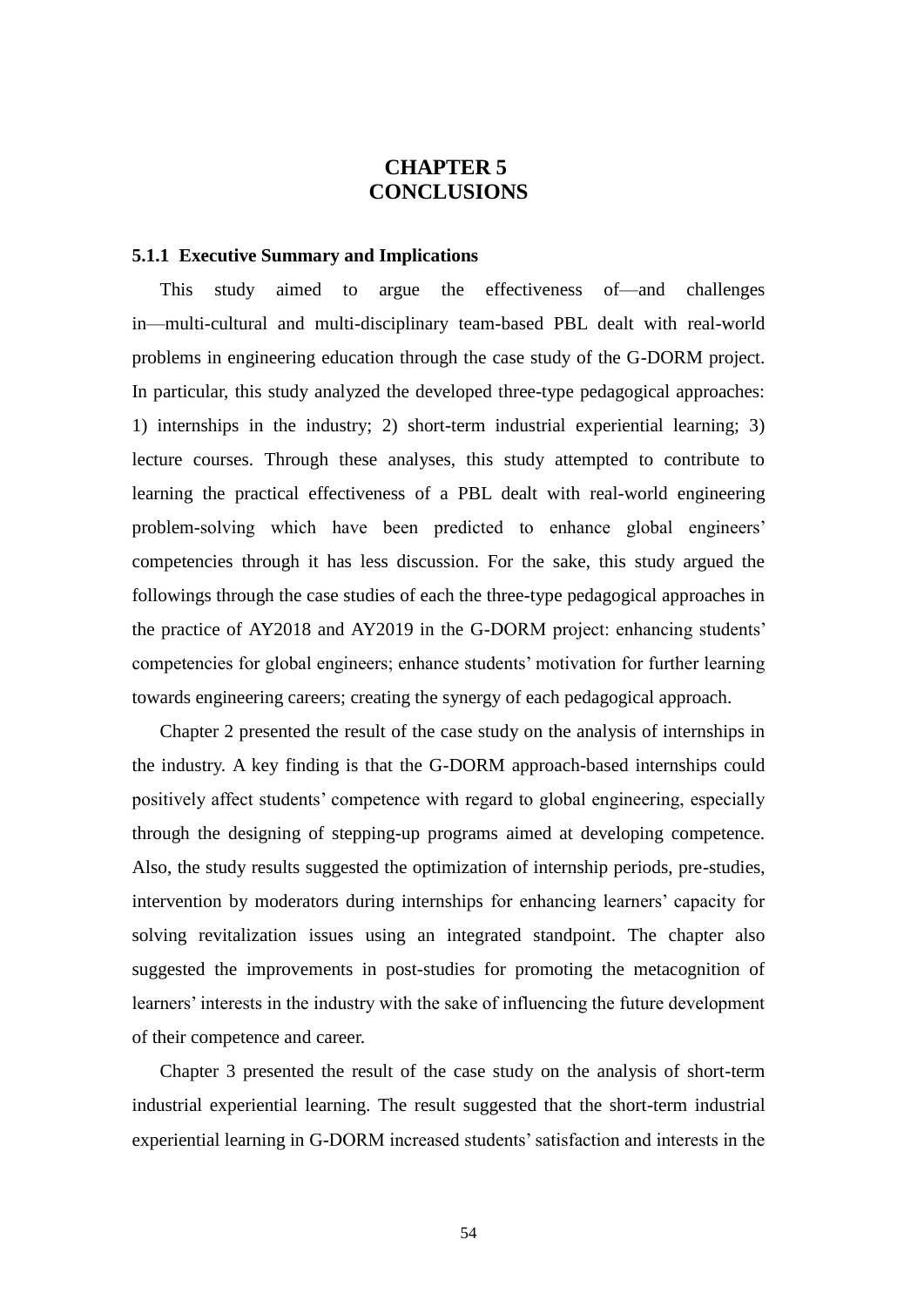regional industry as well as developed the motivation and the actual action of students in a step-up tendency. A consequence of this is the high possibility that industrial experiential learning is a beneficial method of engineering education that can be the entry point to promote education for better understanding and realization of how to connect with society such as industry and overseas.

Chapter 4 presented the result of the case study on the analysis of lecture course where students proposed Sci-tech challenges for SDGs by team-based learning. The result of the lecture course implicates that most of the students understood and emphasized the importance of the relationship between engineering and society. Furthermore, the result highlighted that the students rated this team-based lecture as useful as a pre-study for the G-DORM PBL-type internships in the industry.

Taken together, the evidence from the case studies in Chapters 2, 3, and 4 implicates the combination of the three pedagogical approaches creates the synergy of learning effectiveness. The study proved that stepping-up learning from the short-term industrial experiential learning to the internships in the industry is useful and recommended for developing competence. The lecture course can use for a pre-study of the internships in the industry focusing on the importance of the relationship between engineering and society, which can enhance the perspective for solving revitalization issues using an integrated standpoint.

In conclusion, the study indicates that multi-cultural and multi-disciplinary project-based, internship-based learning effects to enhance students' global engineering competence. In addition, the internship in combination with the pedagogical methodology of the short-term industrial experiential learning and the lecture course helps to supplement the disadvantage of the internship.

## **5.1.2 Limitations and Recommendations for Further Studies**

This study has some limitations. Since this study still dealt with only 2-year practices in the G-DORM internships and only one-year experience in the G-DORM short-term industrial experiential learning and the G-DORM lecture as a pilot, the number of students may not be sufficient for the generalization. It is needed to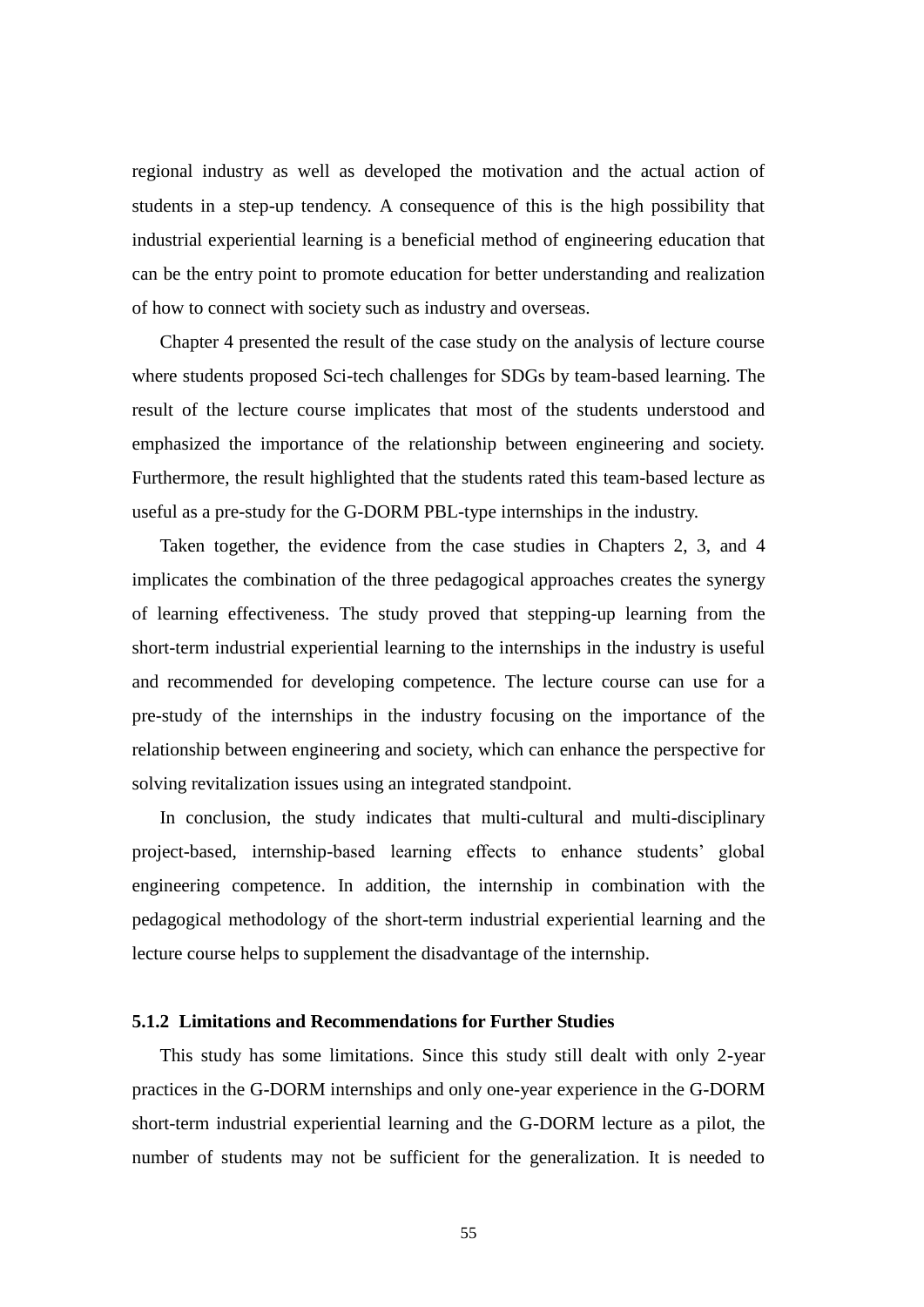compile more practices and effective verifications for making better ways of the G-DORM pedagogical approaches. In particular, this study could not analyze the correlation between students' self-efficacy and the combination of the theme of the PBL and students' grades or specialties in the cases of the internship and short-term experiential learning. If this is revealed, we can make a more effective team-based PBL-type internship program with the G-DORM pedagogical approaches. Despite the small sample size, the result of this study could be the basis of proving the effectiveness of multicultural and multi-interdisciplinary team-based PBL dealt with a real-world problem in engineering education.

Another important issue for further research is to conduct a follow-up survey for students, where they would be required to identify how the G-DORM pedagogical approaches, especially the internship, impacts their future studies and career. In addition, the G-DORM internship, which proposes solutions for resolving real-world problems through education, could lead to not only the fostering of global Sci-tech leaders but also the enhancing of industry-university collaborations and support for industries in lower Mekong countries, especially with regard to resolving their issues. These issues are also reserved for future work in this research direction.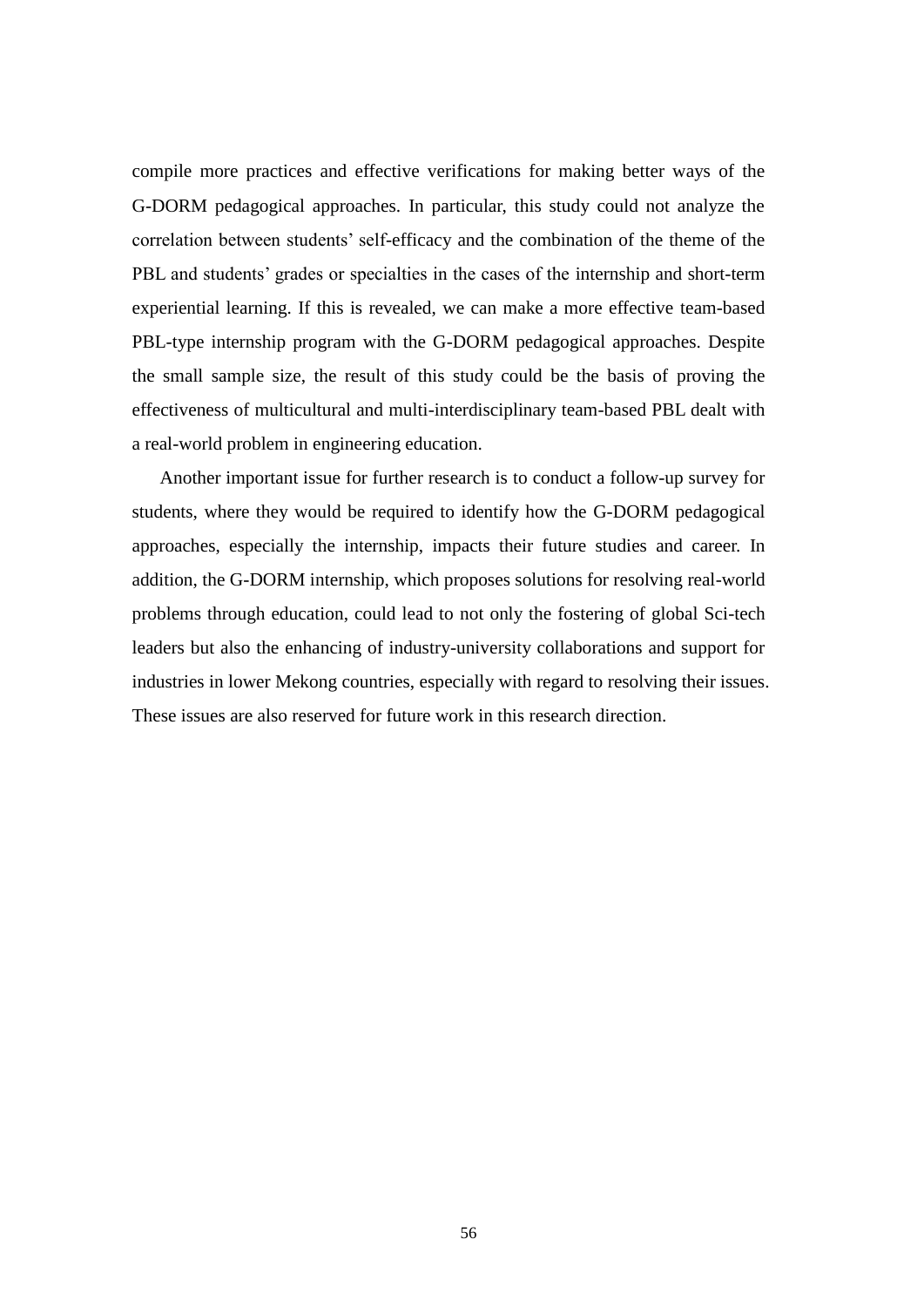#### **REFERENCES**

- [1] S. Oda, A.K. Yamazaki, M. Inoue, Review of Previous Research and Japan-US Comparative Study of Global Competency in Engineering, Journal of the Japan Association for Global Competency Education. 6 (2018) 11–22. (in Japanese)
- [2] G.L. Downey, J.C. Lucena, B.M. Moskal, R. Parkhurst, T. Bigley, C. Hays, B.K. Jesiek, L. Kelly, J. Miller, S. Ruff, J.L. Lehr, A. Nichols-Belo, The globally competent engineer: Working effectively with people who define problems differently, J. Eng. Educ. 95 (2006) 107–122.
- [3] N.S. Caetano, J.S. Rocha, J.C. Quadrado, J.M. Cardoso, M.C. Felgueiras, A multicultural approach to teach sustainability, JOTSE. 5 (2015) 286–300.
- [4] T. Voronchenko, T. Klimenko, I. Kostina, Learning to Live in a Global World: Project-Based Learning in Multicultural Student Groups as a Pedagogy of Tolerance Strategy, Procedia - Social and Behavioral Sciences. 191 (2015).
- [5] R.W. Brennan, R.J. Hugo, P. Gu, Reinforcing skills and building student confidence through a multicultural project-based learning experience, Australasian Journal of Engineering Education. 19 (2013) 75–75.
- [6] R.H. Mohtar, A.E. Dare, Global Design Team: A Global Service-Learning Experience, Int. J. Eng. Educ. 28 (2012) 169–182.
- [7] Y. Wang, Y. Yu, M. Chen, X. Zhang, H. Wiedmann, X. Feng, Simulating Industry: A Holistic Approach for Bridging the Gap between Engineering Education and Industry. Part I: A Conceptual Framework and Methodology, Int. J. Eng. Educ. 31 (2015) 165–173.
- [8] Y. Wang, Y. Zhu, Y. Yu, X. Zhang, C. Xie, Simulating Industry: A Holistic Approach for Bridging the Gap between Engineering Education and Industry. Part II: Practice in Mechatronics Engineering, Int. J. Eng. Educ. 31 (2015) 174–180.
- [9] M. Caspary, C.D. Wickstrom, Multicultural Problem-based Learning Approaches Facilitate ESP Language Acquisition, IJLTER. ORG. 16 (2017) 1–14.
- [10] D.O. Neville, D.W. Britt, A Problem-Based Learning Approach to Integrating Foreign Language Into Engineering, Foreign Language Annals. 40 (2007)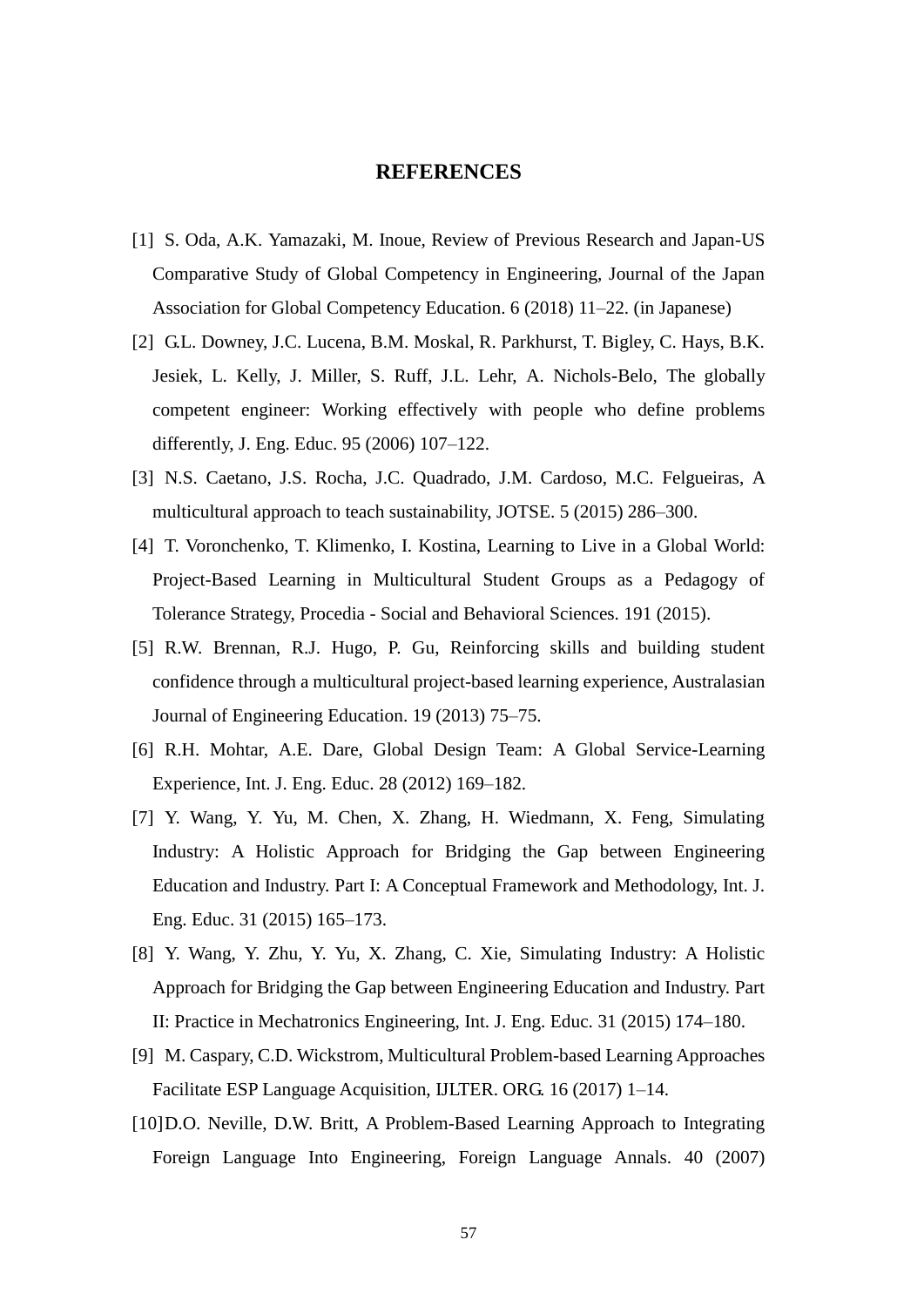226–246.

- [11]P. Iles, P.K. Hayers, Managing diversity in transnational project teams, Journal of Managerial Psychology. (1997).
- [12]D.C. Lopes, M.C. Gerolamo, Z.A. Pereira Del Prette, M.A. Musetti, A. Del Prette, Social Skills: A Key Factor for Engineering Students to Develop Interpersonal Skills, Int. J. Eng. Educ. 31 (2015) 405–413.
- [13]Y. Ueda, N. Tsuboi, T. Suzuki, K. Abe, T. Suzuki, I. Kourakata, S. Nakano, W-06 Value Creation by Global Project-based Learning in Internship: Practices in G-DORM 2017, JSEE Annual Conference International Session Proceedings. 2018 (2018) 34–39.
- [14] J.S. Lamancusa, J.E. Jorgensen, J.L. Zayas-Castro, The Learning Factory—A New Approach to Integrating Design and Manufacturing into the Engineering Curriculum, Journal of Engineering Education. 86 (1997) 103–112.
- [15]J.S. Lamancusa, J.L. Zayas, A.L. Soyster, L. Morell, J. Jorgensen, The Learning Factory: Industry-Partnered Active Learning, J. Eng. Educ. 97 (2008) 5–11.
- [16]Y. Ezaki, Tecnological Learning and its Properties in Industrial Agglomerations: A Case Study in Tsubame city, Niigata prefecture, Japanese Journal of Human Geography. (in Japanese)
- [17]Ministry of Economy, Trade and Industry (METI), Fundamental Competencies for Working Persons. http://www. meti. go. jp/policy/kisoryoku/ (accessed June 9, 2020). (in Japanese)
- [18]H. Lim, A. Morihara, Learning Progression with regard to Cultivating a" Global-Local-Mind: Essential Competencies for the 21st Century, Journal of the Japan Association for Global Competency Education. 2 (2015).
- [19]F.M. Ayokanmbi, Competencies for global engineers and technologists., Journal of Industrial Technology. 27 (2011) 1–6.
- [20]S.S. Klein-Gardner, A. Walker, Defining Global Competence for Engineering Students, American Society for Engineering Education. (2011). https://www.asee.org/public/conferences/1/papers/1072/download (accessed July 10, 2020).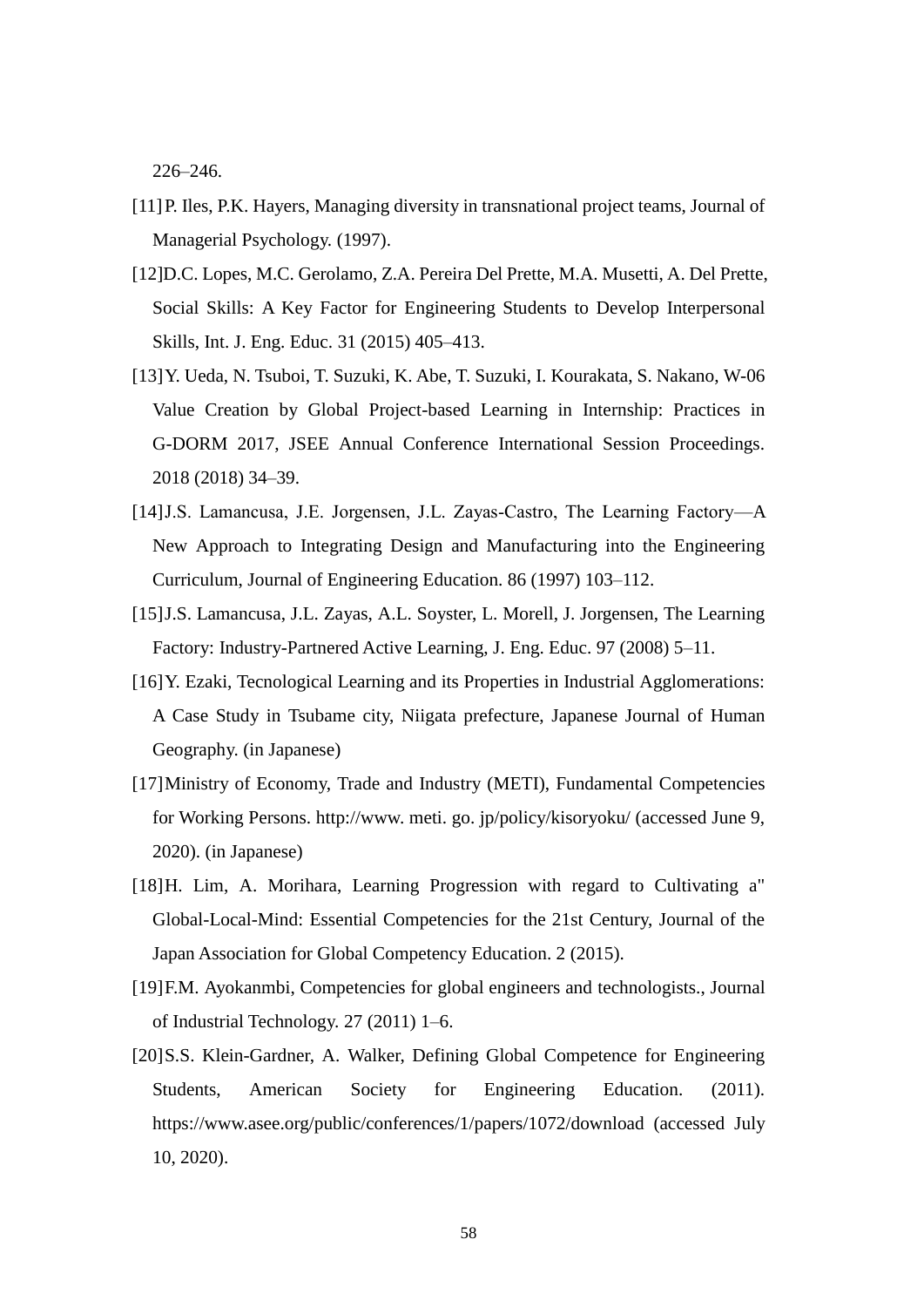- [21]B.K. Jesiek, Q. Zhu, S.E. Woo, J. Thompson, A. Mazzurco, Global Engineering Competency in Context: Situations and Behaviors, (2014) 16.
- [22]S. Haag, E. Guilbeau, W. Goble, Assessing engineering internship efficacy: Industry's perception of student performance, Int. J. Eng. Educ. 22 (2006) 257–263.
- [23]S. Oda, H. Hasegawa, A.K. Yamazaki, M. Inoue, Y. Furukawa, K. Mano, Program Design and Learning Outcomes on Global Project Based Learning Course for Multicultural and Multidisciplinary Engineering Students in Collaboration with Industries and Local Communities, Journal of JSEE. 64 (2016) 5\_85-5\_91. (in Japanese)
- [24]M. Silva, B. Malheiro, P. Guedes, P. Ferreira, M.C.D. Castro Ribeiro, F. José Ferreira, A.J. Duarte, The EPS@ ISEP-European Project Semester Program at ISEP-Implementation results and ideas for improvement, in: 45 Th SEFI Conference, 18-21 September 2017, SEFI, 2017.
- [25]M. Ortega-Sanchez, A. Monino, R.J. Bergillos, P. Magana, M. Clavero, M. Diez-Minguito, A. Baquerizo, Confronting learning challenges in the field of maritime and coastal engineering: Towards an educational methodology for sustainable development, J. Clean Prod. 171 (2018) 733–742.
- [26]A. Johari, A.C. Bradshaw, Project-based learning in an internship program: A qualitative study of related roles and their motivational attributes, Education Tech Research Dev. 56 (2008) 329–359.
- [27]F.K. Fink, Problem-Based Learning in engineering education: a catalyst for regional industrial development, World Transactions on Engineering and Technology Education. 1 (2002) 29–32.
- [28]S. Oda, H. Hasegawa, A.K. Yamazaki, M. Inoue, Y. Furukawa, K. Mano, Analysis of Individual Global Teamwork Competency for Engineering Students in a Multicultural and Multidisciplinary Project Based Learning Course, Journal of JSEE. 65 (2017) 1\_27-1\_31. (in Japanese)
- [29]Japan Student Services Organization, Completion Report of 2019-2020 JASSO Student Exchange Support Program (Short-term Study in Japan).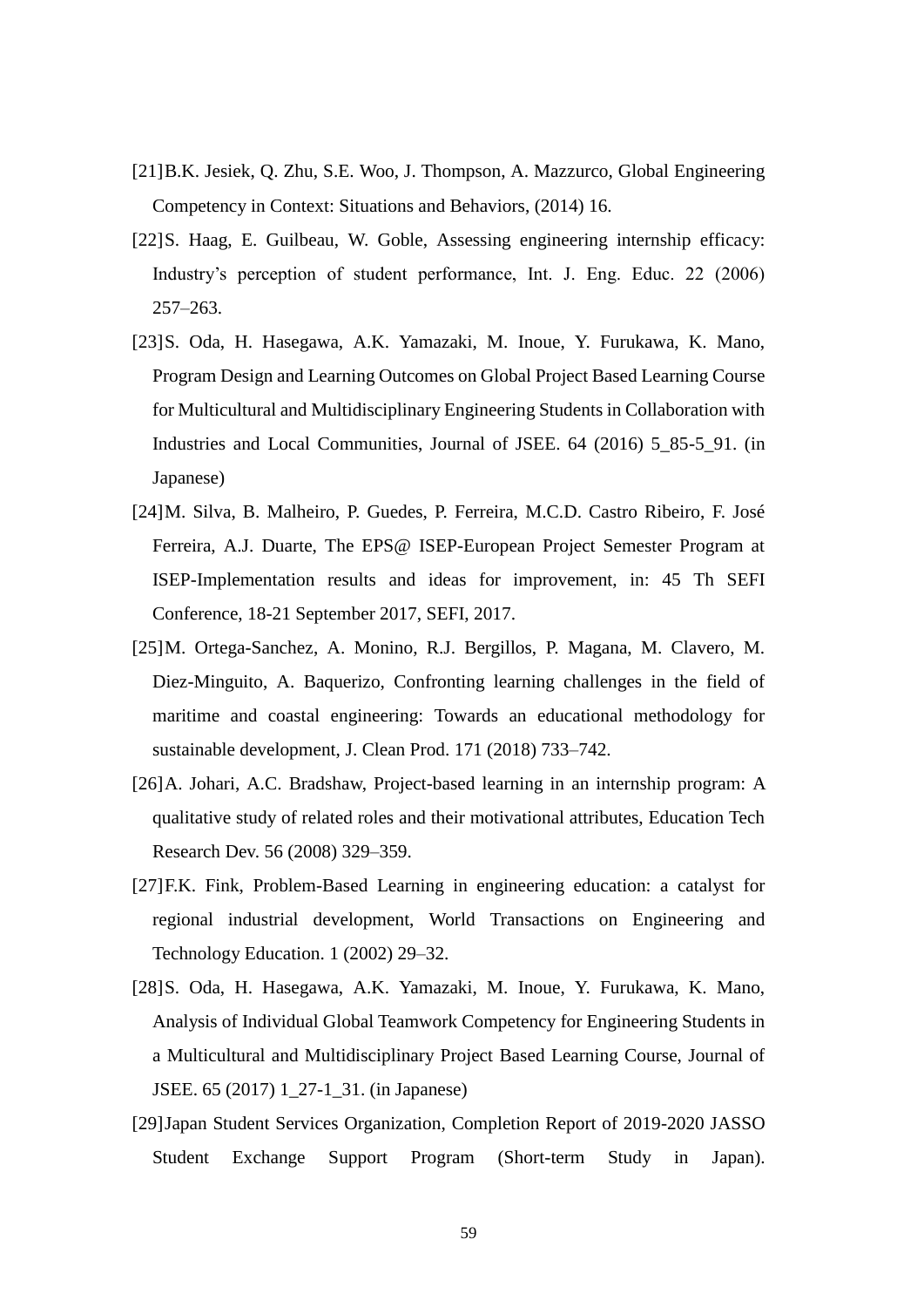https://www.jasso.go.jp/ryugaku/study\_a/scholarship/haken/\_\_icsFiles/afieldfile/2 019/02/12/2019\_h\_form\_h1.xlsx (accessed May 21, 2020). (in Japanese)

- [30]Kawaijuku Educational Institution, Report on the "Study Result on the Effectiveness of Study Abroad for the Japanese" (Nihonjin no Kaigairyugaku no Kokasokutei ni Kansuru Chosa Kenkyu Seikahoukokusho), (2018). https://www.mext.go.jp/a\_menu/koutou/ryugaku/\_\_icsFiles/afieldfile/2018/11/22/ 1411310\_1.pdf (accessed June 9, 2020). (in Japanese)
- [31]L. Hartling, C. Spooner, L. Tjosvold, A. Oswald, Problem-based learning in pre-clinical medical education: 22 years of outcome research, Med. Teach. 32 (2010) 28–35.
- [32]V. Kandi, P.R. Basireddy, Creating a Student-centered Learning Environment: Implementation of Problem- based Learning to Teach Microbiology to Undergraduate Medical Students, Cureus. 10 (2018) UNSP e2029.
- [33]X. Hu, H. Zhang, Y. Song, C. Wu, Q. Yang, Z. Shi, X. Zhang, W. Chen, Implementation of flipped classroom combined with problem-based learning: an approach to promote learning about hyperthyroidism in the endocrinology internship, BMC Med. Educ. 19 (2019) 290.
- [34]F. Dochy, M. Segers, P. Van den Bossche, D. Gijbels, Effects of problem-based learning: a meta-analysis, Learning and Instruction. 13 (2003) 533–568.
- [35] C.S. Sankar, Competencies Required of Engineering Students Conducting International Projects, International Journal of Project Management and Productivity Assessment (IJPMPA). (2021). www.igi-global.com/article/competencies-required-of-engineering-students-cond ucting-international-projects/252385 (accessed April 23, 2020).
- [36]K.E. Mitchell, S.A. Levin, J.D. Krumboltz, Planned Happenstance: Constructing Unexpected Career Opportunities, Journal of Counseling & Development. 77 (1999) 115–124.
- [37]J.-C. Chien, J.M. Fischer, E. Biller, Evaluating a metacognitive and planned happenstance career training course for taiwanese college students, Journal of Employment Counseling. 43 (2006) 146–153.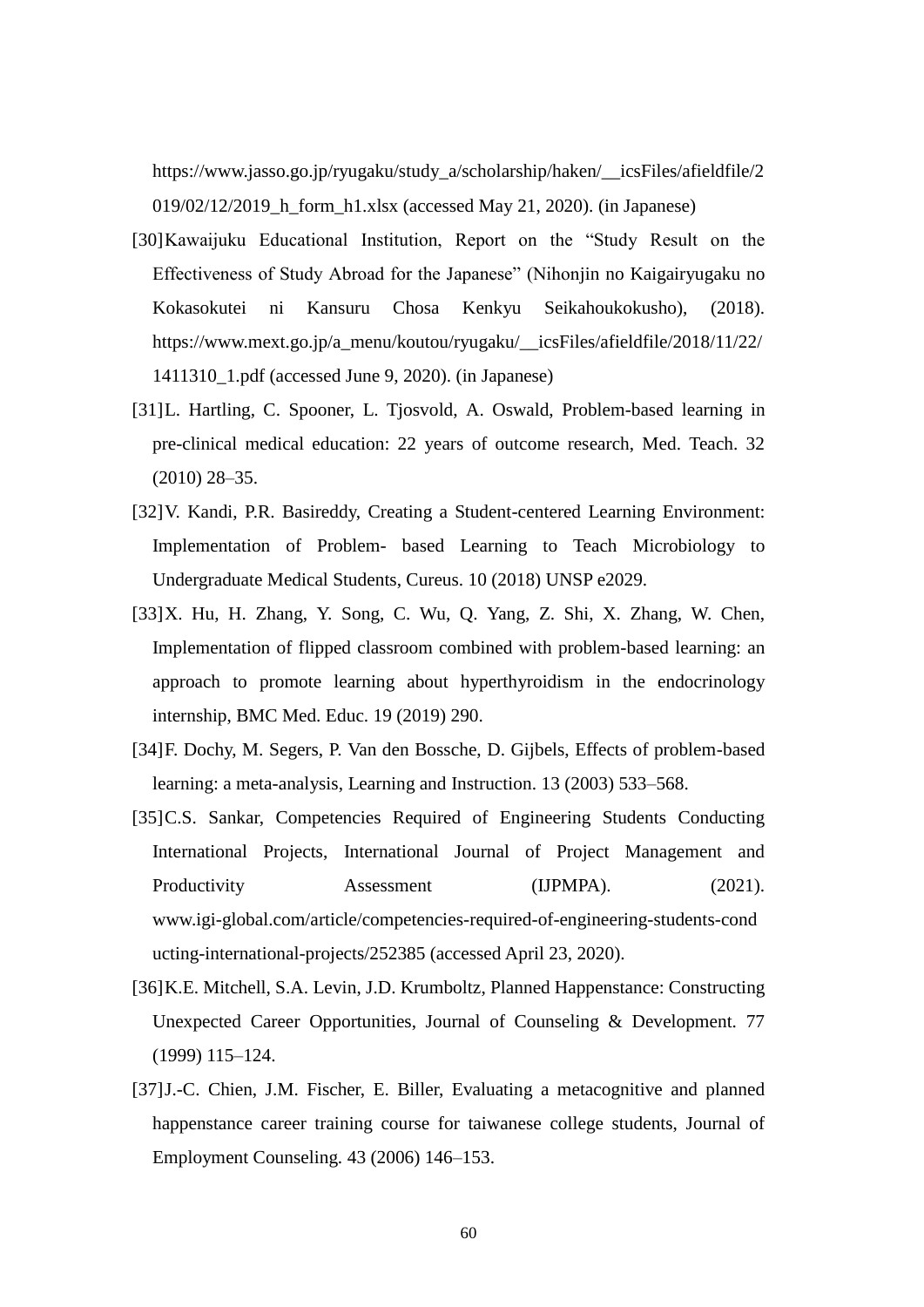- [38]J. Krumboltz, The Happenstance Learning Theory, Journal of Career Assessment - J CAREER ASSESSMENT. 17 (2009) 135–154.
- [39]I.M. Bodas Freitas, R.A. Marques, E.M. de P. e Silva, University–industry collaboration and innovation in emergent and mature industries in new industrialized countries, Research Policy. 42 (2013) 443–453.
- [40]Y. Wang, Y. Zhu, Y. Yu, X. Zhang, C. Xie, Simulating Industry: A Holistic Approach for Bridging the Gap between Engineering Education and Industry. Part II: Practice in Mechatronics Engineering, Int. J. Eng. Educ. 31 (2015) 174–180.
- [41]Mynavi Coropration, The 3rd Internship Aawards Selected by Students. https://internship-award.jp/report/award/a98430/ (accessed May 20, 2020). (in Japanese)
- [42]Ministry of Education, Culture, Sports, Science and Technology, Implementation Guidelines for the Notification System of Internships at Higher Institutions, (2018) 6. (in Japanese)
- [43]T. Hanabusa, 2A13 Guidance to Engineering Education, Proceedings of Annual Conference of Japanese Society for Engineering Education. 2018 (2018) 144–145. (in Japanese)
- [44]The Committee of the Interim Summary of Engineering Education at University, The Interim Summary of Engineering Education at University, (2017). https://www.mext.go.jp/b\_menu/shingi/chousa/koutou/081/gaiyou/1387267.htm (accessed May 20, 2020). (in Japanese)
- [45]Y. Amano, University Reform and Engineering Education, Journal of JSEE. 66 (2018) 6\_1-6\_1. (in Japanese)
- [46]United Nations Educational Scientific and Cultural Organization, Key Message of the World Engineering Day – World Engineering Day. https://worldengineeringday.net/key-message-of-the-world-engineering-day/ (accessed February 1, 2021).
- [47]Y. Ryuno, The Role and Expectation of Engineering Education in the Future, Journal of JSEE. 67 (2019) 2\_1-2\_1. (in Japanese)
- [48]Y. Yamauchi, Educational Technology and Active Learning, Japan Journal of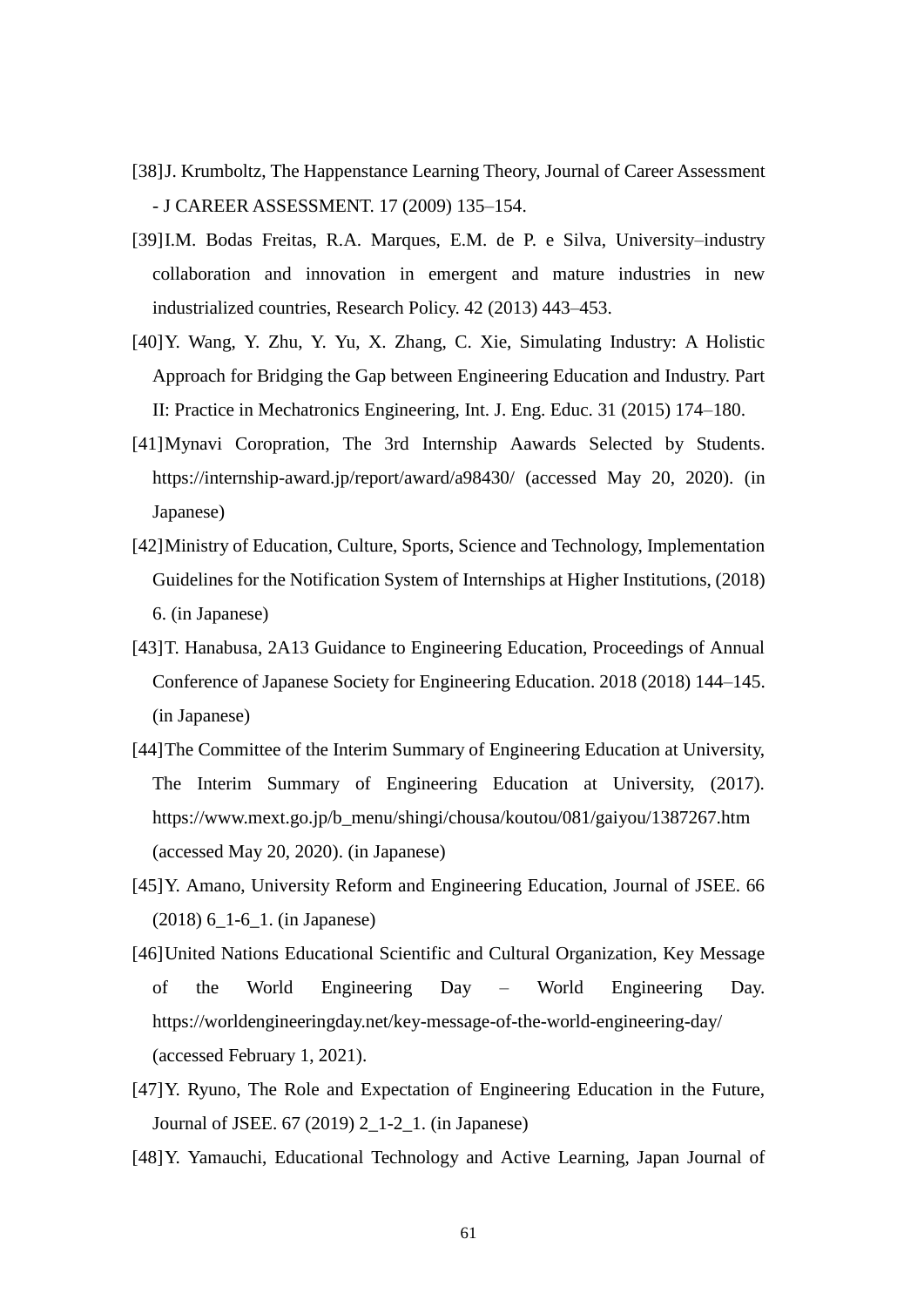Educational Technology. (2019). (in Japanese)

- [49]K. Higuchi, KH Coder. https://khcoder.net/en/ (accessed February 1, 2021).
- [50]R. Davies, J. Dart, The 'most significant change'(MSC) technique A guide to its use, (2005). https://mande.co.uk/wp-content/uploads/2018/01/MSCGuide.pdf (accessed January 19, 2020).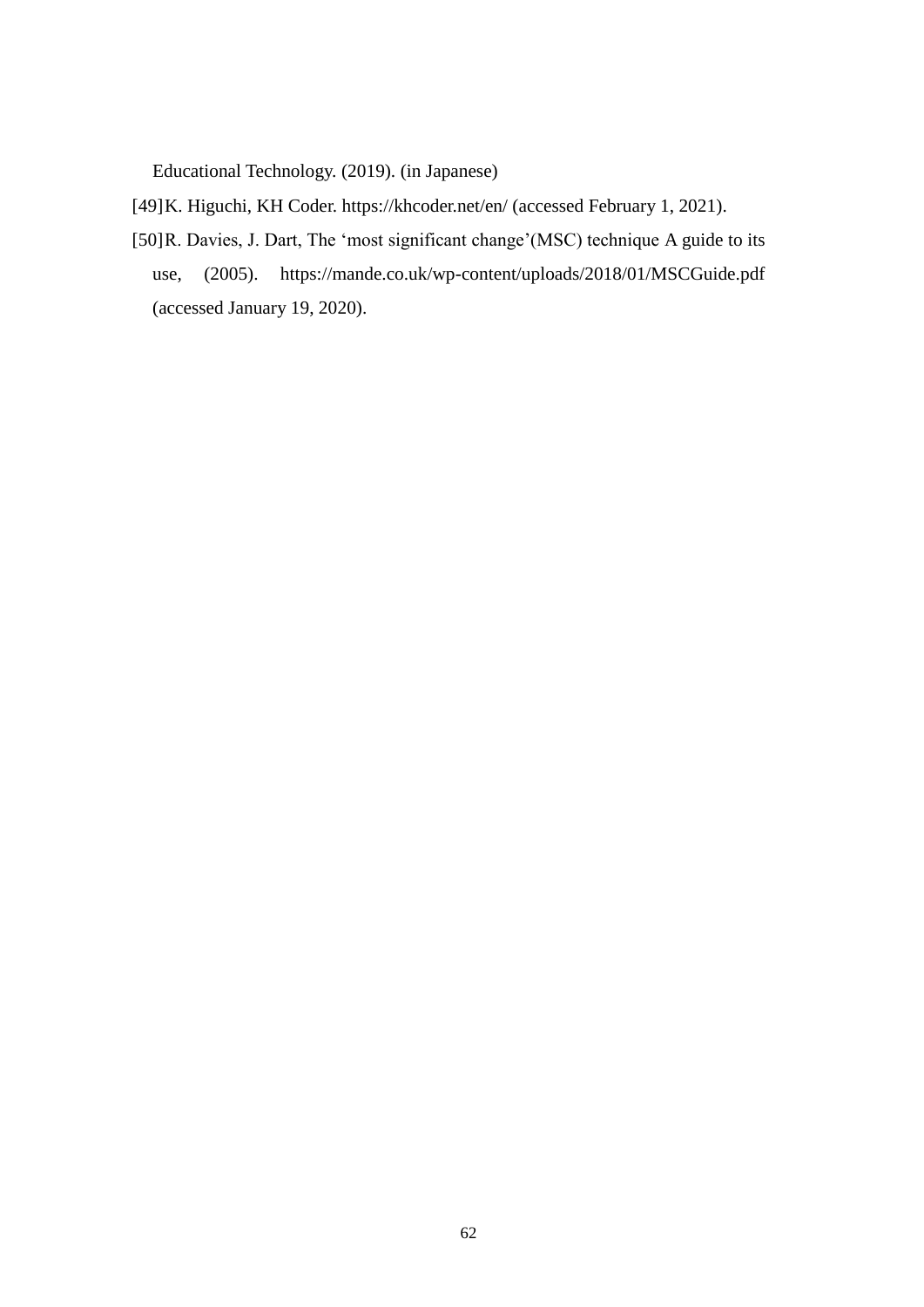### **LIST OF PUBLICATION**

#### **<International Journal (peer-reviewed, Science Citation Index Expanded)>**

[1] **Y. Ueda**, I. Kourakata, N. Tsuboi, and T. Suzuki, "Multi-cultural and Multi-disciplinary Project-based Learning in Industry: Fostering Globally Competent Engineers and Challenges." International Journal of Engineering Education Vol. 37, No. 2, pp. 512-527, 2021. (To be published)

#### **<International Conference Proceedings (with referee reading)>**

- [2] **Y. Ueda**, N. Tsuboi, T. Suzuki, I. Kourakata, and E. Wakabayashi, "Group Work Internship as Global Project-based Learning towards Further Learning Motivation: G-DORM Short-term Program 2019," JSEE Annual Conference International Session Proceedings, vol. 2020, p. 6, 2020.
- [3] K. Yamagiwa, **Y. Ueda**, T. Yamauchi, and T. Suzuki, "Collaboration of Two "Dormitory-type Education" Programs," JSEE Annual Conference International Session Proceedings, vol. 2020, p. 42, 2020.
- [4] **Y. Ueda**, "W-03 Active Learning on SDGs and Society 5.0 for Multinational Students to Think about Global Engineers," JSEE Annual Conference International Session Proceedings, vol. 2019, pp. 13–18, 2019.

#### **<Domestic Conference Presentations (without referee reading)>**

- [5] 上田和孝, 坪井望, 中野祥子, 小浦方格, 若林悦子,鈴木孝昌, 「3f12 『メ コン諸国と連携した地域協働・ドミトリー型融合教育による理工系人材育 成』での取り組み(その2)」, 工学教育研究講演会講演論文集, vol. 2019, pp. 446–447, 2019.
- [6] 羽田卓史, 鈴木孝昌, 上田和孝,坪井望, 「3f04 ものづくりを核とした国 際ワークショッププログラムの開発」, 工学教育研究講演会講演論文集, vol. 2019, pp. 432–433, 2019.

#### **<Editorials and Reports>**

[7] 上田和孝ほか, 「新潟大学工学部の留学交流 G-DORM を主とした国際教 育の展開」, 北陸信越工学協会会報, vol. 68, pp. 55–58, 3 月 2020.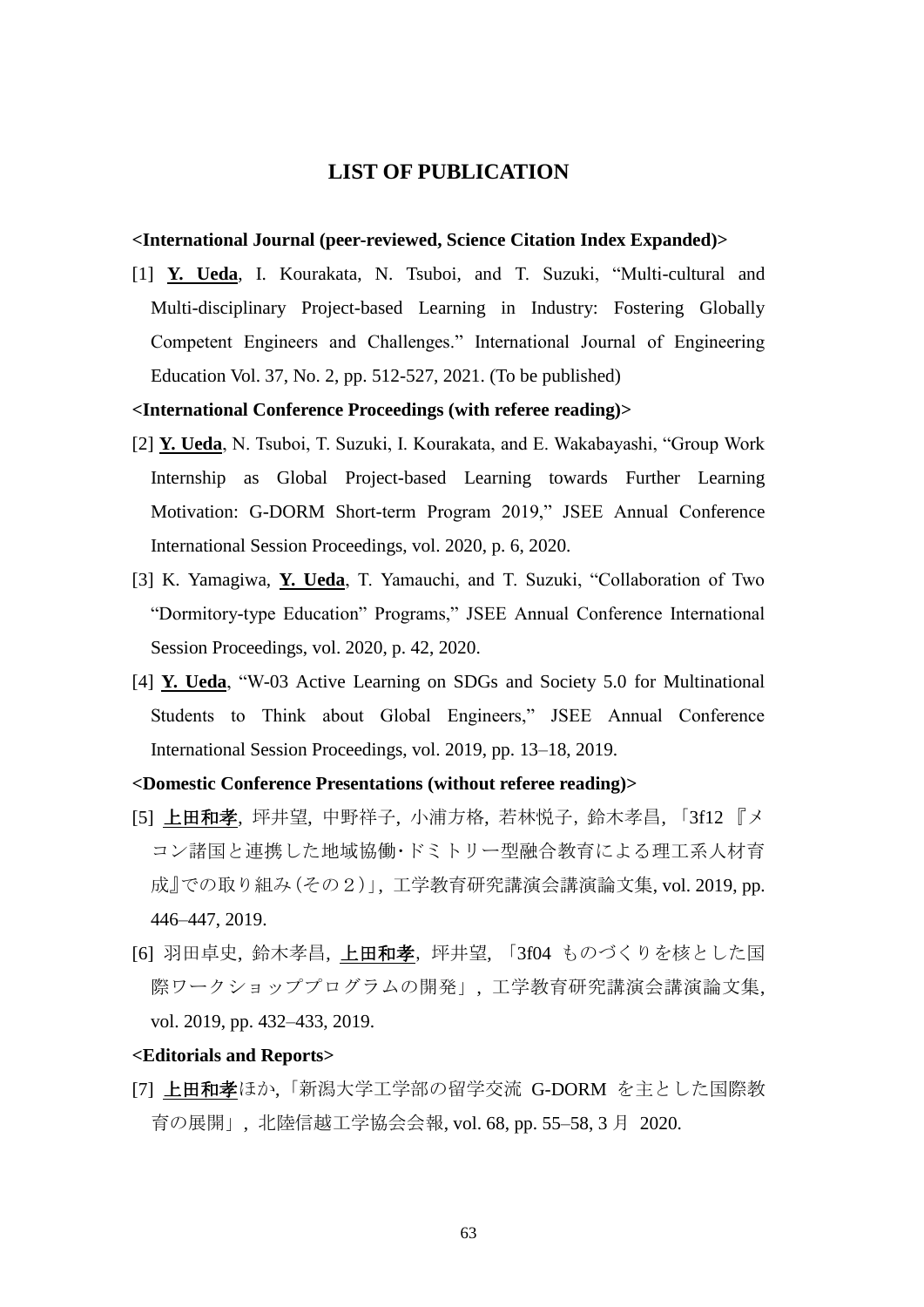### **ACKNOWLEDGMENTS**

Throughout the writing of this thesis, I have received a great deal of support and assistance.

I would first like to express my sincere appreciation to my supervisor, Professor Takamasa Suzuki, for his invaluable advice, continuous support, and patience during my doctoral study. I would also like to express my deep appreciation to Professor Nozomu Tsuboi, for his mentorship to my research work as well as practices of multicultural and multi-disciplinary PBL as the director of the G-DORM project. With them, Professor Atsuyuki Okazaki, Professor Takeshi Yamauchi, and Professor Takashi Sato kindly have supported my doctoral study as members of the dissertation committee. I thank all of them. Moreover, I also thank Professor Itaru Kourakata for his valuable academic advice especially on writing the manuscripts of international journals and proceedings of international conferences. Without their tremendous understanding and encouragement in the past few years, it would have been impossible for me to complete my study.

In addition, I am also grateful for the great support by faculty at Niigata University in the G-DORM project. They always encouraged me in the practices of the G-DORM programs towards outputting higher performance. Besides, as an engineering educational research, this study might not have been realized without the cooperation and efforts of partner universities (RUPP, NUOL, CU, and HUST), students, and any other stakeholders. Also, the G-DORM project has been supported by the project on "Co-creative Dormitory-type Group-work for SciTech Students in Japan and Mekong Countries with Regional Collaboration", which was adopted for the Inter-University Exchange Project by the Ministry of Education, Culture, Sports, Science and Technology (MEXT) of Japan. I want to thank them for their patient support and for all of the opportunities I was given to my study

And finally, last but by no means least, I wish to acknowledge my family. They kept me going on and this work would not have been possible without their support.

Thanks for all your encouragement in my study!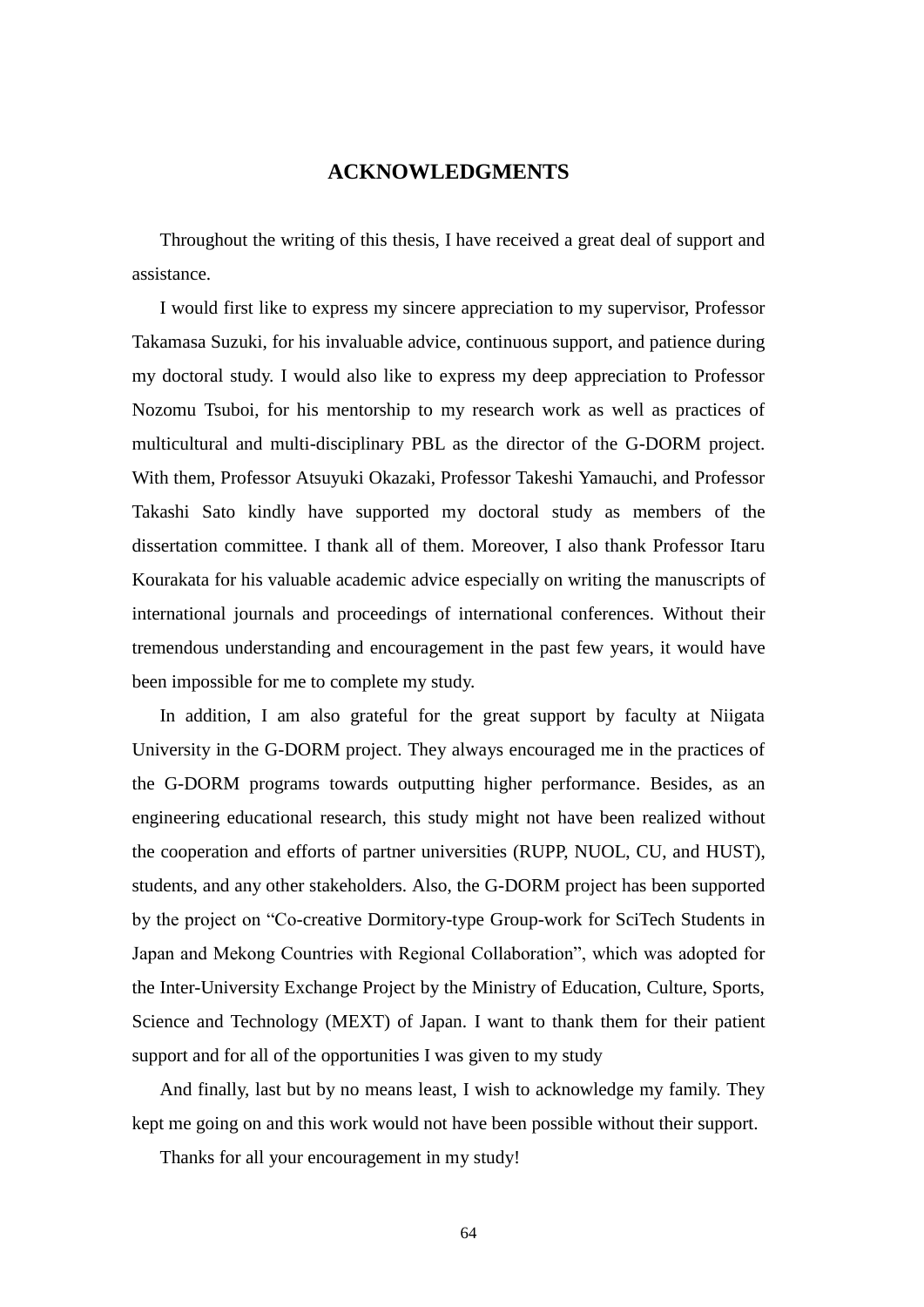# **APPENDIX**

Questions of the questionnaires used for the analysis in Chapter 2 and Chapter 3.

(1) The pre- and post-questionnaire to students for collecting the data on *generic skills*

|  |  |  | and global competencies for engineers. |  |
|--|--|--|----------------------------------------|--|
|  |  |  |                                        |  |
|  |  |  |                                        |  |

| $\mathbf{ID}$ | <b>Indicators</b>                         | <b>Questions</b>                                                                                       |
|---------------|-------------------------------------------|--------------------------------------------------------------------------------------------------------|
| 1.1           | Initiative                                | I take initiative in finding tasks and solving problems.                                               |
| 1.2           | Ability to influence                      | I am able to cooperate with my friends and colleagues to solve problems.                               |
| 1.3           | Execution skill                           | I set up a goal by myself and make effort to achieve it.                                               |
| 1.4           | Ability to detect issues                  | I am able to analyze current situation to identify problems and share them.                            |
| 1.5           | Planning skill                            | I am able to find my own solution to a problem and execute it as planned.                              |
| 1.6           | Creativity                                | I am an innovative person who can think creatively and come up with<br>unique ideas.                   |
| 1.7           | Ability to deliver messages               | I am able to express my opinion precisely to make myself understood.                                   |
| 1.8           | Ability to listen closely and             | I am a good facilitator to make people talk comfortably and to encourage                               |
|               | carefully                                 | active and appropriate comments.                                                                       |
| 1.9           | Flexibility                               | I am a flexible person who considers others' opinions and position.                                    |
| 1.10          | Ability to grasp situations               | When working in groups, I can figure out surrounding environments<br>properly.                         |
| 1.11          | Ability to apply rules and<br>regulations | I am able to follow the rules or procedures and express myself<br>accordingly.                         |
| 1.12          | Ability to control stress                 | I move forward even if I find it challenging, because it will increase my<br>capability.               |
| 1.13          | Ability to collaborate with<br>foreigners | I am able to conduct my leadership in different culture or among people<br>with different value sets.  |
| 1.14          | Challenging spirits                       | I am not afraid of taking a risk when it is worth trying.                                              |
| 1.15          | Ability to communicate with               | I somehow try to convey what I want to say even though my foreign                                      |
|               | foreigners                                | language skill is not good enough yet.                                                                 |
| 1.16          | Intercultural understanding               | I am able to understand and accommodate people who have different<br>religion and cultural background. |
| 1.17          | Intercultural<br>exchange<br>experiences  | I have a cross-cultural experience both in my home country and abroad.                                 |
| 1.18          | Study motivation for my major             | I am highly motivated to study my specialty.                                                           |
| 1.19          | Study motivation for learning             | I am highly motivated to study foreign language.                                                       |
|               | foreign languages                         |                                                                                                        |
| 1.20          | Knowledge regarding Mekong                | I have fundamental knowledge of the society, habits and culture in the                                 |
|               | country/Japan                             | country where you study abroad.                                                                        |
| 1.21          | Knowledge<br>or<br>interests              | I have knowledge or interest of politics, social issues and international                              |
|               | regarding<br>Mekong/Japanese              | relations.                                                                                             |
|               | society                                   |                                                                                                        |
| 1.22          | Awareness<br>gender<br>of<br>the          | I am aware of the importance of the gender equality in society.                                        |
|               | equality                                  |                                                                                                        |
| 1.23          | Future study and carrier design           | I have a clear vision of my future study or job career path.                                           |